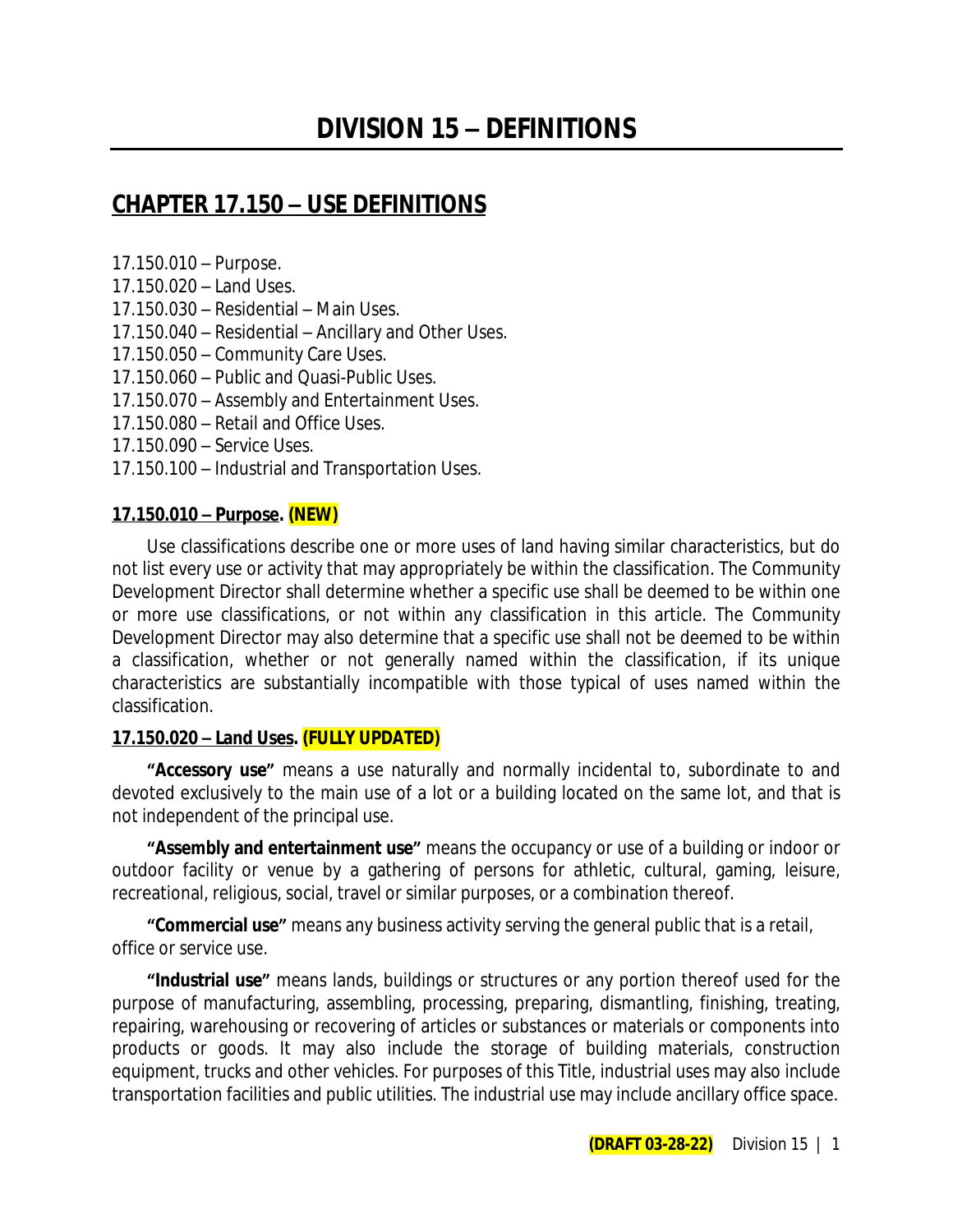**"Mixed-use"** means a complementary mix of residential, commercial and/or office uses in a single district. Mixed-use is primarily categorized as one of the following:

> **"Horizontal"** means the nonresidential and residential portions are in different buildings but on the same property. Typically, the nonresidential is in the portion facing the street where visibility is higher.

> **"Vertical"** means the combination of uses are in the same building. Typically, the nonresidential occupies the bottom portion of the building, with the residential on the upper portions.

**"Nonresidential use"** means any use that is not a residential use. This includes nonresidential uses that are part of a mixed-use project.

**"Office use"** means lands, buildings or structures primarily used for, or designed or intended for, conducting the affairs of businesses, professions, services, industries, governments, or like activities and where the chief product of labor within that use is the processing and/or storage of information and provision of services rather than the production and distribution of goods.

**"Public and quasi-public use"** means lands, buildings or structures primarily used for a variety of public and quasi-public (i.e. a private use that provides a public benefit) purposes, including government related services, recreation facilities, primary and secondary schools, college and university campuses, hospitals, utility companies and other related facilities and services.

**"Community care use"** means a facility, place, or building that is maintained and operated to provide care for a specific sector or group of people. The care may be for children, adults, an seniors and/or other persons receiving care or services from a community care facility as defined by Section 1502(a) of the California Health and Safety Code. The length of assistance may be for less than 24-hour basis or on a 24-hour basis. While most facilities provide nonmedical services, some may provide limited medical care. Examples include adult daycare facilities, emergency shelters, family daycare homes and group homes.

**"Residential use"** means a use in a building or portion of a building which is a person's permanent principal residence. Excludes recreational vehicles, emergency shelters, hotels, motels or assisted living facilities.

**"Retail use"** means lands, buildings or structures used for the sale or rental of goods for consumption or use. Examples include drug and discount stores, food and beverage establishments, furniture stores, pet stores and vehicle sales. The retail use may include ancillary office space.

**"Service uses"** means a use that provides a professional or personal service to clients or customers that does not involve manufacturing goods. Examples include ambulance companies, drive-thru businesses, financial institutions, recycling facilities, vehicle repair and vehicle rental. Service uses may have an office component, but the office component is typically ancillary to the service being provided.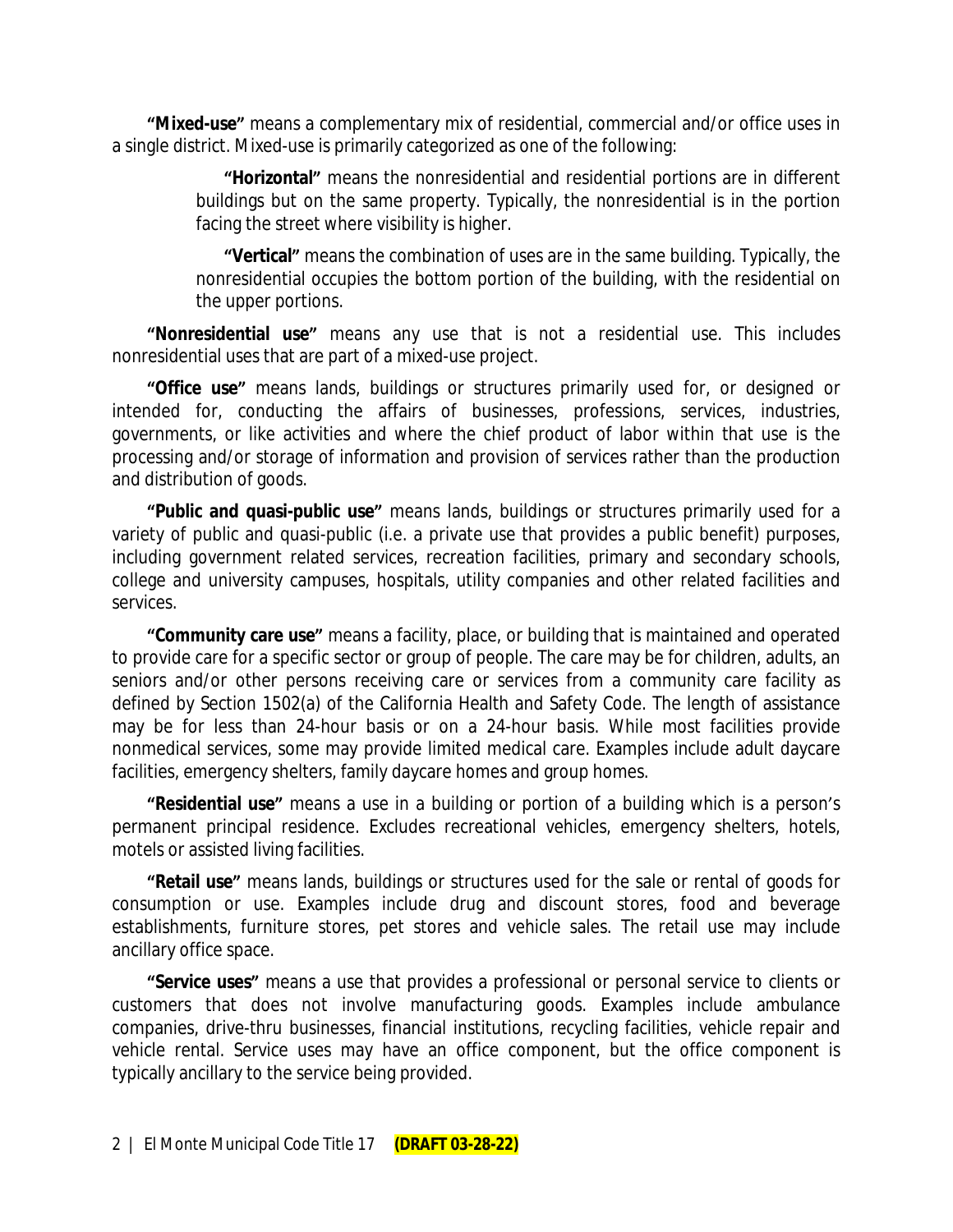#### **17.150.030 – Residential – Main Uses. (FULLY UPDATED)**

**"Factory-built housing"** means housing that falls under four (4) general types: manufactured, modular, panelized and precut. Manufactured housing, as defined by Section 18007 of the California Health and Safety Code, is a type of housing that is completely constructed in a factory and built on a permanent chassis. They are generally constructed after June 15, 1976 and are designed to be used as a single-family dwelling when connected to the required utilities. Construction must comply with building codes set up by the Department of Housing and Urban Development (HUD). Modular housing is a house that is partially constructed in a factory and shipped to a property, where it is pieced together, put on a foundation and then completed. The construction must comply with local building codes. The housing may be for a single-family or multiple-family development. Other categories of factorybuilt housing include panelized construction, in which factory-built wall panels are shipped to a site for assembly, and precut housing, in which materials are cut to size before being shipped to a site for assembly.

**"Live/work"** or **"work/live"** means a single integrated dwelling unit consisting of both a commercial/office space reserved for and regularly used by one or more occupants of the unit and a residential component that is occupied by a single household. For live/work, the living portion of the space is dominant, with the working portion typically having a maximum size. For work/live, the working portion of the space is dominant, with the living portion typically have a maximum size.

**"Mixed-use with housing"** means the combination of commercial and residential uses on the same property in an integrated development project with functional interrelationships and a coherent physical design. The project design may be horizontal (commercial and residential in separate structures), vertical (commercial and residential in the same structure) or walkable (mixture of horizontal and vertical structures in close proximity of each other).

**"Mobile home"** means a mobile home as defined by Section 18008 of the California Health and Safety Code, generally defined as a structure constructed prior to June 15, 1976, transportable in one or more sections, built on a permanent chassis and designed to be used as a single-family dwelling with or without a foundation system when connected to the required utilities. Mobile home does not include a "recreational vehicle," as defined in Section 799.29 of the Civil Code and Section 18010 of the California Health and Safety Code and does not include a "commercial coach" or "commercial modular" as defined in Section 18001.8 of the California Health and Safety Code.

**"Mobile home park"** or **"trailer park"** means any lot designated, used, or intended to be used for the parking of two (2) or more mobile homes.

**"Planned residential development"** or **"PRD"** means a type of residential project where regulations are intended to facilitate greater flexibility, and, consequently, more creative and imaginative designs than generally is possible under conventional zoning or subdivision regulations. Projects are typically larger and place a greater emphasis on open space, amenities, walkability and access to bicycling and transit and recreation facilities.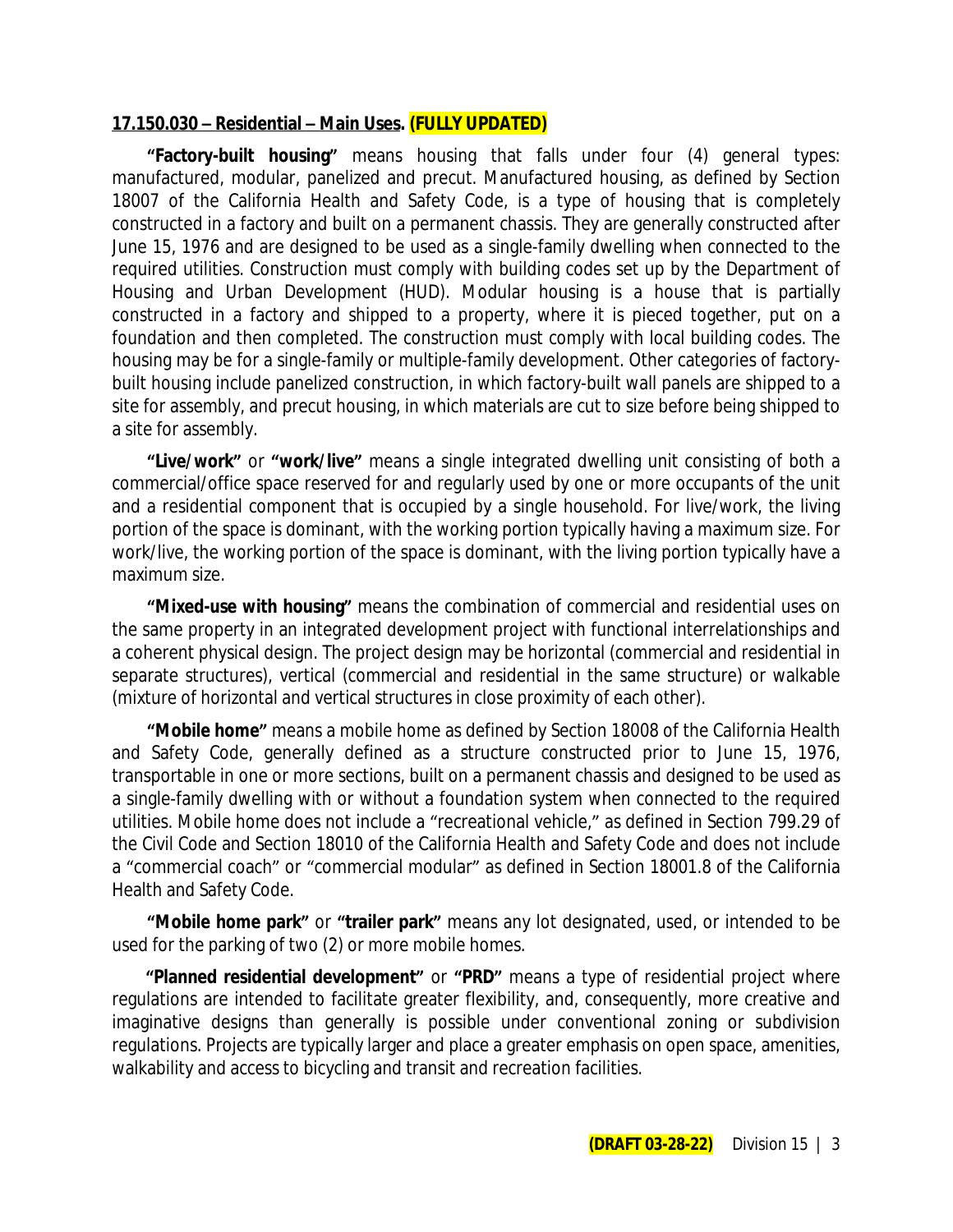**"Primary dwelling"** means the legally established main residential dwelling on a property or a single urban dwelling unit on a property that is zoned R-1. The property may also be developed with an Accessory Dwelling Unit (ADU) and/or a Junior ADU or the property may be developed with a second urban dwelling unit.

**"Religious institutions housing"** means the construction of affordable and market rate multiple-family housing on a property developed with an existing or proposed religious institutions. They often include development standards that allow for the sharing of parking, open space and other amenities between the housing and religious use.

**"Residential dwellings"** or **"dwelling unit"** means a building or portion thereof designed for residential purposes and approved by the City and improved with full utility services including connection to a public sewer or local septic tank. A dwelling unit means one or more rooms in a building or portion thereof which is designed for and occupied by, or available for occupancy by, a single household, but not including guest rooms in hotels, motels or boarding and lodging houses. A dwelling unit is further defined as having only one kitchen. Main examples include the following:

> **"Family, one-"** or **"single-"** means a building containing one dwelling unit located on a single lot or property. This use includes primary dwellings, factory-built housing, mobile homes and urban dwelling units. More than one or single family dwelling units may be permitted on a single lot or property zoned R-1B, depending on the property's lot width and square footage, under limited conditions.

> **"Family, two-"** means two (2) dwelling units on a lot or property that is not zoned R-1. Units can be attached or detached. Excludes Accessory Dwelling Units (ADUs), Junior ADUs and urban dwelling units.

> **"Family, multi-"** or **"multiple-"** means three (3) or more dwelling units on a lot that is not zoned R-1 or MMU. Units can be attached or detached.

**"Senior housing"** means a congregation of aged-restricted dwelling units with kitchen facilities in each unit and there is at least one occupant who is aged 55 years or older. Typically, such housing developments include facilities for the preparation and serving of food and beverages to its residents and guests, activity areas, fitness and exercise areas and/or other common amenities and services.

**"Single Room Occupancy"** or **"SRO"** or **"efficiency unit"** means housing consisting of single-room dwellings units typically with no more than 400 square feet of habitable space that is the primary residence of its occupant or occupants. The unit must contain either food preparation or sanitary facilities (and may contain both). Excludes accessory structures (e.g. a garage) or an Accessory Dwelling Unit (ADU) or a Junior Accessory Dwelling Unit (ADU)).

**"Urban dwelling unit"** means a single-family dwelling of a qualifying residential development with up to two (2) units located on a property zoned R-1, as outlined per Senate Bill No. 9 (January 1, 2022, Atkins) and Section 65852.21 of the California Government Code. One (1) new urban dwelling may be permitted on a lot or property with an existing or proposed primary single-family dwelling. A maximum of two (2) new urban dwellings may be permitted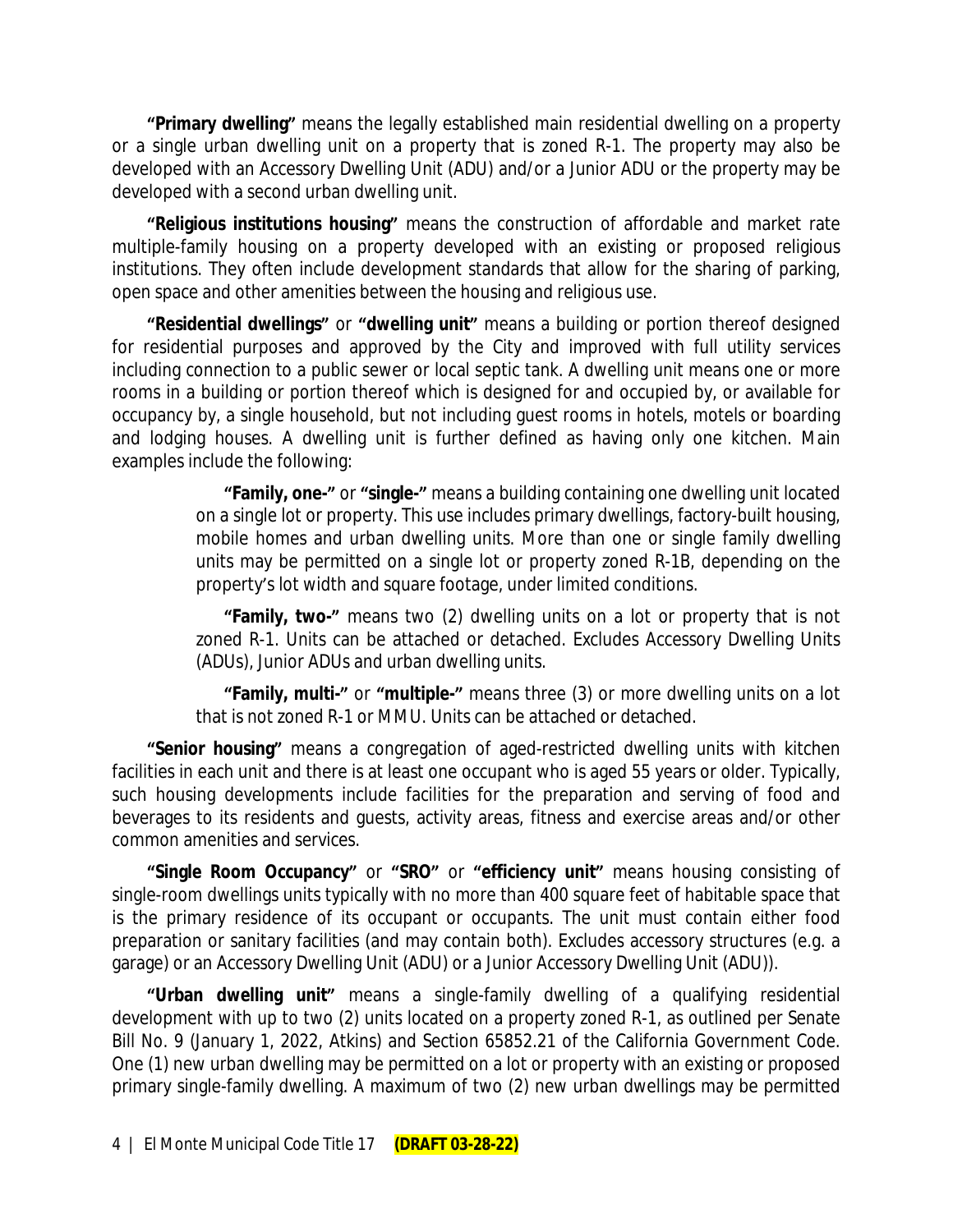on a lot or property that is vacant or proposed to be vacant. The dwellings may be attached or detached.

**"Urban lot split"** means taking one (1) legally established lot or parcel on land zoned R-1 into two (2) lots or parcels of relatively equal size as outlined per Senate Bill No. 9 (January 1, 2022, Atkins) and Section 66411.7 of the California Government Code. Ministerial approval of a tentative parcel map is required. Dedications or off-site improvements shall not be required.

**"Urban housing"** means a high-density, multi-story, multiple-family project with a minimum density of 35 dwelling units per acre, on a site in a commercial district as part of a transit-oriented development near a major transit intersection or along a major transit corridor. The use shall be classified as mixed-use with housing if it includes a commercial component.

## **17.150.040 – Residential – Ancillary and Other Uses. (FULLY UPDATED)**

**"Accessory building"** means a detached subordinate building or structure, the use of which is customarily incidental to that of the main building or to the main use of the land, and which is located on the same lot with the main building or use. Accessory buildings are not to be used for habitation.

**"Accessory dwelling unit"** or **"ADU"** means an attached or a detached residential dwelling unit which provides complete independent living facilities for one or more persons. It shall include permanent provisions for living, sleeping, eating, cooking, and sanitation on the same parcel as the proposed or existing primary single-family or multifamily dwelling is or will be situated. The definition also includes the following: (i) an efficiency unit, as defined in Section 17958.1 of the California Health and Safety Code; and (ii) a manufactured home, as defined in Section 18007 of the California Health and Safety Code.

**"Accessory dwelling unit, Junior"** or **"Junior ADU"** means a unit that is no more than 500 square feet in size and contained entirely within a single-family residence. A junior accessory dwelling unit may include separate sanitation facilities, or may share sanitation facilities with the existing structure.

**"Animals, breeding and raising"** means the keeping and raising of small animals such as poultry, fowl, nutria, birds, rabbits, chinchilla, earthworms, fish, frogs and bees for domestic or commercial use.

**"Animals, horses"** means the keeping of horses on a residentially zoned and used property.

**"Animals, husbandry products"** means a branch of agriculture concerned with animals that are raised for meat, fiber, milk, eggs or other products. Any program of animal husbandry shall be formally sponsored, conducted or approved by the Future Farmers of America, Boys Scouts of America, Four-H-Club or any similar non-profit group.

**"Community gardens"** means a single piece of land gardened individually by one person or collectively by a group of people. Community gardens utilize either individual or shared plots on private or public land for the cultivation of fruits, vegetables, herbs, flowers and/or plants grown for their attractive appearance, personal consumption and/or donation.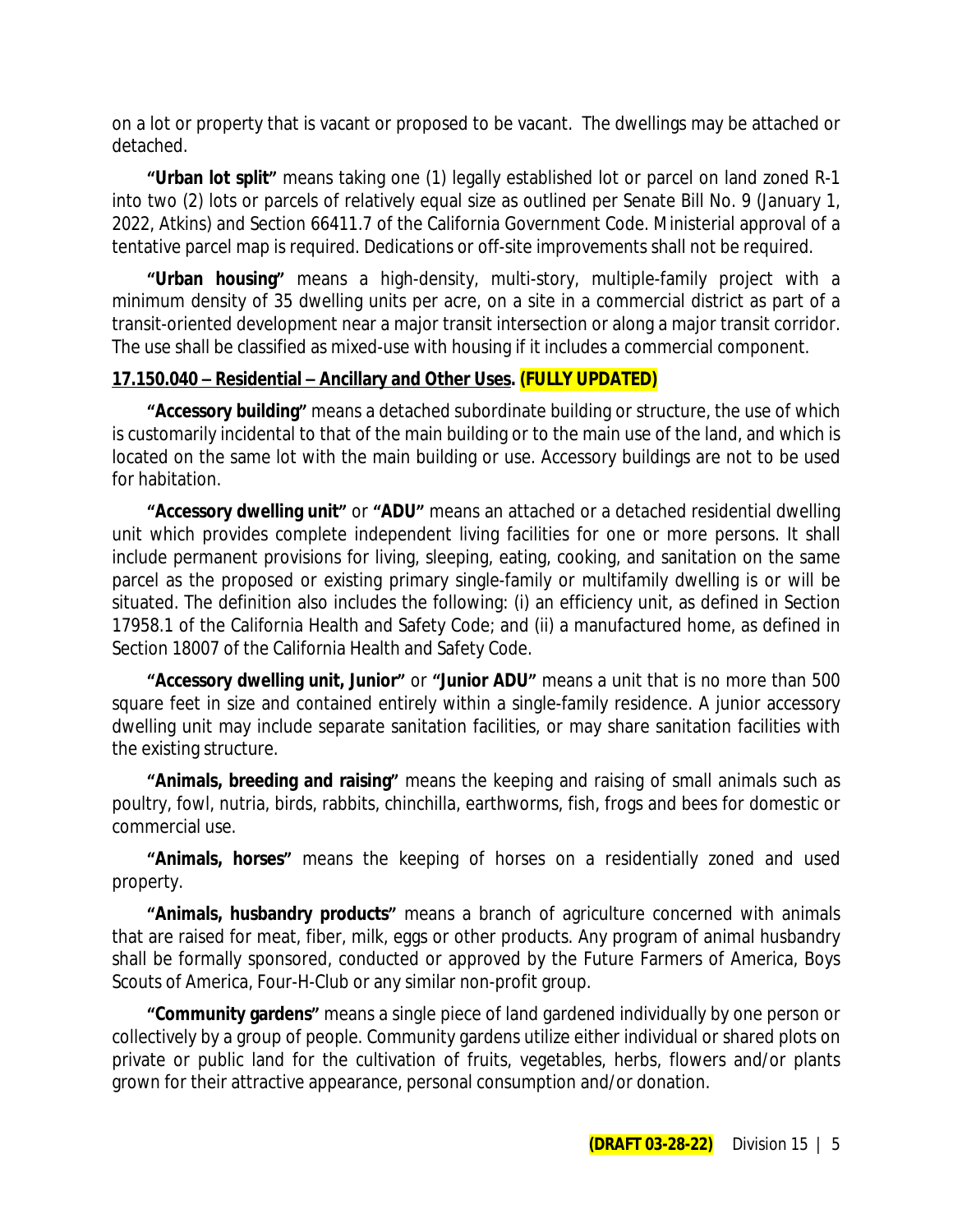**"Garage sales"** means the sale of personal property in, at or upon any residentially zoned property, or upon any commercially zoned property independent of any business licensed under Chapter 5.08 (Business License Tax) of this Title to conduct retail sales upon such property. Garage sales can also be known as yard sales, front yard sales, back yard sales, home sales, patio sales and rummage sales.

**"Greenhouse, private"** or **"conservatory"** means a building or room with a maximum area of 500 square feet with glass roofing and walls to maximize sun exposure for the growing of flowers, plants, vegetables and fruit trees. In most instances, it is a stand-alone structure. If it is attached to the dwelling, it would only be attached on one side.

**"Home occupation"** means an activity for compensation carried on in a residential zone by the occupant of a dwelling as a secondary use in connection with which there is no display, no stock in trade, no commodity sold upon the premises, no person employed upon the premises, and no mechanical equipment used except such as is necessary or customary for housekeeping purposes. Furthermore, these activities are restricted to receipt of mail and use of telephone and facsimile only. Activities excluded are as follows: hairdressing, manicuring, barbering, laundering of clothes or other articles, massaging, physiotherapy, carpentry, automobile repairing, manufacturing and parts assembly. These activities are not home occupations if to any extent engaged in or carried on for profit or for anything of value, or if any of the products thereof are sold or exchanged for anything of value.

**"Outdoor sporting field or court, private"** means an outdoor area on private R zoned property and used for playing outdoor sports such as tennis, basketball, volleyball, baseball/softball and soccer. The field shall be to the rear of, and ancillary to, the main dwelling unit. The field shall be for use for those who live on the property and their guests. The field may or may not be illuminated. It may also require over-height fencing. Excludes public or private recreation facilities.

**"Trailer, temporary"** means one (1) trailer that may be used as a temporary residence during the construction of a permanent residence for a maximum of 90 days. The trailer must be located on the same site where the permanent residence will be located and must be occupied by the same people that will ultimately live in the permanent residence.

**"Transitional parking"** means a parking lot on a residentially zoned property that abuts a property that is zoned C-1, C-2, C-3 or MMU and developed with a permitted use.

**"Transitional use"** means a legal nonconforming use that is less legal nonconforming than the most previous use. This typically applies to properties that had commercial or manufacturing uses on properties that are now zoned for residential uses.

### **17.150.050 – Community Care Uses. (FULLY UPDATED)**

**"Adult daycare home"** or **"adult daycare facility"** means a community-based facility or program that provides nonmedical care to persons 18 years of age or older in need of personal services, supervision or assistance essential for sustaining the activities of daily living for the protection of these individuals on a less than 24-hour basis, as defined by Section 1502(a)(2) of the California Health and Safety Code. The use is further defined as one of the following: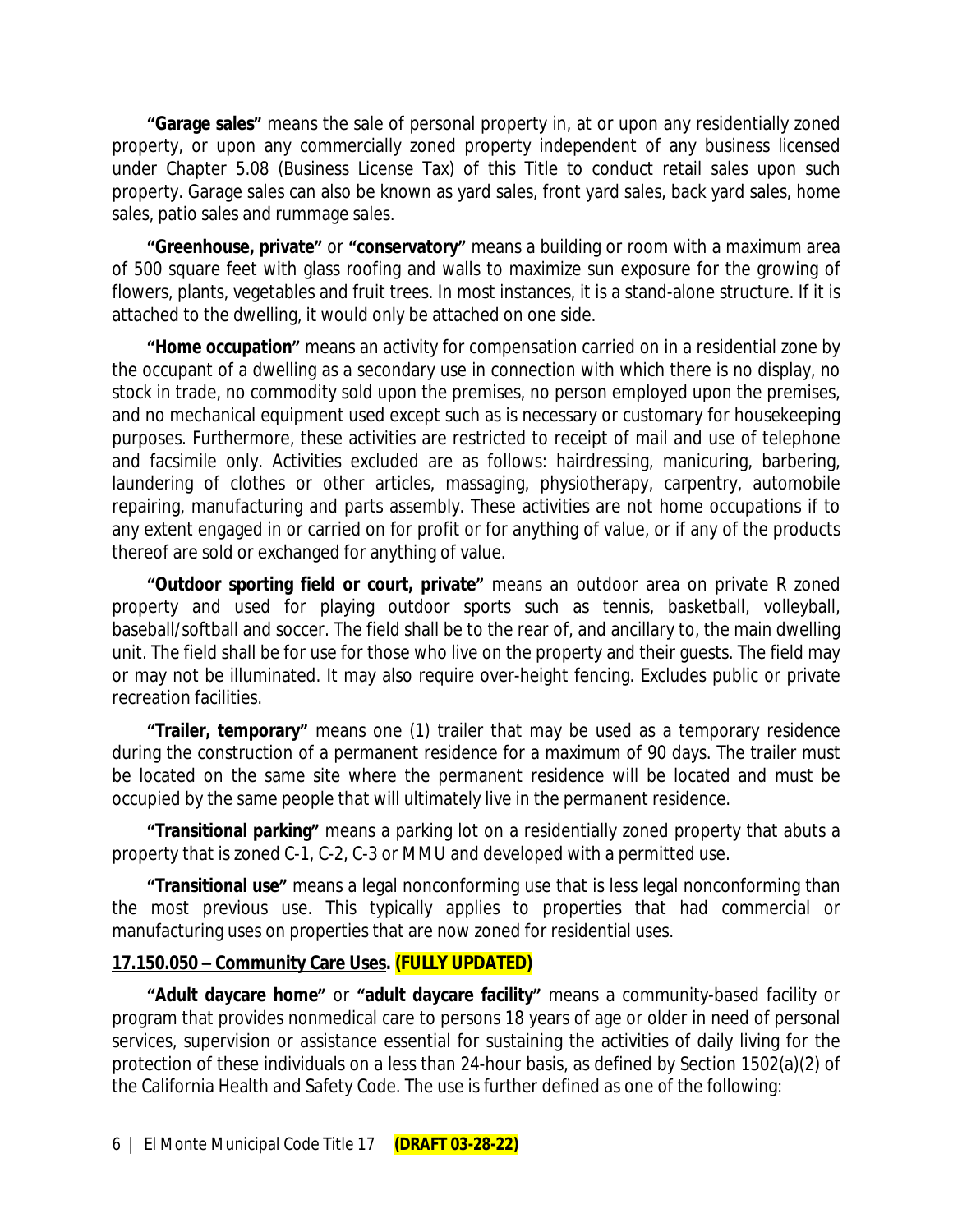**"Adult daycare home, small"** means a residential use for less than seven (7) adults, in a residential zone;

**"Adult daycare home, large"** means a residential use for seven (7) to 12 adults, in a residential zone; and

**"Adult daycare facility, general"** means a facility for adults, typically greater than 12 adults, in a nonresidential zone.

**"Alcoholism abuse treatment facility"** or **"Drug abuse treatment facility"** means a premise, place or building approved and licensed by the State Department of Drug and Alcohol Programs that provides 24-hour residential nonmedical services to adults who are recovering from problems related to alcohol, drug or alcohol and drug misuse or abuse. The use provides alcohol, drug or alcohol and drug recovery treatment or detoxification services, as defined by Section 11834.02 of the California Health and Safety Code.

**"Child daycare center"** means a child daycare facility other than a family daycare that provides nonmedical care on a less than 24-hour basis. This classification also includes infant centers and may be combined with preschools or nursery schools. A day-care center is considered a commercial business and not a residential use.

**"Community care facility"** as defined in Section 1250(a) of the California Health and Safety Code means any facility, place, or building that is maintained and operated to provide nonmedical residential care, day treatment, adult daycare, or foster family agency services for children, adults, or children and adults, including, but not limited to, the physically handicapped, mentally impaired, incompetent persons, and abused or neglected children.

**"Elder care facility"** or **"assisted living facility"** means a living arrangement licensed by the California Department of Social Services chosen voluntarily by persons 60 years of age or over, or their authorized representative, where varying levels and intensities of care and supervision, protective supervision, personal care or health-related services are provided, based upon residents' varying needs as defined in Section 1569 et seq. of the California Health and Safety Code. An elder care facility may house residents less than 60 years of age with compatible needs pursuant to Section 1569.316 of the California Health and Safety Code and provide levels of care pursuant to Section 1569.70 of the California Health and Safety Code. Excludes adult daycare and residential care facilities.

**"Emergency shelter"** means housing with minimal supportive services in a facility that is the first step in a homeless continuum of care program and is designed to allow homeless people on a temporary basis, with a six (6) month limit of stay. Shelters may offer different levels of supplemental services including food, counseling and access to other social programs. No individual or household may be denied emergency shelter because of an inability to pay. Refer to Section 50800 et seq. of the California Health and Safety Code for additional information.

> **"Emergency shelter, small"** means providing overnight shelter for less than 25 occupants at one time; and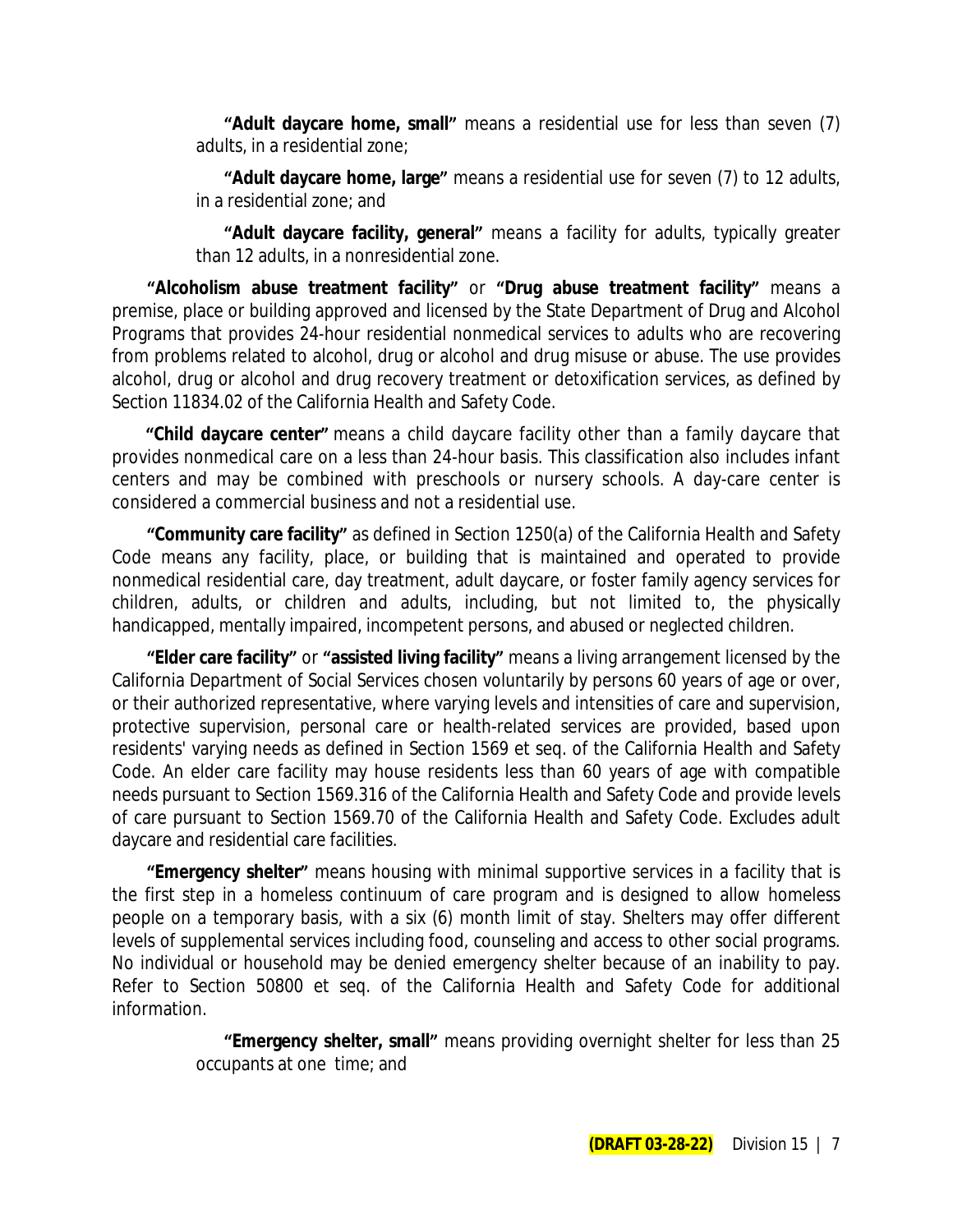**"Emergency shelter, large"** means providing overnight shelter for 25 or more occupants at one time.

**"Family daycare home"** means a facility that regularly provides care, protection, and supervision for children in the provider's own home, whether rented, leased or owned, on a less than 24-hour basis, as licensed by the California Department of Social Services. The use is further defined as either of the following:

> **"Family daycare home, small"** means a residential use for less nine (9) children, inclusive, including children under ten (10) years of age who reside at the home, as set forth in Section 1597.44 of the California Health and Safety Code and as defined in regulations; and

> **"Family daycare home, large"** means a residential use for nine (9) to 14 children, inclusive, including children under ten (10) years of age who reside at the home, as set forth in Section 1597.465 of the California Health and Safety Code and as defined in regulations.

**"Group home"** means a residential use with shared living quarters without separate kitchen or bathroom facilities for each room or unit. It is typically offered for rent for permanent or semi-transient residents on a weekly or longer basis. This classification includes boarding houses (in accordance with California Attorney General Opinion No. 01-402), clean and sober facilities, other types of organizational housing, private residential clubs, housing for disabled individuals and farmworker housing. Excludes alcoholism or drug abuse treatment facilities, hotels and motels, short-term rentals and residential care facilities. The use is further defined as the following:

> **"Group home, small"** means providing housing for less than seven (7) adults; and

**"Group home, large"** means providing housing for seven (7) or more adults.

**"Low barrier navigation center"** as defined by Section 65660 of the California Government Code means a housing first, low-barrier, service-enriched shelter that provides temporary living facilities while case managers connect individuals experiencing homelessness or at risk of homelessness to income, public benefits, health services, shelter and permanent housing. The term low barrier means best practices to reduce barriers to entry. This may include, but is not limited to, the presence of partners (unless it is a population specific site, e.g. for survivors of domestic violence or sexual assault), pets, storage of possessions and some level of privacy (e.g. partitions around beds in a dormitory setting).

> **"Low barrier navigation center, small"** means providing shelter for less than 25 occupants; and

> **"Low barrier navigation center, large"** means providing shelter for 25 or more occupants.

**"Residential care home"** or **"residential care facility"** means a State licensed facility that is maintained and operated to provide 24-hour nonmedical residential care for children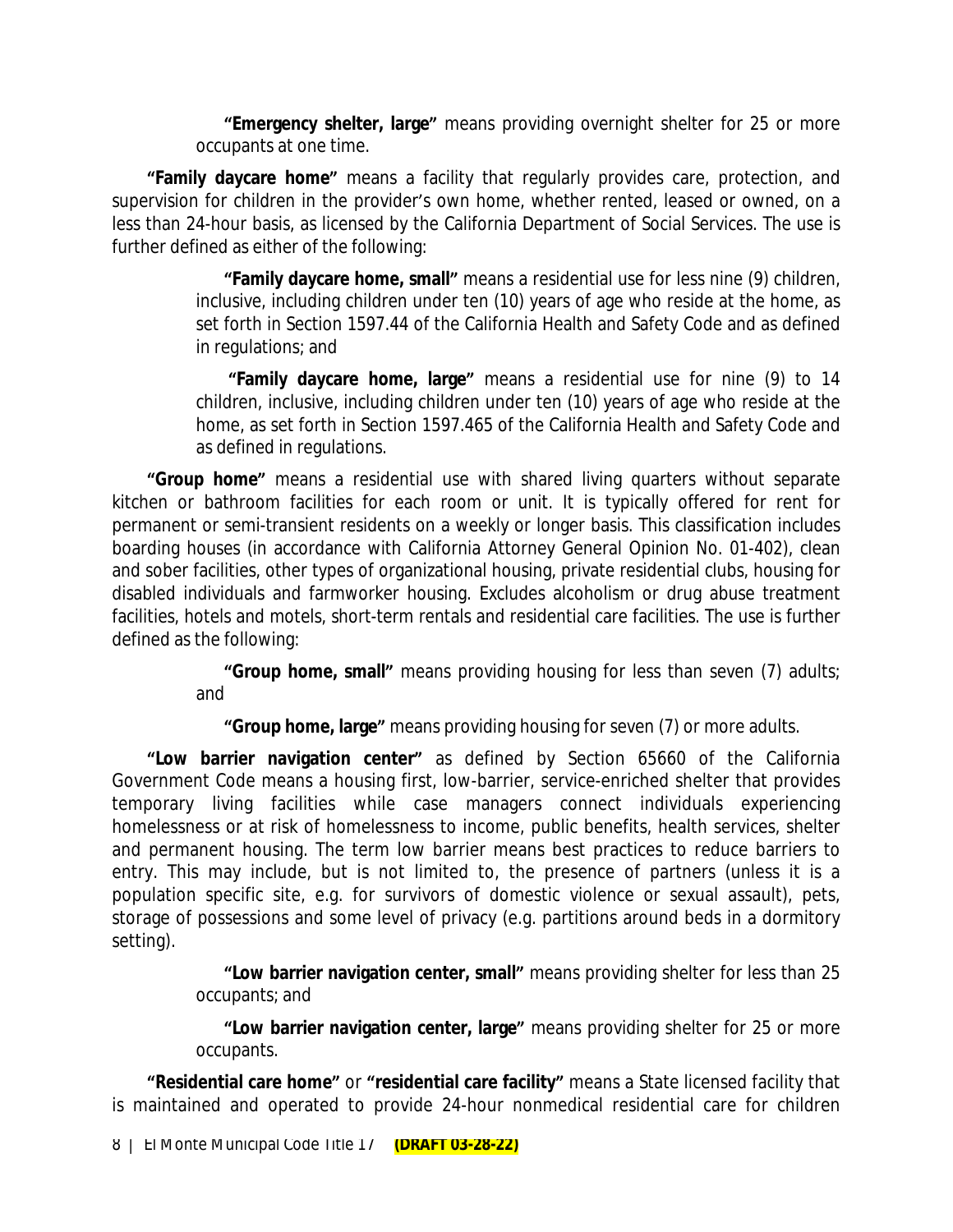and/or adults in need of personal services, supervision and/or assistance essential for sustaining the activities of daily living or the protection of the individual. The use includes the administration of limited medical assistance and is further defined as one of the following:

> **"Residential care home, small"** means a residential use providing housing for less than seven (7) children and/or adults. The use is required by State law to be treated as a single housekeeping unit for zoning purposes;

> **"Residential care home, large"** means a residential use providing housing for seven (7) or more children and/or adults in a residential zone; and

> **"Residential care facility, general"** means providing housing for adults, usually greater than seven (7), in a nonresidential zone.

**"Social rehabilitation facility"** means a facility for individuals with social rehabilitation services with an 18-month limit of stay. The facility provides a group setting for adults recovering from mental illness who temporarily need assistance, guidance or counseling. Program components shall be subject to program standards pursuant to Article 1 (commencing with Section 5670) of Chapter 2.5 of Part 2 of Division 5 of the Welfare and Institutions Code. Excludes other types of community care facilities.

**"Supportive housing"** means a residential use with no limit on length of stay, that is occupied by a targeted population and that is linked to on-site or off-site services that assist the supportive housing resident. Such supportive services may include retaining the housing, improving health status, maximizing the resident's ability to live, and when possible, find employment in the community.

**"Transitional housing"** means a residential use with supportive services with a 24-month limit of stay, that is exclusively designated and targed for recently homeless persons. Transitional housing includes self-sufficiency development services, with the ultimate goal of moving recently homeless persons to permanent housing as quickly as possible. It typically limits rents and service fees to an ability-to-pay formula reasonably consistent with the United States Department of Housing and Urban Development's requirements for subsidized housing for low-income persons. Rents and service fees paid for transitional housing may be reserved, in whole or in part, to assist residents in moving to permanent housing. Refer to Section 50800 et seq. of the California Health and Safety Code for additional information.

### **17.150.060 – Public and Quasi-Public Uses. (FULLY UPDATED)**

**"Electrical distribution substation"** means a part of an electrical generation, transmission and distribution system. A substation transforms voltage from high to low, or the reverse, or performs any of several other important functions. Substations may be owned and operated by an electrical utility or may be owned by a large industrial or commercial customer. Generally, they are unattended and rely on remote supervision and control.

**"Government"** or **"Government related facility"** means a publicly-accessible facility, building, and/or structure and/or piece of land owned, operated or occupied by a government or related agency to provide a governmental service to the public. The use shall be classified as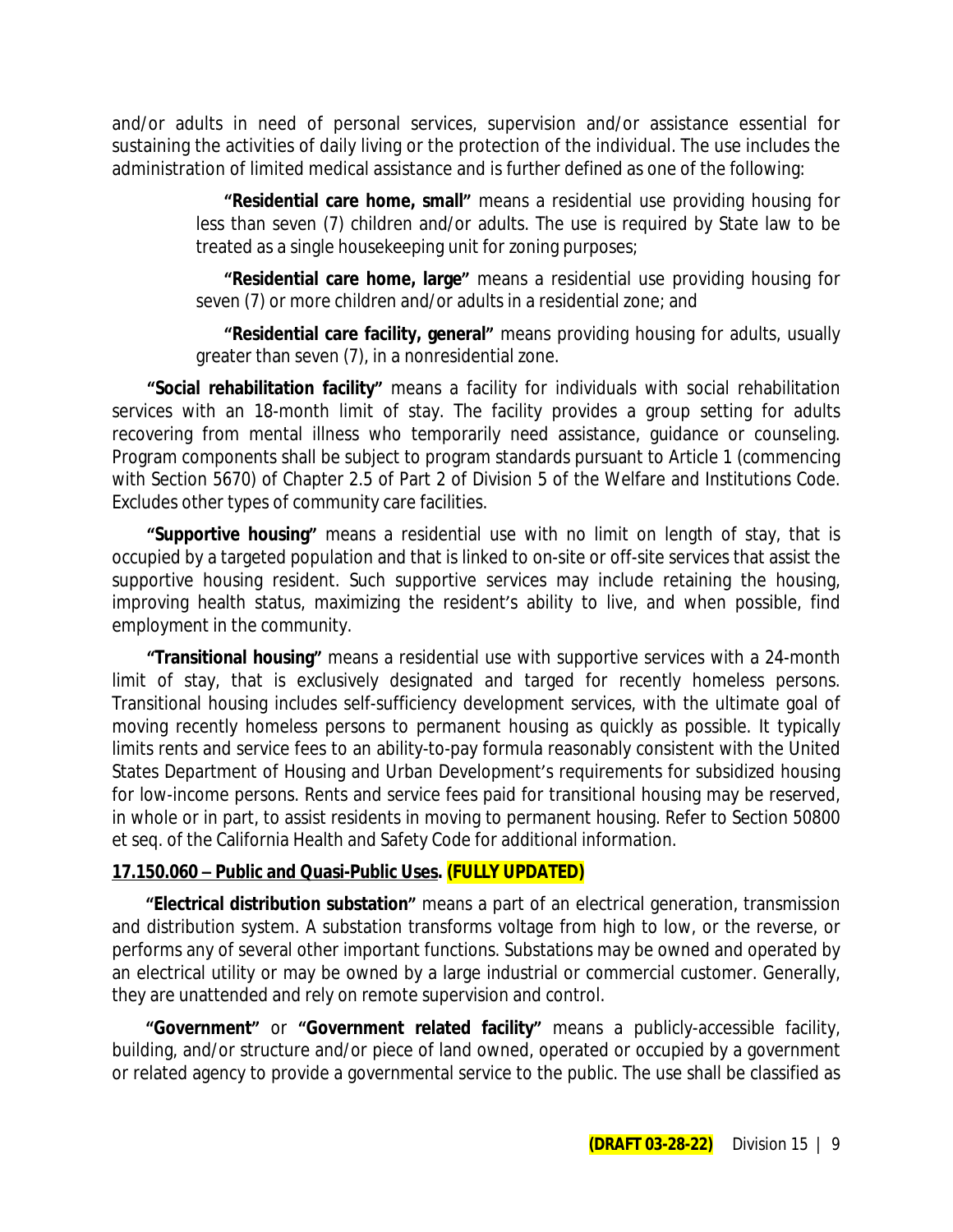a government office if it is not publicly-accessible. Includes post offices, civic centers and libraries. Excludes public recreation facilities and cultural institutions.

**"Hospital"** means an institution staffed and equipped to provide the various types of intensified hospital care, including, but not limited to: (i) in-patient care, short-term care in acute medical, surgical, obstetrical services; and (ii) the treatment of drug addiction, alcoholism and other psychiatric and psychological care.

**"Recreation facility"** means one of the following:

**"Recreation facility, private"** means a privately owned recreational facility which generally require some form of membership or residence. This may include tennis, basketball or swimming clubs. Excludes membership health clubs. In addition, it does not include recreation amenities on private property for the exclusive use of the residents of that property.

**"Recreation facility, public"** means public parks, play lots, picnic areas, playgrounds, sports courts, equestrian establishments and athletic fields for noncommercial neighborhood or community use. This may include indoor public facilities such as aquatic centers. The definition does not include the same facilities that are privately owned or commercial facilities.

**"Schools and educational institutions"** means a building or group of buildings, primarily intended for educational purposes, including establishments furnishing onsite and/or online courses or offerings, and customary ancillary uses such as a cafeteria or kitchen facilities, playground, offices and gathering spaces. Schools and educational facilities include the following:

> **"College or university – public or private"** means an institution of higher education providing curricula and instruction, in many areas of advanced learning. The university or college may be public or private and for-profit or non-profit. Degrees or certificates are granted at the associate's, bachelor's and/or master's level. Excludes specialized educational and training facilities.

> **"K-12 – public or private"** means public or private elementary, middle, junior high and high schools serving kindergarten through 12<sup>th</sup> grade students, including denominational and sectarian, boarding schools and military academies. May also include after-school programs. Excludes preschools or family daycare homes.

> **"Preschool – public or private"** means an early childhood setting where two (2) to five (5) year old children receive education and care. Children can experience preschool in a variety of settings, including child daycare centers, government funded prekindergarten programs such as Transitional kindergarten (TK) and Head Start, and private preschool programs.

> **"Specialized education and training"** means a wide range of business, secretarial and vocational schools offering specialized trade and commercial courses. This includes specialized non-degree-granting schools offering subjects such as airplane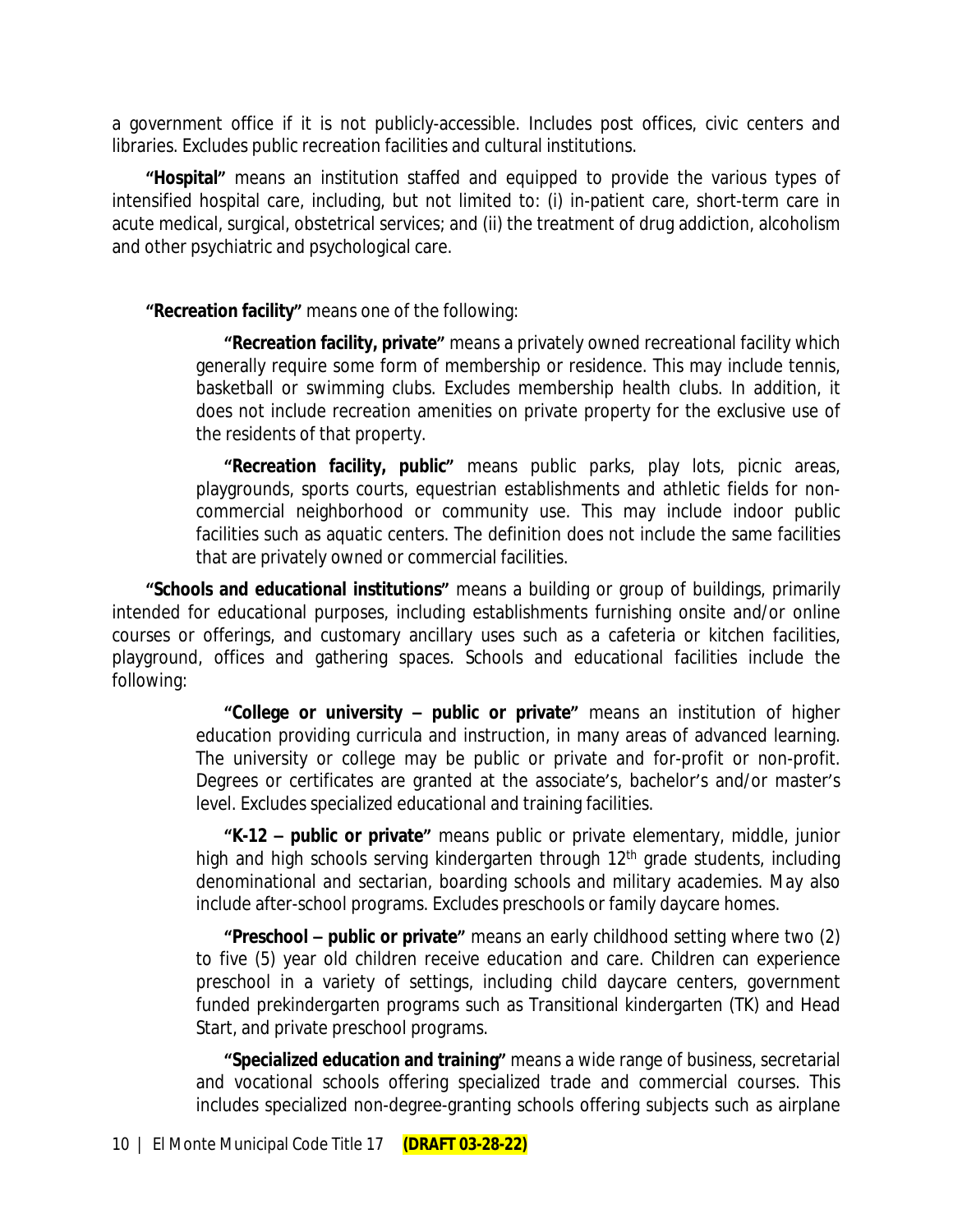flying, art, computers, cooking, dance, drama, driver education, language, music and religion. Also includes seminaries and other facilities exclusively engaged in training for religious ministries. Facilities, institutions, and conference centers are included that offer specialized programs in personal growth and development (e.g., arts, communications, environmental awareness, and management).

**"Tutoring and educational center"** means a business where supplemental educational instruction in specific subjects and skills is provided to school-age children.

**"Utility facility"** means a lot, building or structure used in conjunction with the supply of a public utility including a municipal water supply well, a water or sewage pumping station, a water treatment facility, a water storage reservoir, a gas regulator building, a hydro substation, a telephone building for exchange, long distance or repeater uses.

**"Wireless facility"** or **"wireless communications facility"** means any device or system for transmitting and/or receiving electromagnetic signals, including, but not limited to, radio waves and microwaves for cellular technology, personal communication services, mobile services, paging systems and related technologies. Facilities include towers, freestanding facilities, ground-mounted facilities, rooftop facilities, utility poles, transmitters, microwave dishes, antennas and parabolic antennas, small cells, macro- and microcells, DAS, DCU, all other types of equipment used in transmitting or receiving signals, antenna structures, associated buildings, base stations, emergency power systems or cabinets which house support equipment, and other accessory development.

### **17.150.070 – Assembly and Entertainment Uses. (FULLY UPDATED)**

**"Adult entertainment establishment"** means a business which is conducted exclusively for the patronage of adults and as to which minors are specifically excluded from patronage, either by law and/or operators of such business, and which is characterized by an emphasis on "specified sexual activities" and/or "specified anatomical areas." Such an area may include (i) less than completely and opaquely covering human genitals or pubic region, buttocks and/or female breast below a point immediately above the top of the areola; (ii) human male genitals in a discernibly turgid state, even if completely and opaquely covered; or (iii) any device, costume or covering that simulates and of the body parts identified in (i) or (ii) above. An adult business can mean any of the business types listed below, as well as any other business that, on a regular and substantial basis, offers its patrons entertainment or services which involve, depict, describe or relate to "specified sexual activities" and/or "specified anatomical areas." Refer to Section 17.152.030 (Use Definitions – Assembly and Entertainment Uses) of this Title for general definitions related to adult entertainment establishments.

> **"Adult bookstore," "adult video store"** or **"adult novelty store"** means any establishment where more than ten (10) percent or 200 square feet of the gross floor area (whichever is greater) sells or rents, or offers for sale or rental, any one (1) or more of the following: (i) books, magazines, periodicals or other printed matter, or photographs, films, sculptures, motion pictures, video cassettes, slides or other visual representations which are characterized by an emphasis on material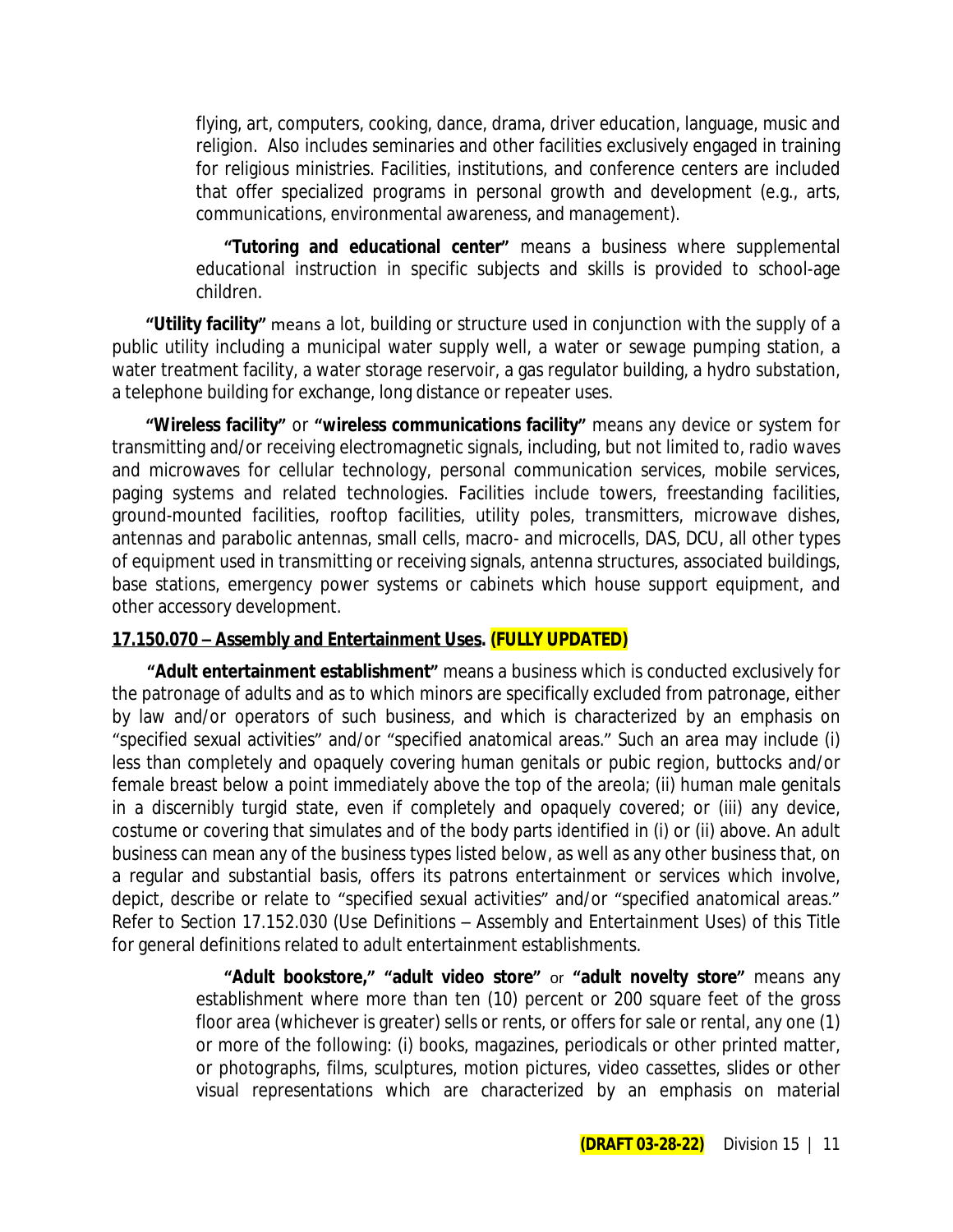depicting, describing or relating to "specified sexual activities" and/or "specified anatomical areas;" and (ii) instruments, devices or paraphernalia which are designed for use in connection with "specified sexual activities," including goods which are replicas of, or which simulate "specified anatomical areas" or "specified sexual activities," and goods which are designed to be placed on or in "specified anatomical areas."

**"Adult cabaret"** means a nightclub, bar, restaurant or similar commercial establishment, whether or not alcoholic beverages are served, which, on a regular and substantial basis, features: (i) persons or entertainers who appear on stage; (ii) live performances which are characterized by the exposure of "specified sexual activities" or "specified anatomical areas;" or (iii) films, motion pictures, video cassettes, slides or other photographic reproductions which are characterized by the depiction or description of "specified sexual activities" or "specified anatomical areas."

**"Adult dance studio"** means any business or commercial establishment which provides for members of the public a partner for dance where the partner, or the dance, is distinguished or characterized by an emphasis on matter involving, depicting, describing or relating to "specified sexual activities" and/or "specified anatomical areas."

**"Adult motel or hotel"** means a motel, hotel or similar commercial establishment offering public accommodations for any form of consideration which, on a regular and substantial basis": (i) provides patrons with closed-circuit television transmissions, films, motion pictures, video cassettes, slides or other photographic reproductions characterized by an emphasis on material depicting, describing or relating to "specified sexual activities;" and/or (ii) offers, rents, leases, or lets any room for less than a ten (10) hour period; or (iii) offers or allows a tenant or occupant to rent or subrent a sleeping room for a period of less than ten (10) hours.

**"Adult motion picture theater"** means any establishment where, for any form of consideration, one or more motion picture projectors, video cassette players, slide projectors or similar machines, for viewing by five or fewer persons each, are used on a regular and substantial basis to show films, motion pictures, video cassettes, slides or other photographic reproductions characterized by an emphasis on material depicting, describing or relating to "specified sexual activities" and/or "specified anatomical areas."

**"Adult tanning salon"** means a business establishment where patrons receive tanning services in groups of two (2) or more and where patrons or employees of the establishment expose specified anatomical areas. "Adult tanning salon" shall also include a business establishment where the employees thereof are nude or expose "specified anatomical areas" for any form of consideration.

**"Adult theater"** means a theater, concert hall, auditorium or similar establishment which, for any form of consideration, and on a regular and substantial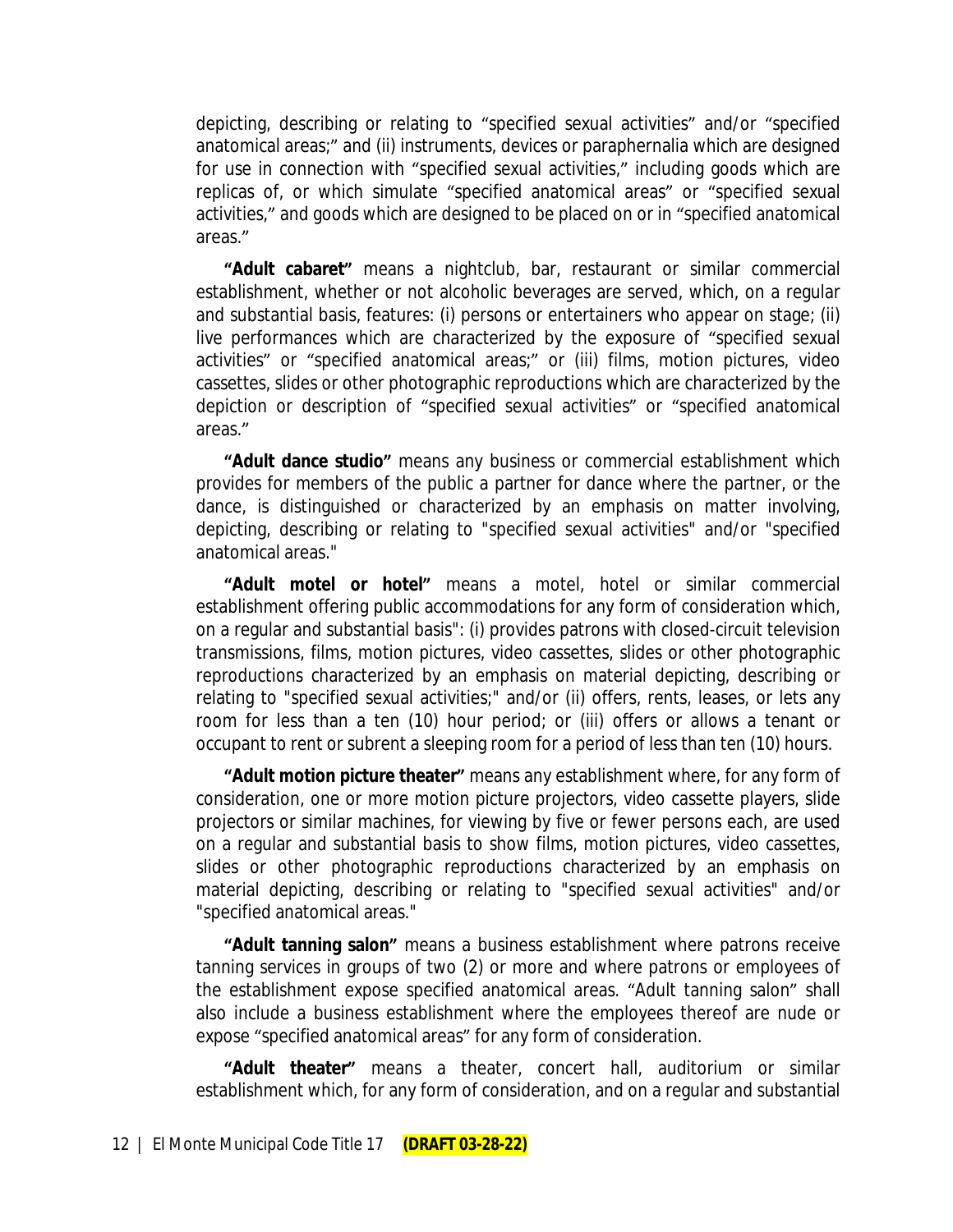basis, features live performances which are characterized by an emphasis on "specified anatomical areas" and/or "specified sexual activities."

**"Sex supermarket"** or **"sex mini-mall"** means the establishment or operation of more than one-type of sexually-oriented business or use as defined in this Title within the same building.

**"Sexual encounter establishment"** means a business or commercial enterprise that, as one of its primary business purposes, offers for any form of consideration, a place where two (2) or more persons may congregate, associate or consort in connection with "specified sexual activities" and/or the exposure of "specified anatomical areas." Excludes an establishment where a medical practitioner, psychologist, psychiatrist or similar professional person licensed by the state engages in sexual therapy.

**"Assembly or meeting facility"** means a facility for private assembly and meetings. Examples include banquet rooms, conference facilities and meeting halls for clubs, including civic, social and fraternal organizations, and other membership organizations. Excludes religious institutions, community centers or uses listed under commercial entertainment.

**"Commercial entertainment"** means a spectator entertainment establishment within buildings specifically intended for live theater, comedy or music venues, karaoke and movie theaters.

**"Commercial recreation facility"** means one of the following:

**"Commercial recreation facility, indoors"** means a building or place that provides participant or spectator recreation that is open to the public for a fee. This definition includes uses such as billiards parlors, bowling alleys, health clubs, ice- or roller-skating rinks, laser tag, table tennis and indoor swimming pools. Health clubs less than 3,500 square feet in gross floor area may be classified as a general personal care facility.

**"Commercial recreation facility, outdoors"** means a primarily outdoor use that provides participant or spectator recreation that is operated as a business and open to the public for a fee. This definition includes uses such as amusement parks, golf courses, miniature golf course, equestrian establishments, tennis courts and outdoor swimming pools.

**"Community center"** means a public hall or public multi-purpose meeting facility where members of the public may gather for group activities, social support, public information and other purposes. It may operate for the entire community, for a specific segment of the community (e.g. senior centers) or may be reserved for private functions. Excludes religious institutions, assembly or meeting facilities or uses listed under commercial entertainment.

**"Cultural institution"** means a facility such as a museum, art gallery and garden that displays or preserves objects of community or cultural interest relating to one or more of the arts or sciences. Excludes philanthropic or charitable institutions.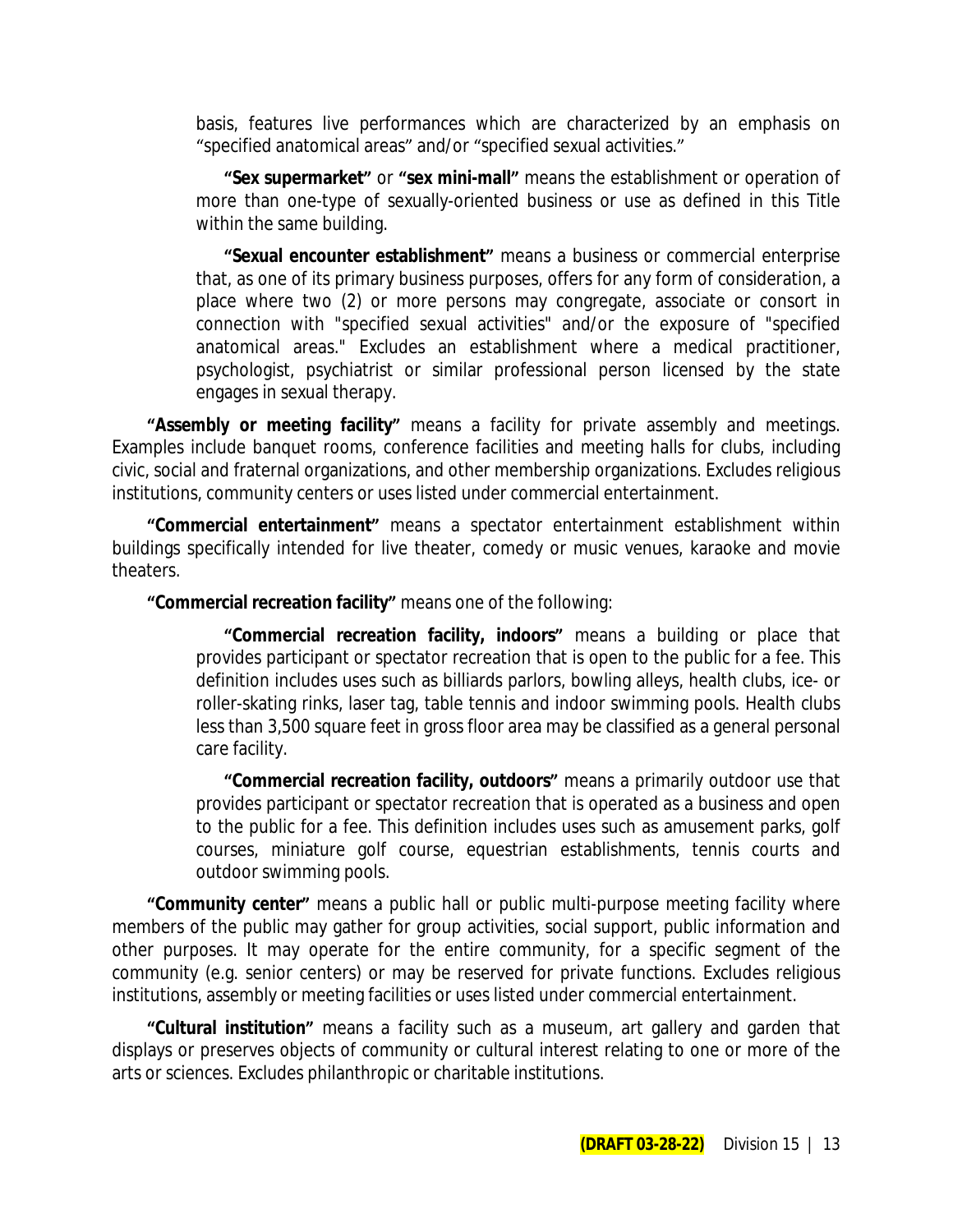**"Family entertainment center"** means a facility that is marketed toward families with children from toddlers to teenagers, with activities usually occurring indoors. It typically attracts customers from the local or sub-regional market. Activities can include arcade games (often redemption based), ball pits, batting cages, bumper cars, kiddie rides, laser tag, miniature golf, playgrounds and climbing structures. Supportive uses include restaurants and snack bars as well as specialty shops selling toys, gifts and novelties.

**"Gaming center"** or **"arcade"** means an establishment that provides five (5) or more amusement devices, whether or not the devices constitute the primary use or an accessory or incidental use of the premises. Amusement devices may include electronic or mechanical equipment, games, or machines that are played or used for amusement. Such activities often require different levels of skill. This use may also include internet/cyber cafes, where people access the internet to play video games or other use software programs.

**"Karaoke"** means a commercial entertainment establishment where patrons sing along to musical and/or video tracks. The patrons may be in an open main room such as a bar or lobby or within smaller private rooms. Karaoke includes, but is not limited to, karaoke and K-TV.

**"Nightclub"** means a bar, tavern or similar establishment that provides live entertainment that may serve alcoholic beverage for sale, where the performance area exceeds 75 square feet and/or customer dancing is permitted. Typically operates late at night.

**"Pool hall"** or **"billiard parlor"** means a type of indoor commercial recreation facility where a building, or portion thereof, is designed, intended and equipped with five (5) or more pool tables, billiard tables, snooker tables or combination thereof.

**"Religious institutions"** means a building or structure and/or group of buildings or structures, which by design and construction are primarily intended for religious assembly, or the conducting of organized religious service, ceremonies or worship and accessory uses associated therewithin. Religious institutions shall include, but are not limited to chapels, churches, mosques, synagogues, shrines, and temples. They may also include ancillary uses such as kitchens, offices, meeting rooms and gathering halls and ancillary buildings such as rectories, monasteries and convents.

### **17.150.080 – Retail and Office Uses. (FULLY UPDATED)**

**"Alcohol sales establishment"** means one of the following, subject to obtaining an alcohol license from the California Department of Alcoholic Beverage Control (ABC):

> **"Bar or tavern, on-site"** means an establishment that serves beer, wine and/or distilled spirits (per ABC License Types 40, 48 and/or 61) for on-site consumption for a business that does not meet the definition of a bona fide restaurant. The consumption of alcohol is typically the primary use; however, the business may serve meals or other food items. Ancillary entertainment may occur, provided the performance area does not exceed 75 square feet and customer dancing or karaoke is not permitted (the use shall be classified as commercial entertainment or nightclub if either dancing or karaoke is permitted). This definition also includes cocktail lounges, pubs and saloons.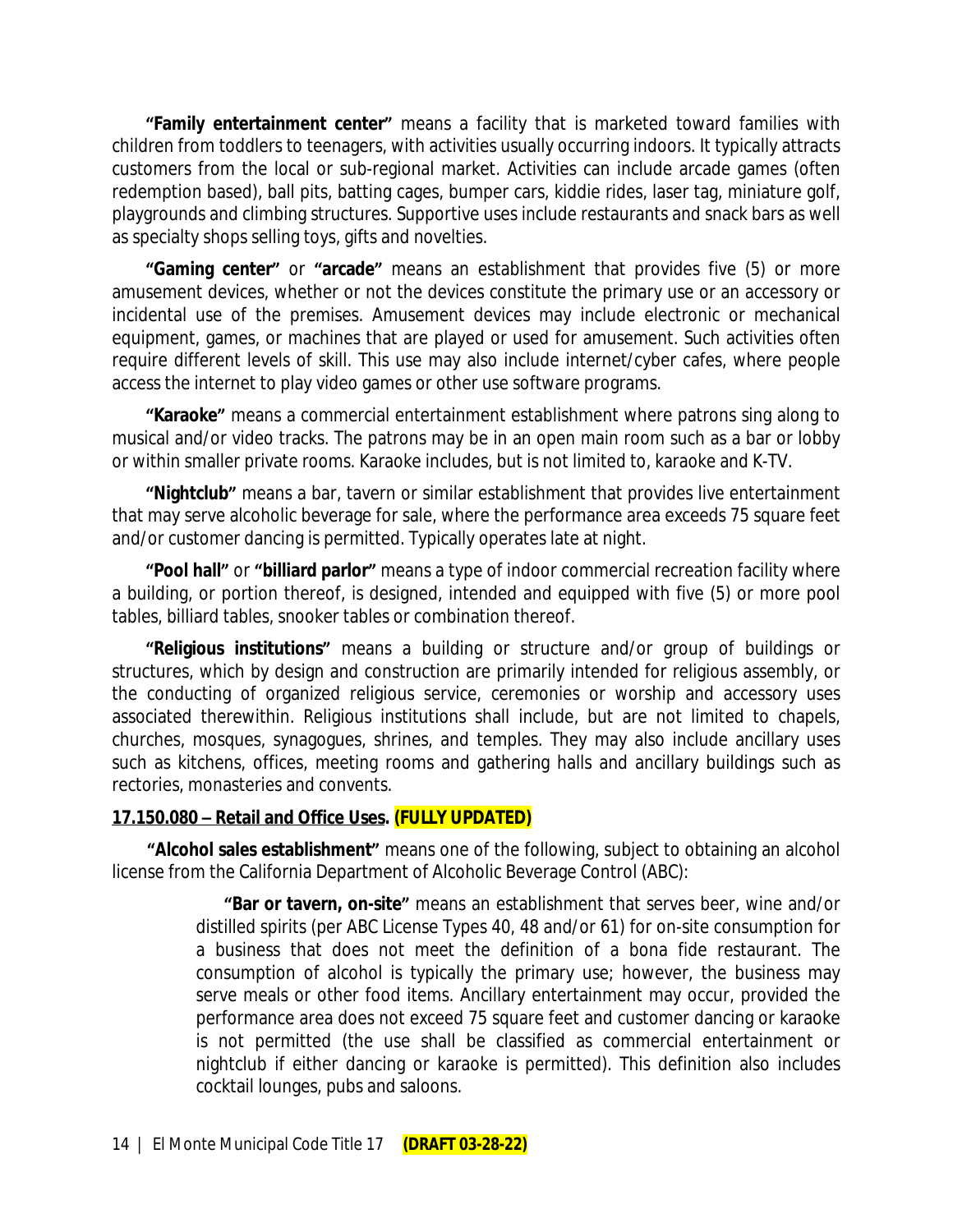**"Brew pub, on-site and off-site"** means a bona fide restaurant which sells beer that is brewed on-site (Type 75 ABC license) for on-site consumption or sold for offsite consumption, only if the beer produced by the brew pub is also sold to California licensed wholesalers.

**"Liquor store, off-site"** means a retail establishment where 30 percent or more of the sales area is devoted to the selling of beer, wine and/or other alcoholic beverages for consumption off the premises.

**"Restaurant, on-site"** means an establishment that is a bona fide restaurant and serves beer, wine and/or distilled spirits (per ABC License Types 41 or 47) for on-site consumption as an ancillary use.

**"Restaurant, on-site, limited hours"** means an establishment that is a bona fide restaurant and serves beer, wine and/or distilled spirits (per ABC License Types 41 or 47) for on-site consumption as an ancillary use, with no meal or alcohol service between the hours of 10:00 p.m. and 6:00 a.m.

**"Retail store, off-site"** means a retail establishment where less than 30 percent of the sales area is devoted to the selling of beer, wine and/or other alcoholic beverages for consumption off the premises.

**"Other uses, on-site"** means an establishment, other than a restaurant, bar, tavern or brew pub, that serves beer, wine and/or distilled spirits for on-site consumption. Examples include, but are not limited to, government facilities, recreation facilities, assembly and entertainment uses. The serving of alcohol may be a primary or incidental use. The establishment may or may not serve meals.

**"Ancillary entertainment"** means an establishment that provides entertainment where the combined activity area does not exceed 75 square feet and does not permit dancing or karaoke. Examples of ancillary entertainment include live music performances, poetry reading, four (4) or less pool tables and/or four (4) or less amusement devices such as electronic or mechanical equipment, games or machines. If the activity area exceeds 75 square feet and/or customer dancing occurs, the use shall be defined as a nightclub. If karaoke occurs, the use shall be defined as commercial entertainment. If there are more than four (4) pool tables, the use shall be defined as a pool hall or billiard parlor. If there are more than four (4) amusement devices, the use shall be defined as a gaming center or family entertainment center.

**"Cannabis activity, commercial"** means the term as defined under the Medicinal and Adult Use Cannabis Regulation and Safety Act (MAUCRSA) and includes the cultivation, possession, manufacture, distribution, processing, storing, laboratory testing, packaging, labeling, transportation, delivery or sale of cannabis and cannabis products as regulated under Chapter 5.18 (Commercial Cannabis Activities) of the EMMC. The following is the City's retail example:

> **"Dispensary"** or **"retailer"** means a facility where cannabis, cannabis products, or devices for the use of cannabis or cannabis products are offered, either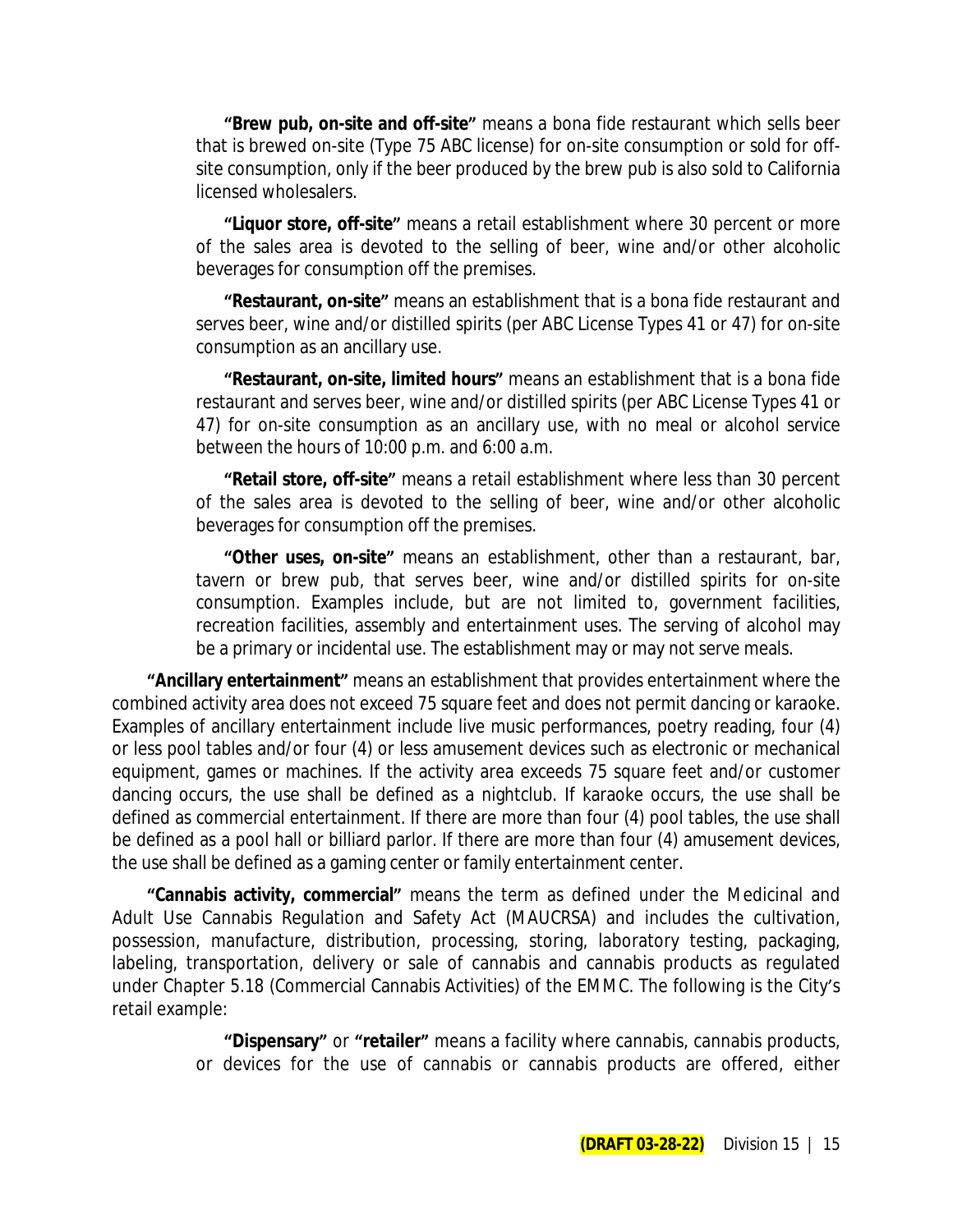individually or in any combination, for retail sale, including an establishment that delivers cannabis and cannabis products.

**"Convenience store"** or **"minimart"** means a neighborhood serving retail store of 3,500 square feet or less in gross floor area, which carries a range of merchandise for daily convenience shopping needs. A convenience store may be part of a service station or may be an independent land use. This use shall be classified as a grocery store if it is more than 3,500 square feet.

**"Department store"** means a type of retail use with a minimum 25,000 square feet operated by a single tenant. Excludes warehouse retailor or retail warehouse.

**"Destination retail"** or **"entertainment development"** means a development project in the Gateway Specific Plan, greater than 20,000 square feet, that provides products and services that are unique and marketed to a consumer base that extends beyond the El Monte area. Destination retail may include "big box" and warehouse-type retail, such as electronics, furniture, appliances, movie theaters, and other similar retail and entertainment uses.

**"Food or beverage establishment"** means one of the following:

**"Bakery"** or **["pâtisserie](https://en.wikipedia.org/wiki/P%C3%A2tisserie), retail"** means an establishment open to the public that produces and sells flour-based food baked in an oven such as bread, cookies, cakes and pies for on-site sales. Confectionery items may also be made in bakery shops. Some retail bakeries may also be categorized as cafés, serving beverages to customers who wish to consume the baked goods on the premises.

**"Bakery, commercial"** means a bakery employing more than ten (10) people that produce breads, pastries and other baked products using high-volume mixing machines, ovens and other equipment. In some cases, the machines are automated to mass-produce standardized baked goods. While customers can consume the baked goods on the premises, products are primarily distributed to off-site retailers for sales.

**"Coffeehouse"** or **"café"** means an establishment that sells specialty coffee, espresso drinks, teas, assorted pastries and other food items. A maximum 30 percent of the gross floor area may be devoted to incidental uses including ancillary entertainment as defined in this Chapter, restrooms and offices. Excludes the sale of alcohol for on-site consumption.

**"Outdoor seating"** means an area adjacent to a restaurant or other food or beverage establishment, where customers can consume products purchased at the associated business. The dining area may include a solid covering (e.g. patio), partial covering (e.g. trellis), umbrellas or open to the sky. The dining area may also be on private property or may encroach into the public right-of-way, subject to receiving an encroachment permit.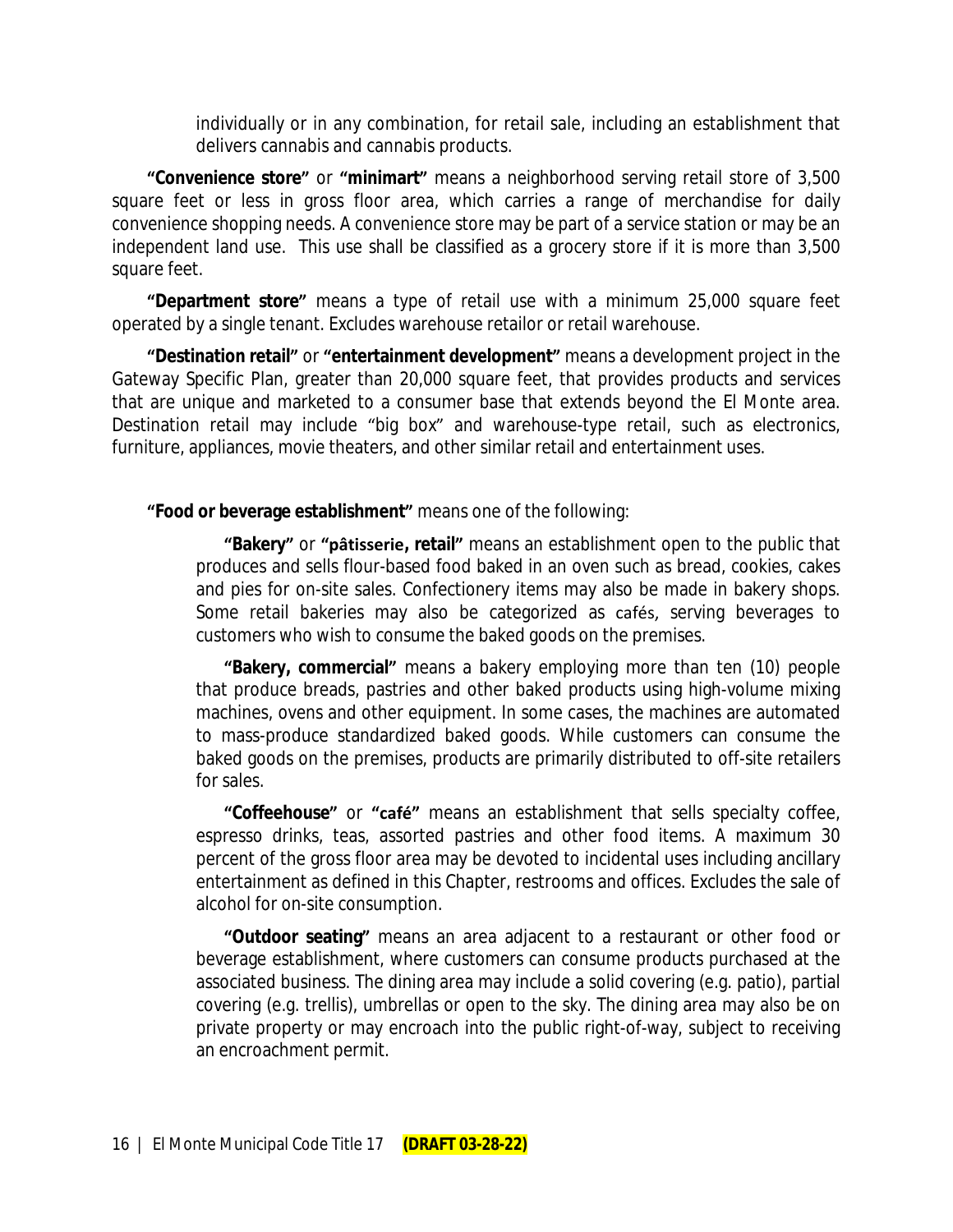**"Restaurant"** means an establishment engaged in the sale of food and beverages for consumption on or off the premises. All of the following must be met for the use to be considered a bona fide restaurant:

- i. A minimum 20 percent of the gross floor area shall be designed, equipped and used exclusively for the storage and preparation of food and beverages;
- ii. A minimum 50 percent of the gross floor area of the building is designed, equipped and used exclusively for seating of patrons for the purpose of serving meals;
- iii. A maximum of 30 percent of the gross floor area may be devoted to incidental uses including the sale of alcoholic beverages for on-site consumption, ancillary entertainment as defined in this Chapter, restrooms and offices;
- iv. Meals shall be served at all times the restaurant is open; and
- v. The sale of alcoholic beverages shall be incidental to the sale of food.

**"Grocery store"** means retail sale of food and beverages for off-site preparation or consumption. This use may also include bakeries and the provision of other services (e.g., banks, dry cleaners, food take-outs, pharmacies, etc.) under one roof. This use shall be classified as a minimart if it is 3,500 square feet or less.

**"Multiple-tenant commercial development"** means any nonresidential development which is improved with three (3) or more retail sales, retail services, restaurants or a combination thereof. Excludes commercial projects which are designed and devoted to office uses and/or industrial uses exclusively.

**"Office"** means a room, set of rooms or building used as a place for commercial, professional or bureaucratic work. Main examples include the following:

> **"Ancillary"** means an office facility that is incidental and accessory to another business or sales, service or manufacturing activity that is the primary use of the structure or property.

> **"Administrative business professional"** means an establishment providing direct services to consumers in office-type facilities occupied by businesses providing professional services and/or engaged in the production of intellectual property, excluding financial institutions, which are defined separately. Examples include:

- Accounting, auditing and bookkeeping
- 
- Architectural, engineering, planning and surveying services
- Attorneys, legal services transaction processing
- Employment, stenographic and word processing services
- Advertising agencies **Insurance claim processing** 
	- Literary and talent agencies
	- Mail order and e-commerce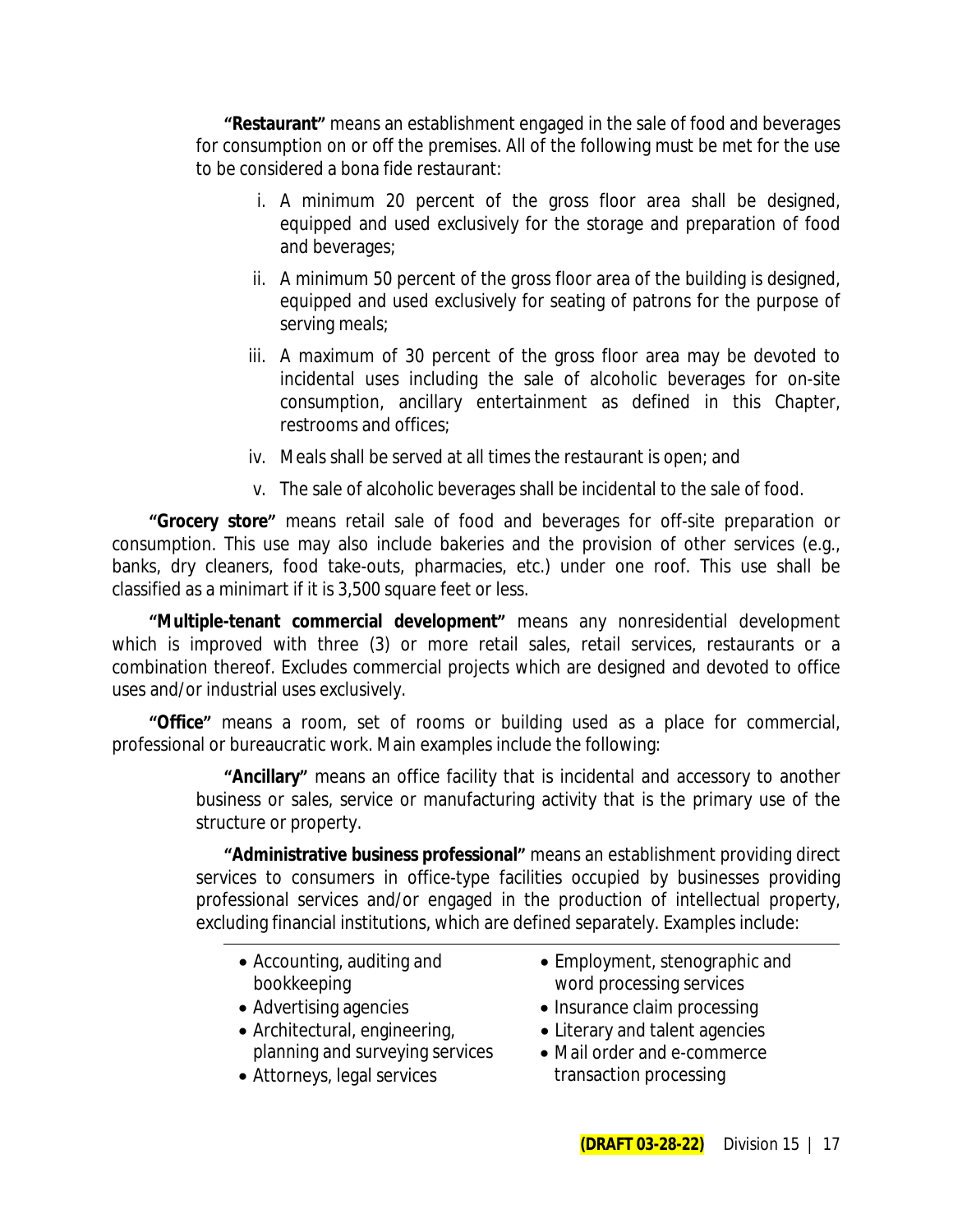- Commercial art and design services
- 
- Court reporting services
- Data processing services
- Detective agencies and similar services
- Educational, scientific and research organizations
- Elective official satellite offices
- 
- Management and public relations services
- Counseling services **•** Media postproduction services
	- Photography and commercial art studios
	- Psychologist
	- Real estate brokerage or sales
	- Telecommunications facility design management
	- Telemarketing
- Employment centers Writers and artists office

**"Government"** means an administrative, clerical or office of a government agency. The use may include the incidental storage and maintenance of vehicles. The use shall be classified as a government or government related facility if it is publicly-accessible and provides a public service.

**"Medical or dental"** means an office or outpatient health facility providing direct health services to patients including, without limitation, preventative and rehabilitation treatment, diagnostic services, testing and analysis. This use includes offices providing medical, dental, surgical, rehabilitation, podiatric, optometric, chiropractic and psychiatric services. Medical or dental laboratories may be ancillary to a medical use or may function as its own use. Excludes inpatient services and overnight accommodations.

**"Office supply store"** means an establishment which primarily tailors to the needs of an office environment. The items sold typically include paper products, ink cartridges, computers, communications equipment, printers, scanners, copiers, data storage, and other such devices. May include office concierge services as an ancillary use.

**"Pet store"** means a retail establishment that sells animal-related products (e.g. food and toys) and/or services (e.g. grooming) for animals on a commercial basis and/or where household animals are offered for adoption and/or sale. A pet store is not used for the breeding or commercial boarding of animals. This definition may include veterinary services as an ancillary use for pet stores greater than 5,000 square feet in gross floor area.

**"Pawnbroker"** or **"pawnshop"** means an individual or business that offers secured loans to persons, with items of personal property used as collateral. While many items can be pawned, pawnshops typically accept jewelry, musical instruments, home electronics, computers, coins, gold, silver or other relatively valuable items as collateral. If the loan is not paid within a specified time period, the pawned item will be offered for sale to other customers by the pawnbrokers.

**"Pharmacy"** means a retail store where prescription medicinal drugs and/or other medical supplies are dispensed and sold. Pharmacies may have ancillary sales of other household items. Pharmacies greater than 3,500 square feet in gross floor area shall be classified as a retail use.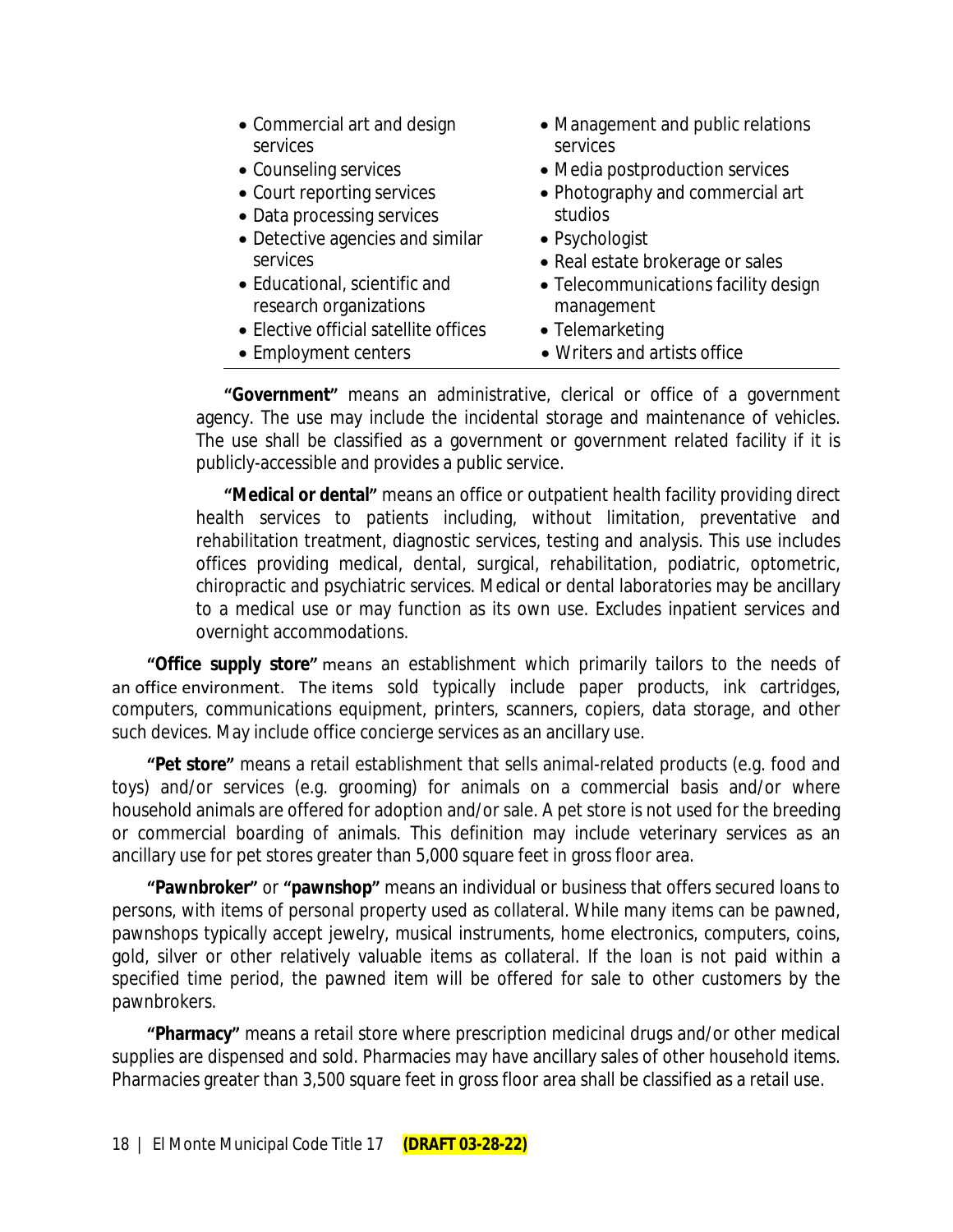**"Retail sales"** means the sale of retail merchandise in stores, showrooms and shops not specifically listed under another defined use (e.g. office supply stores, adult bookstores and convenience stores). Main examples include the following:

| • Appliance stores<br>• Art galleries<br>• Artists' supply stores<br>• Antique stores<br>• Bicycle stores<br>• Bookstores<br>• Camera and photographic supply stores<br>• Clothing and apparel shops<br>• Collectibles stores (e.g. cards, coins,<br>comics, stamps) | • Garden center or nursery<br>• Gift and souvenir stores<br>• Hardware stores<br>• Hobby stores<br>• Jewelry stores<br>• Luggage and leather goods stores<br>• Mattress sales<br>• Meat markets<br>• Musical instruments stores<br>• Orthopedic supply stores |
|----------------------------------------------------------------------------------------------------------------------------------------------------------------------------------------------------------------------------------------------------------------------|---------------------------------------------------------------------------------------------------------------------------------------------------------------------------------------------------------------------------------------------------------------|
| • Consumer electronics stores<br>• Department store                                                                                                                                                                                                                  | • Pet stores<br>• Religious goods stores                                                                                                                                                                                                                      |
| • Discount stores                                                                                                                                                                                                                                                    | • Shoe stores                                                                                                                                                                                                                                                 |
| • Drug stores                                                                                                                                                                                                                                                        | • Small ware stores                                                                                                                                                                                                                                           |
| • Dry goods                                                                                                                                                                                                                                                          | • Specialty shops                                                                                                                                                                                                                                             |
| • Eyeware stores                                                                                                                                                                                                                                                     | • Sporting goods and equipment stores                                                                                                                                                                                                                         |
| • Fabric and sewing supplies                                                                                                                                                                                                                                         | • Stationery stores                                                                                                                                                                                                                                           |
| • Florists and houseplant stores                                                                                                                                                                                                                                     | • Toy and game stores                                                                                                                                                                                                                                         |
| • Flooring and tile                                                                                                                                                                                                                                                  | • Upholstery stores                                                                                                                                                                                                                                           |
| • Fruit and vegetable stores (less than                                                                                                                                                                                                                              | • Variety stores                                                                                                                                                                                                                                              |
| 5,000 square feet in area)                                                                                                                                                                                                                                           | • Vitamin and nutrition stores                                                                                                                                                                                                                                |
| • Furniture store                                                                                                                                                                                                                                                    | • Window stores                                                                                                                                                                                                                                               |

**"Secondhand store"** means an establishment in the retail sale of used goods and merchandise such as a thrift store, whereby the sale of such used goods and merchandise comprises 25 percent or more of the total monthly sales volume. This definition does not apply to pawnshops.

**"Showroom sales"** means an establishment that displays merchandise, but has minimal or no onsite customer retail sales. The items on display can include preowned items (e.g. an Auction House) or items devoted to a particular subject or industry (e.g. bathroom fixtures).

**"Significant tobacco retailer"** means any establishment, where 25 percent or more of the gross floor area is devoted to the sale of tobacco products, substances intended for smoking, or smoking accessories, including but not limited to pipes, vaporizing devices, or other smoking paraphernalia. Public or private smokers' lounges shall not be permitted as an ancillary use. Does not include commercial cannabis activity uses.

**"Temporary use"** means a use that is designed, operated, and occupies a site for a limited period of time, typically less than 12 months. Examples include Christmas tree lots, parking lot sales and special events.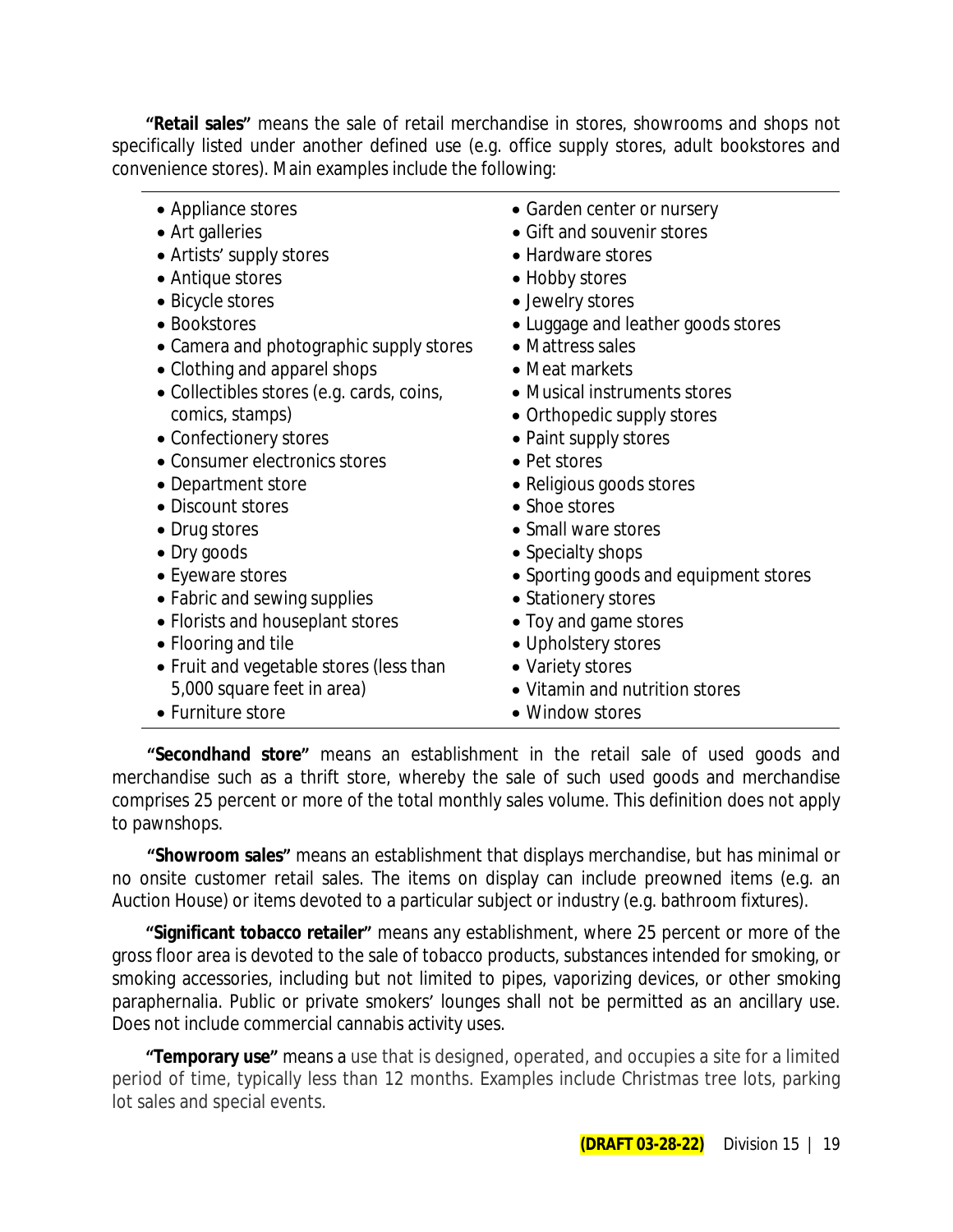**"Vehicle retail use"** means one of the following:

**"Vehicle parts and accessory store"** means a retail place of business selling or furnishing automobile supplies and parts. No repair work of any kind may be conducted in conjunction with such use.

**"Vehicle sale and lease, limited"** means the sales and leasing of automobiles, motorcycles or trucks within an enclosed structure without any incidental maintenance or repair work allowed. Vehicles shall not be displayed or stored outdoors. Accessory part installation as part of the vehicle sale is permitted.

"**Vehicle sale and lease, general"** means the sale, or leasing of automobiles, motorcycles or trucks. Merchandise may be new, a combination of new and used, or exclusively used. Indoor and/or outdoor is permissible. Ancillary uses such as maintenance or repair work and vehicle washing shall be allowed.

"**Vehicle sale and lease, major"** means the sale, or leasing of trailers, campers, travel trailers, utility trailers, tractors, construction equipment, mobile homes and similar equipment. Ancillary uses such as maintenance or repair work and vehicle washing shall be allowed.

**"Warehouse retailor"** or **"retail warehouse"** means a retail establishment that provides goods and services related to construction, home repair, building materials supplies and other similar items. Showrooms are also permitted.

**"Wholesaler"** means a business that buys products or goods in bulk from one (1) or more manufacturers and sells them to other businesses or to the public at prices that are typically lower than those available in retail stores. The use may include ancillary distribution of goods, provided the merchandise being distributed is limited to products that can be sold in the zoning district the business is located within.

### **17.150.090 – Service Uses. (FULLY UPDATED)**

**"Alternative financial establishment"** means an establishment that offers financial services outside traditional federally insured financial institutions, including, but not limited to check cashing outlets, payday lenders and vehicle title lenders.

**"Ambulance service"** or **"emergency medical service"** means a service that provides urgent pre-hospital treatment and stabilization for serious illness and injuries and transport to definitive care. Ambulance service can be summoned by members of the public via an emergency telephone number (911). As a first resort, the service provides treatment on the scene. If deemed necessary, the transports the patient to the next point of care.

**"Animal service"** means one of the following:

**"Animal boarding/kennel"** means the commercial provision of shelter and care for dogs, cats, other household animals, including activities associated with such shelter and care (e.g., feeding, exercising, grooming, and incidental medical care).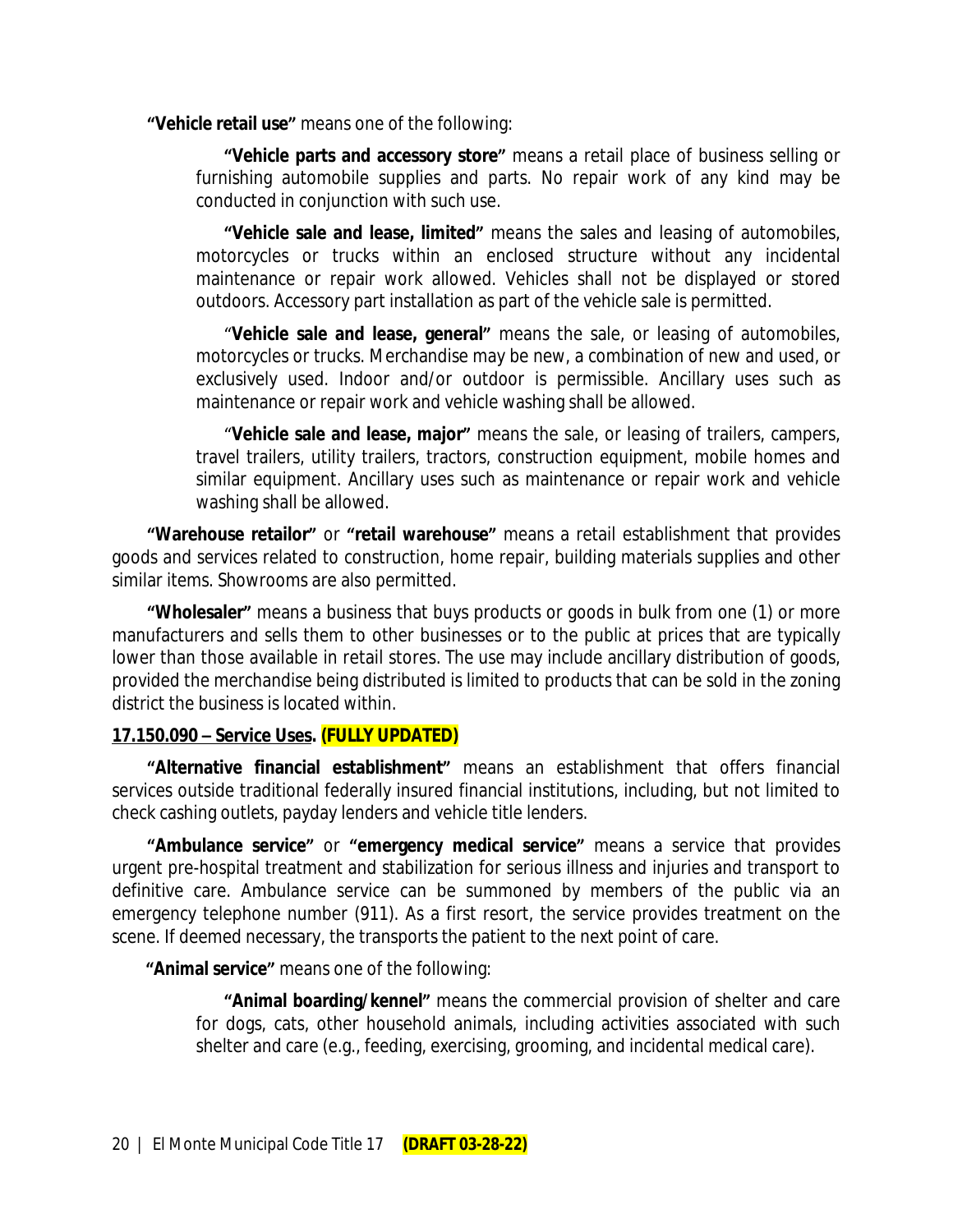**"Animal grooming"** means a general personal service use providing for the bathing and trimming services for dogs, cats, and other household animals. Overnight boarding is not allowed.

**"Veterinary service"** or **"animal hospital/clinic"** means an establishment where household animals receive medical and surgical treatment and may be temporarily boarded (more than one-night stay) in association with such medical or surgical treatment. Short-term animal boarding may be provided as an accessory use.

**"Appliance or electronics repair"** means an establishment that provides repair services for a wide variety or specific type of appliance or electronics equipment. Such items include computers, laptops, televisions, kitchen appliances and video recording systems.

**"Automated Teller Machine (ATM)"** means an electronic banking self-service machine that allows customers to complete basic financial transactions without the aid of a financial institution representative or personnel. The machine may be located at or within banks or credit unions, or in other locations, including independent machines in grocery or convenience stores. The use shall be classified as a drive-thru business – service or retail if it is a drive-up or drive-thru service.

**"Bail bond"** means a business regulated by the California Department of Insurance (CDI) operated by and through a person holding a bail license that provides, as a service, an agreement for a method of release of a criminal defendant whereby the appearance in court and obedience to orders of a court or payment of a sum of money set by the court is guaranteed. The bail bond is cosigned by a bail bondsman, who charges the defendant a fee in return for guaranteeing the payment. A bail bond is a type of surety bond.

**"Collection containers"** means one of the following:

**"Collection containers, small"** means an unattended center, bin, receptacle or other container used for the acceptance by donation from the public of salvageable personal property, including, but not limited to, clothing, shoes, books and household items, for periodic off-site processing or redistribution. Excludes recyclable materials not intended for re-use including newspapers, plastic, glass, aluminum, electronics, toxic or hazardous materials and solid waste. The use shall not exceed an area of 400 square feet, shall not occupy more than two (2) parking spaces and shall be located on the same site as the host use.

**"Collection containers, large"** means an unattended center, bin, receptacle or other container used for the acceptance by donation from the public of salvageable personal property, including but not limited to, clothing, shoes, books and household items, for periodic off-site processing or redistribution. Excludes recyclable materials not intended for re-use including newspapers, plastic, glass, aluminum, electronics, toxic or hazardous materials and solid waste. The use may occupy an area of 400 square feet or more and may occupy more than two (2) parking spaces.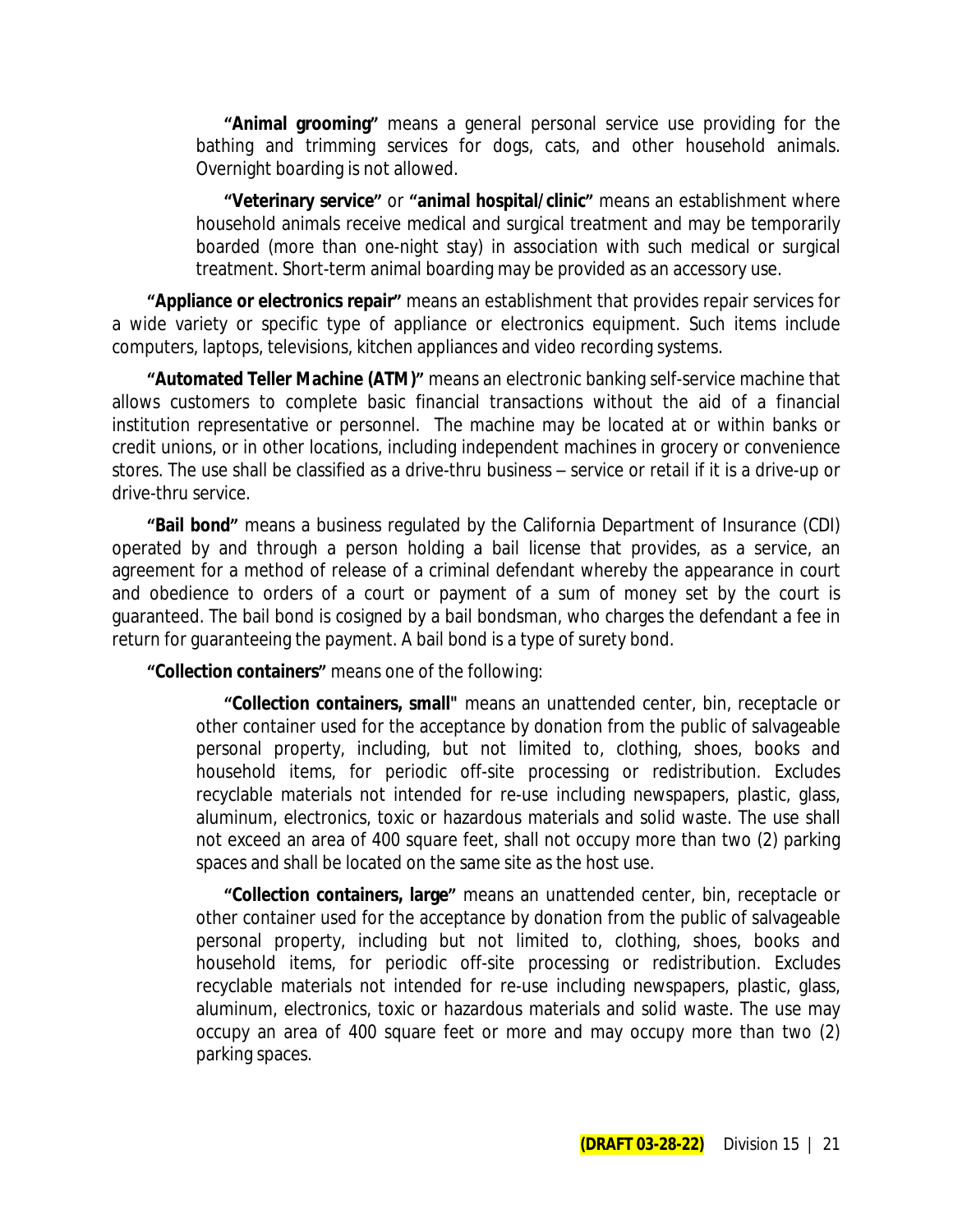**"Correctional facility"** means a facility, whether owned and/or operated by an individual, a for-profit or not-for-profit entity used for the housing or provision of services for persons who either: (i) are serving a sentence from a federal, state or county court and are under restraint, supervision or security; or (ii) have served a sentence or have been released from a federal, state or county prison or jail but are living under government supervision by a government funded program.

**"Drive-thru business"** means an establishment that sells products or provides services to occupants in vehicles, including drive-in or drive-up windows and drive-thru services. Main examples include the following:

> **"Drive-thru business – car washing"** means a business that cleans the exterior and, in some cases, the interior of vehicles. Car washes can be self-service (e.g. coin operated), full-service (e.g. attendants wash the vehicle) or fully automated (e.g. at a service station). This definition may include ancillary uses such as gift shops or shoe shining.

> **"Drive-thru business – food or beverage establishment"** means a business that operates a drive-up or a drive-thru service to serve food and/or beverages in conjunction with a restaurant, fast food restaurant, coffeehouse or other similar business.

> **"Drive-thru business – service or retail"** means a business that operates a driveup or a drive-thru service such as a bank, pharmacy, dry cleaners or other use that generates minimal traffic. Excludes car washing facilities or business that serve food or beverages.

**"Financial institution"** means a bank, credit union, savings and loan, investment company or other federal or state regulated financial institution which offers predominantly banking type or investment services to its customers. Excludes alternative financial establishment uses, such as check cashing outlets and payday lenders.

**"Funeral home"** or "**mortuary"** means an establishment engaged in the provision of service involving the care and preparation of the deceased for burial or cremation and/or where funeral services are conducted. It may or may not include crematories and/or mortuaries. No internment shall be provided on site. The use may include areas for assembly services, chapels and similar rooms for viewing, religious services, wakes and similar activities, together with accessory office facilities and living quarters for the funeral home/mortuary director.

**"Hotels"** or **"motels"** means a building with access provided through a common entrance, lobby or hallway to one or more quest rooms or suites, with or without kitchen facilities, designated to be rented out for transient lodging for a period of between one (1) and 30 days, and which may include other ancillary uses and/or guest facilities such as restaurants, banquet facilities, meeting rooms, business centers, swimming pools and fitness centers. Includes bed and breakfast establishments and inns.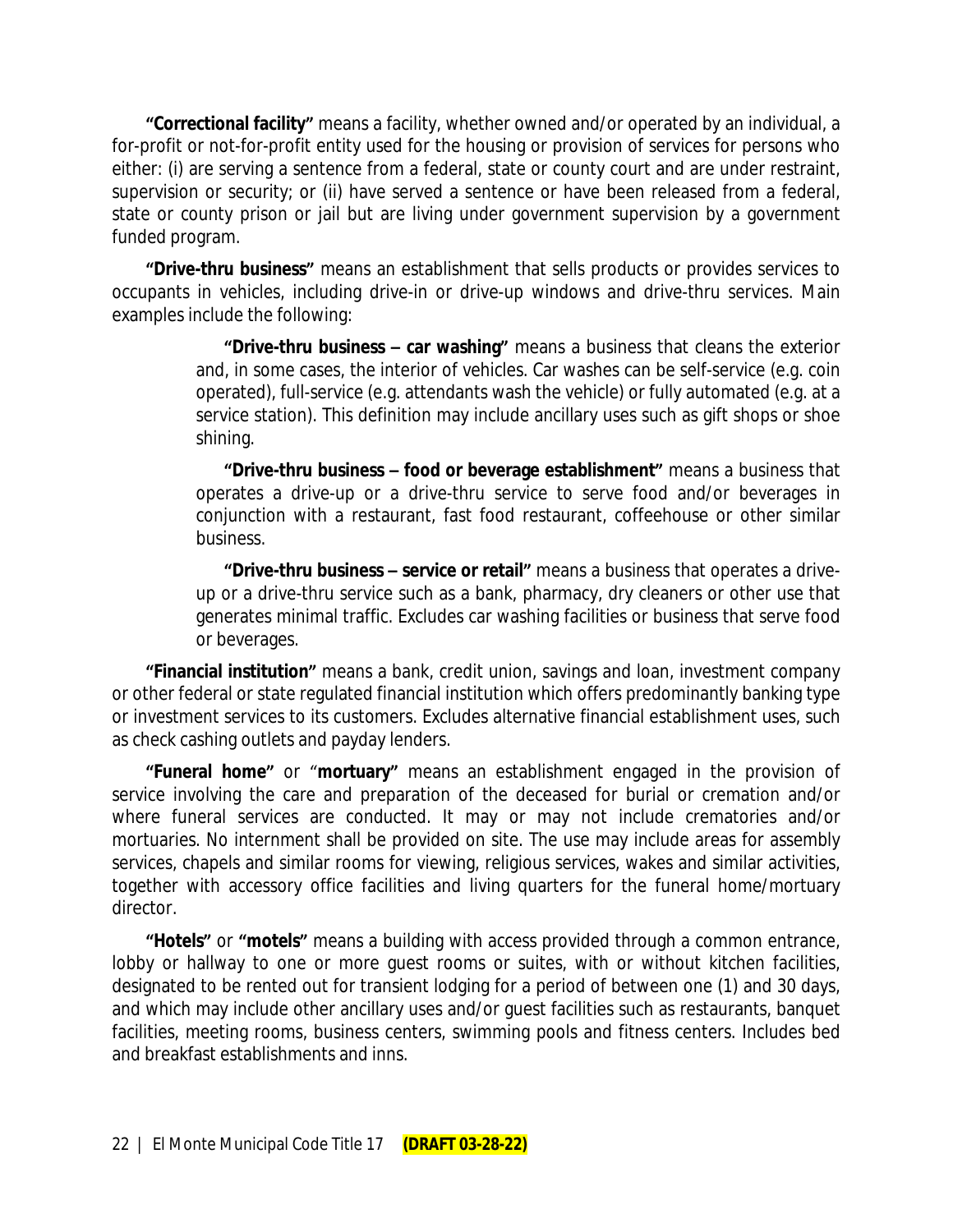**"Metaphysical store"** means a type of general personal service use selling an array of crystals and minerals from around the world, fine jewelry, unique gifts, incense, apothecary, clothing, and books. Charactered by a focus on personal service to help people find minerals that will assist them in bettering their lives.

**"Office concierge service"** means a business that provides any combination of printing, packaging, designing, binding, scanning and computer access for businesses and the general public. May also provide shipping services. Businesses that include the on-site storage of delivery vehicles shall be classified as a courier or messenger service business.

**"Personal service use"** means any business that provides non-medical individual care to persons involving their personal health, fitness, grooming or appearance. Main examples include the following:

> **"Personal service, general"** means an establishment that provides recurrently services of a personal nature. Examples include: barber shops, hair salons, beauty services such as facials and non-surgical facial enhancements, clothing rental shops, cryotherapy, dry cleaning services with limited on-site cleaning equipment, locksmiths, modeling agencies, metaphysical stores, nail salons, personal fitness and training facilities. Excludes fitness and training facilities greater than 3,500 square feet in gross floor area, which shall be classified as an indoor commercial recreational facility.

> **"Personal service, restricted"** means an establishment that provides needed services of a personal nature which has the potential to adversely impact surrounding areas and which may need to be disbursed to minimize impacts. Examples include: fortune-telling and psychic services, laundromats, palm and card reading, tanning salons and tattoo and body piercing services.

> **"Personal service, massage"** means an establishment having a fixed place of business where any person engages in, conducts, carries on, or permits to be engaged in, conducted, or carried on, any of the activities set forth in the definition of "massage" in Chapter 5.56 (Massage Establishments and Massage Practitioners/ Therapists) of the EMMC.

**"Philanthropic"** or **"charitable institution"** means any nonprofit nongovernmental entity that utilizes donated assets and income to provide social useful services. Community foundations, endowments and charitable trusts are types of philanthropic organizations.

**"Recycling facility"** means a center for the collection and/or processing of reusable and/or recyclable materials. Reusable material includes, but is not limited to, metals, glass, plastic and paper which are intended for reuse, remanufacture or reconstitution for the purpose of using the altered form. Recyclable materials may include electronic waste and universal waste, provided that it is collected, handled, transported and recycled in accordance with the California Universal Waste Regulations. The use shall be classified as a collection container if it includes clothing, small goods and household items. A certified recycling facility or certified processor means a recycling facility certified by California's Department of Resources Recycling and Recovery (CalRecycle). Main examples include the following: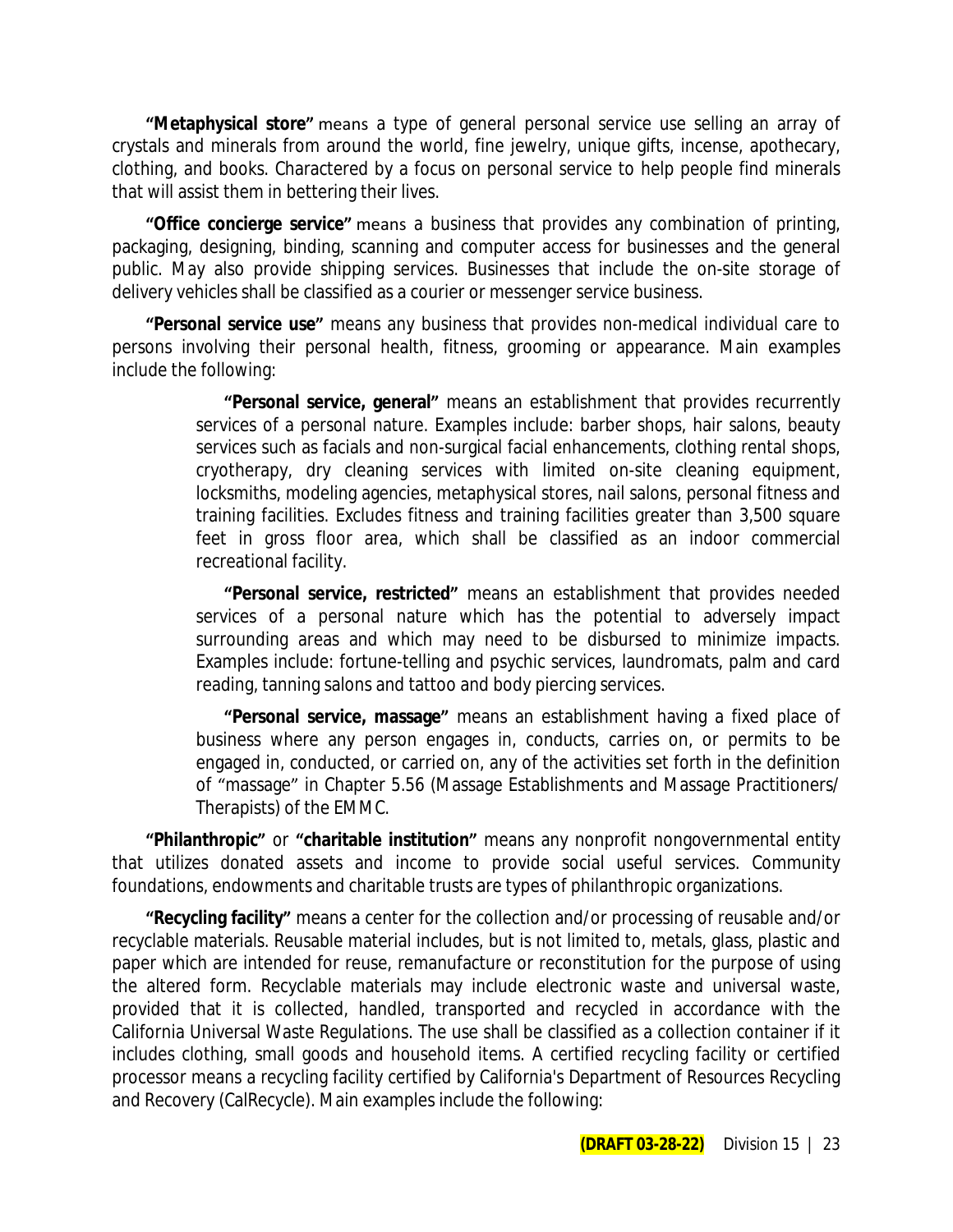**"Recycling facility, self-service"** or **"reverse vending machine"** means an unattended recycling facility that accepts reusable materials (aluminum cans, glass bottles and plastic containers) through an automated device. May be redeemed for monetary value. The machines shall not occupy any required parking spaces. In addition, they shall not exceed a combined area of 100 square feet. Self-service recycling facilities must be ancillary to a primary use, which is typically a grocery store.

**"Recycling facility, small"** means a recycling facility or center that is overseen by at least one (1) attendant where the public may donate, redeem or sell reusable and/or recyclable materials. It may also include reverse vending machines. The total area of the facility shall not exceed 500 square feet. Small recycling facilities must be ancillary to a primary use, which is typically a grocery store.

**"Recycling facility, large"** means a recycling facility or center that is overseen by at least one (1) attendant where the public may donate, redeem or sell reusable and/or recyclable materials. A large recycling facility may occupy an area of 500 square feet or more and may include permanent structures. Most often, it is the primary or only use on the site.

**"Recycling facility, mobile"** means an automobile, truck trailer or van licensed by the Department of Motor Vehicles which is used for the collection of reusable materials. A mobile recycling facility also means the bins, boxes or containers, transported by trucks, vans or trailers, and used for the collection of recyclable materials.

**"Self-storage"** means an establishment that rents secured, compartmentalized storage space such as rooms, lockers and containers to tenants, usually on a short-term basis (often month-to-month). Self-storage tenants include businesses and individuals. Facilities may offer ancillary uses for sale such as boxes, locks and packing supplies to assist tenants in packing and safekeeping their goods. Characterized by low parking demand.

**"Short-term rental"** means the use of a dwelling unit, or portion thereof, that is offered or provided to a guest for lodging purposes by a short-term rental owner or operator for a fee for 30 or fewer consecutive nights. It is commonly referred to as a vacation rental. Excludes community care uses, hotels and motels.

**"Urgent care medical center"** means a category of walk-in clinic that is focused on the delivery of ambulatory care in a medical facility outside of a traditional Hospital Emergency Room (ER). Urgent care medical centers primarily treat injuries or illnesses requiring immediate care but are not serious enough to require a visit to the ER (e.g. a broken foot or the seasonal flu).

**"Vehicle service use"** means one of the following:

**"Vehicle service stations"** means an establishment primarily engaged in the retail sale of vehicle fuel. Ancillary uses may include convenience stores, self-service auto washes and facilities and service bays for vehicle service and repair. The service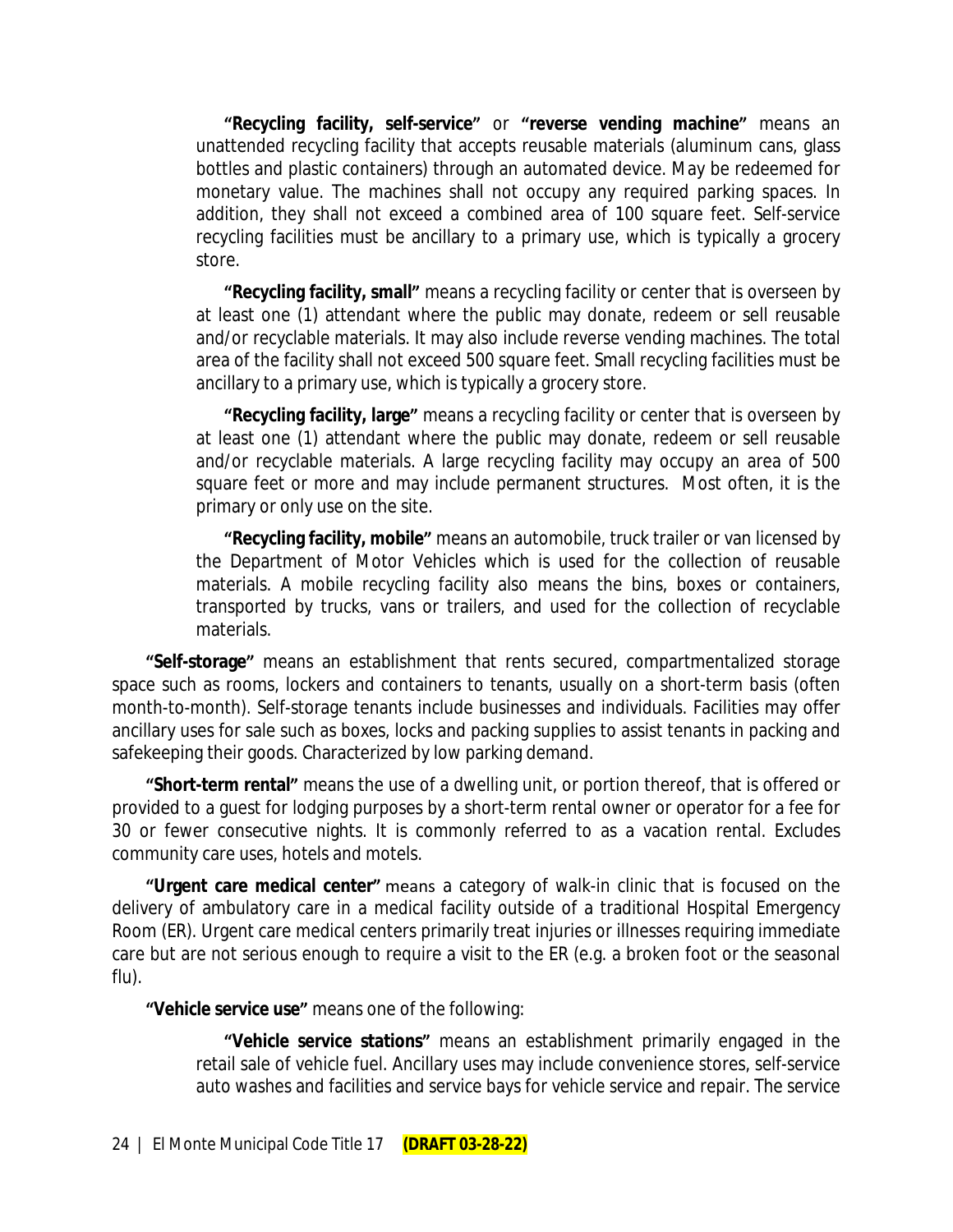and repair may include incidental maintenance and repair of automobiles and light. Excludes the maintenance and repair of large trucks, or body and fender work or automobile painting on any vehicles.

> **"Full service station"** means a service station that has one or more service bays for vehicle service and repair.

> **"Minimum service station"** means a service station that has no service bays.

**"Vehicle repair, minor"** means the repair of automobiles, trucks, motorcycles and recreational vehicles. Specific repairs include the sale, installation, and servicing of related equipment and parts. These uses include auto repair shops, wheel and brake shops, oil change shops and the sale and installation of auto glass, stereo and alarms, upholstery and tires. Excludes the specific list of items associated with major automobile repair.

**"Vehicle repair, major"** means the repair of automobiles, trucks, motorcycles, recreational vehicles, or boats. Specific repairs include all those listed under minor automobile repair. It may also include body and fender repair and spray booths, as well as tire retreading or recapping. Excludes vehicle dismantling or salvage.

**"Vehicle rental, automobile"** means a place of business used for the storage and display of complete and operative automobiles and vans for the purpose of renting or leasing said vehicles on a short- or long-term basis.

**"Vehicle rental, truck and other large vehicle"** means a place of business used for the storage and display of complete and operative cargo vans, cargo trailers, utility trailers and trucks (with cargo space up to 26 feet long) typically used for moving purposes. In addition, this definition may include buses and recreation vehicles (RV) used for touring and leisure. Excludes semi-trailers or semi-trucks.

**"Wedding chapel"** means a business with a building or room, other than a legal court or religious institution, where marriages are regularly performed and that is licensed for that purpose by the State.

### **17.150.100 – Industrial and Transportation. (FULLY UPDATED)**

**"Aircraft servicing facilities"** means a use that provides supporting services for an airplane at an airport such as aircraft washing racks, aircraft repairing stations and fuel storage and dispensing facilities.

**"Airport"** means an area of land used or intended for landing or takeoff of aircraft including appurtenant areas used or intended for taxiways, aircraft storage, hangars, other airport buildings and facilities, as well as rights of way, and including supportive buildings such as passenger terminals with waiting areas, restrooms, eateries and offices.

**"Cannabidiol (CBD) products manufacturer"** means a business that manufactures different items which are infused with finished and tested CBD (isolate and/or distillate). Examples of items include, but are not limited to, oils and tinctures, edibles, vaporizers, creams and lotions.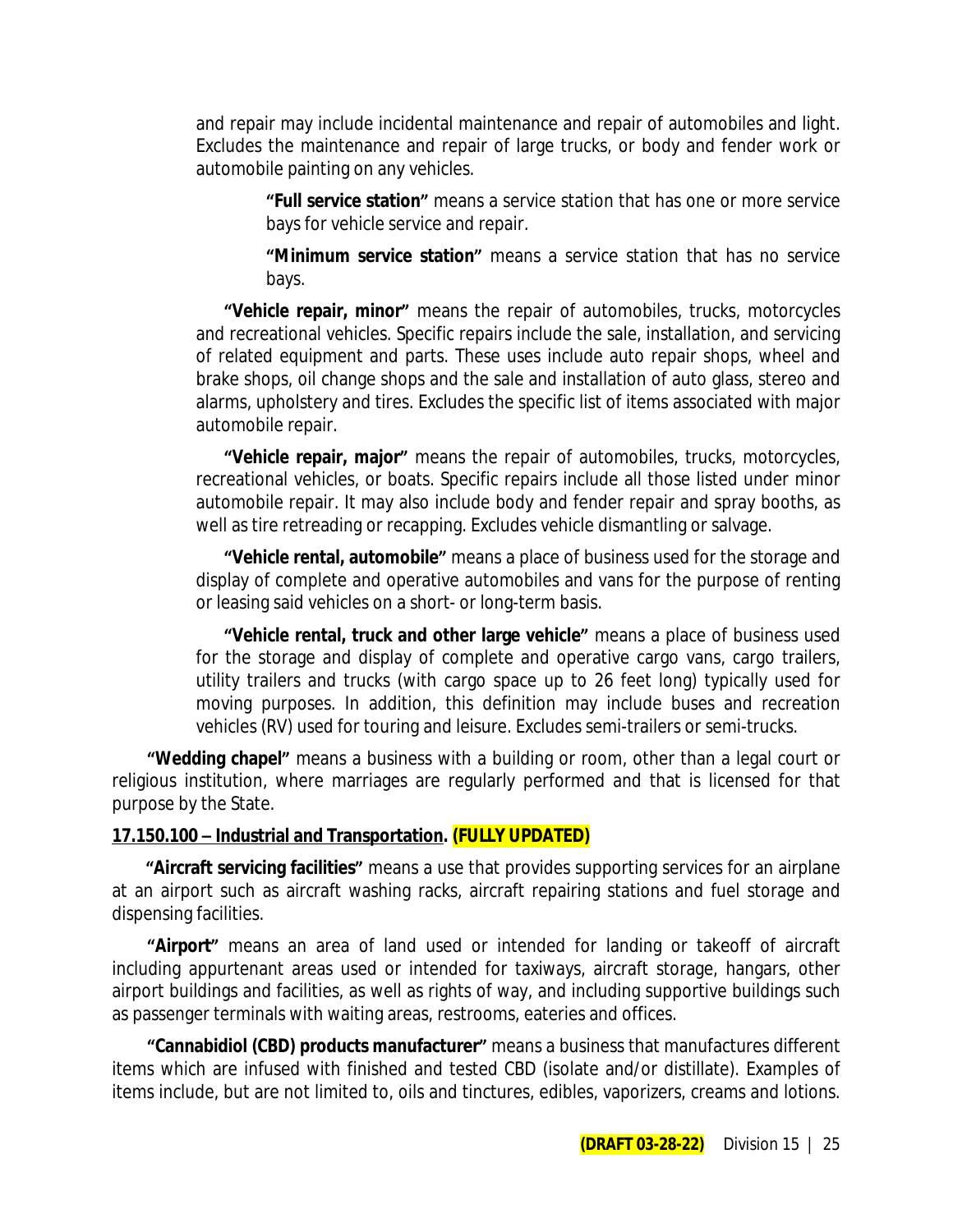There shall be no extracting of "Industrial hemp" as defined by Section 11018.5 of the of the California Health and Safety Code. In addition, the finished and tested CBD (isolate and/or distillate) shall not exceed a maximum of 0.3 percent tetrahydrocannabinol (THC).

**"Cannabis activity, commercial"** means the term as defined under the Medicinal and Adult Use Cannabis Regulation and Safety Act (MAUCRSA) and includes the cultivation, possession, manufacture, distribution, processing, storing, laboratory testing, packaging, labeling, transportation, delivery or sale of cannabis and cannabis products as regulated under Chapter 5.18 (Commercial Cannabis Activities) of the EMMC. The following are the City's industrial example:

> **"Cultivation"** means a location where cannabis is planted, grown, harvested, dried, cured, graded, or trimmed, or a location where any combination of those activities may occur.

> **"Distributor"** means a person engaged in the distribution of cannabis and cannabis products. Distribution means the procurement, sale, and transport of cannabis and cannabis products between persons lawfully conducting commercial cannabis activity.

> **"Manufacturing"** means a location that produces, prepares, propagates, or compounds cannabis or cannabis products, directly or indirectly, by extraction methods, independently by means of chemical synthesis, or by a combination of extraction and chemical synthesis.

> **"Microbusiness"** means a cannabis business engaged in at least three (3) of the following commercial cannabis activities: cultivation (on areas less than ten thousand (10,000) square feet), manufacturing (without the use of volatile solvents), distribution, or retail sale.

> **"Testing laboratory"** means a laboratory, facility, or entity that offers or performs tests of cannabis or cannabis products and that is both of the following:

- i. Accredited by an accrediting body that is independent from all other persons involved in the cannabis industry in the state; and
- ii. Licensed by the Bureau of Cannabis Control and is owned and operated by a person issued a valid commercial cannabis business license for laboratory testing from the City.

**"Courier service"** or **"messengers"** means a business that focuses on express and door-todoor delivery of parcels and documents without operating under a universal service obligation. Deliveries may be intercity, local, national and/or international. Sorting and transportation activities, where necessary, are generally mechanized. Businesses may include the on-site storage of delivery vehicles.

**"Distribution, fulfillment or warehouse centers"** means a business involved in the movement of goods from a place of origin to an end receiver. The vehicles or trucks used to transport the products and goods may be stored on-site. While the names terms are often used interchangeably, they have specific differences, as noted below: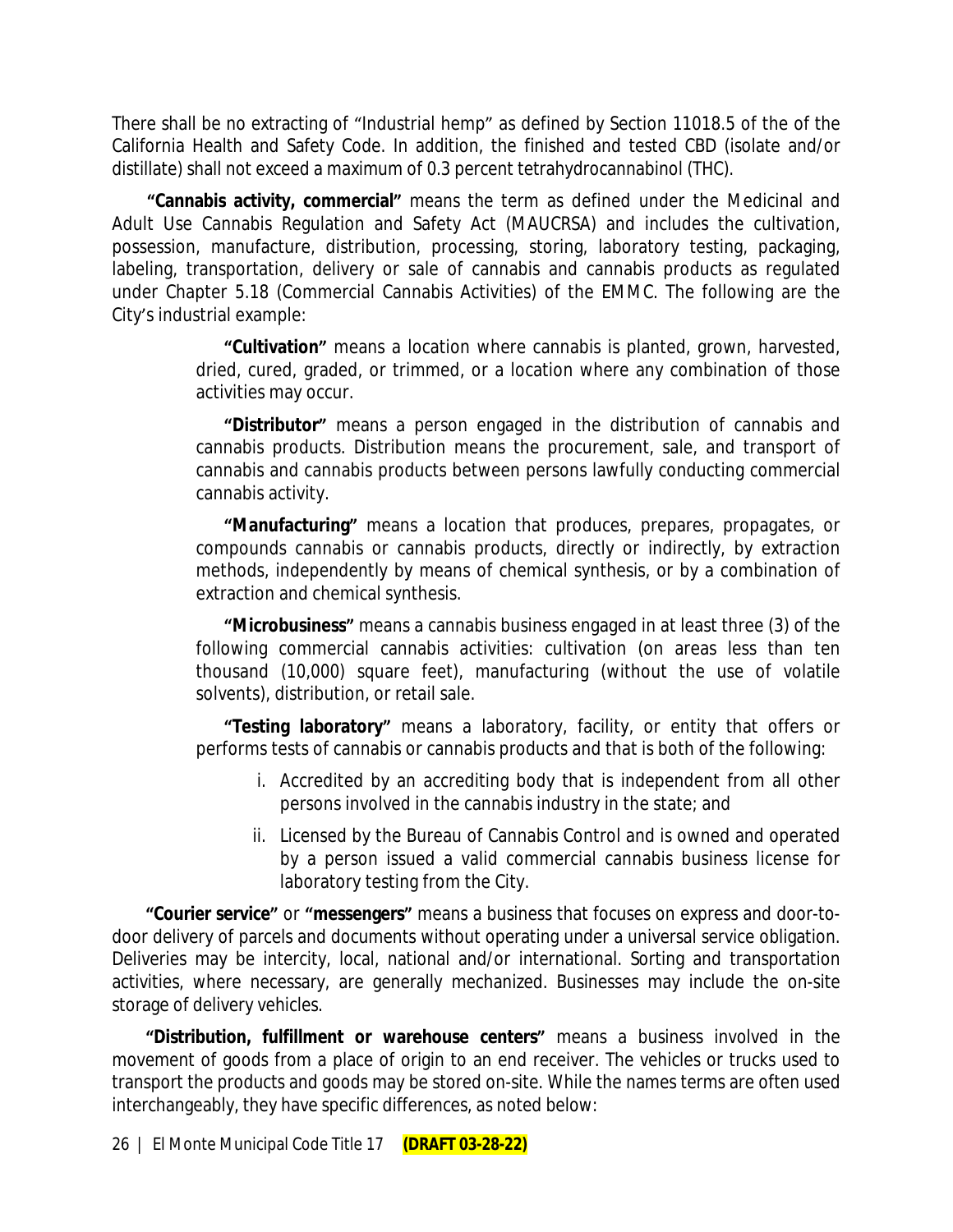**"Distribution center"** means a center that provides temporary short-term storage and distribution of goods according to orders as they are received. The flow of goods is typically business to business (B2B) or business to retailer (B2R). Value added services such as product mixing and packaging may be provided.

**"Fulfillment center"** or **"logistics center"** means a third-party center that receives, processes and delivers customer orders in a very short period of time (i.e. it fulfills orders). The flow of goods is mostly business to consumer (B2C), with orders received through e-commerce. Centers closely manage the flow or merchandise between the point of origin and the point of consumption to meet the requirements of customers. Value added services such as product mixing and packaging are often provided.

**"Warehouse center"** means a center that provides for the long-term storage of commercial goods of any natures. Traditionally, the flow of goods is business to business (B2B). However, with the rise of e-commerce, facilities may also transport goods directly to consumers (B2C). Excludes self-storage.

**"Impound yard,"** or **"tow yard"** means a lot used for the temporary storage of vehicles which have been towed by a towing company or for impounded vehicles. Vehicles shall be limited to those removed from public rights-of-way by public agencies, insurance companies, financial institutions, or other persons who may claim a property or security interest in the vehicle. No vehicle shall stay at the yard longer than 90 days. The vehicles may or may not be operable.

**"Industrial hemp processor"** means a business that refines, treats, or converts "Industrial hemp" as defined by Section 11018.5 of the California Health and Safety Code, where a physical, chemical or similar change of industrial hemp occurs. Examples of hemp processing include the freezing, dehydrating, extracting oil, and the sorting, cleaning, packing, and storing of products preparatory to sale or shipment.

**"Laboratory, testing"** means a wide range of testing facilities that may or may not have associated risks. They include, but are not limited to, analytical and quality (for quality control), biosafety (for containing potentially harmful biological agents), incubator (for microbiological and cell or tissue culture work) and research and development (for a spectrum of laboratories with various risk qualifications). Excludes medical clinics and laboratories (which are classified under medical office) and cannabis testing laboratories.

**"Laundry plant"** or **"dry cleaning plant"** means a building in which the business of laundering, dry cleaning, dry dyeing, stain removal or pressing of articles or goods of fabric is carried on in which non-combustible and non-flammable solvents are, or can be, used when in compliance with the Environmental Protection Act (EPA).

**"Machine shop"** means a workshop where power-driven tools are used for making, finishing or repairing machines or machine parts made of metal or other relatively hard materials.

**"Manufacturing"** means one of the following, unless specifically listed under another use: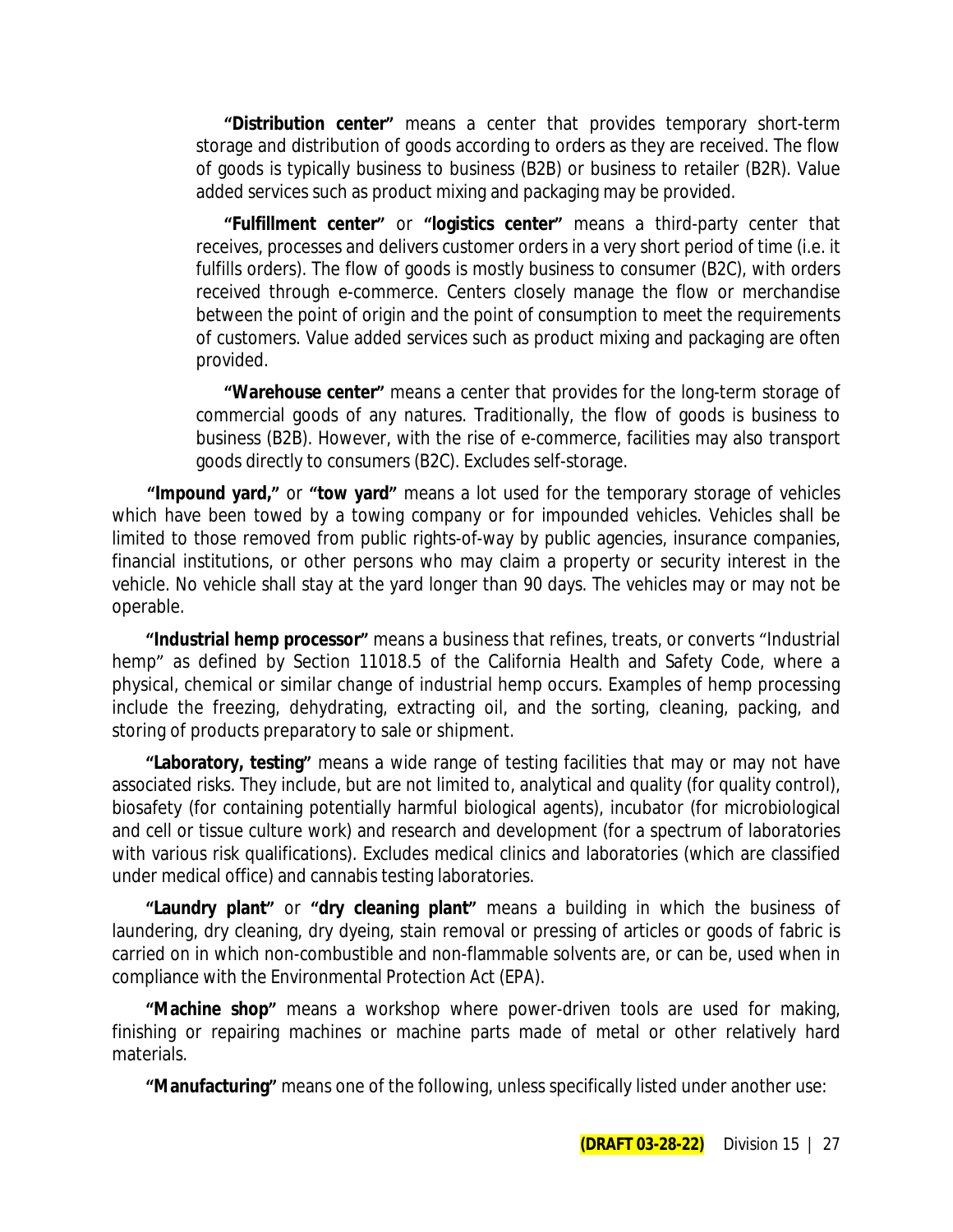**"Ancillary manufacturing"** means manufacturing that is clearly incidental to the retail or wholesale store or business conducted on the premises. In addition, the ancillary manufacturing shall not employ more than five (5) persons at any time and the area it occupies shall not exceed 30 percent of the gross floor area of the business. Such operation or production shall not generate objectionable noise, odor, dust, smoke, vibration or similar negative impact.

**"Light manufacturing"** means a use involving the basic processing and manufacturing of materials or products into finished goods predominantly from previously prepared materials. It includes the fabrication, assembly, treatment, packaging, incidental storage, sales and distribution of products or parts, but excludes the processing of raw materials, except for food products. It may include ancillary uses such as offices, retail and showroom space. Examples include the following:

| Hard goods (durable goods<br>with long lifespans):                                                                                                                                                                                                                                                                                                                                    | Fast consumer moving goods<br>(with extremely short lifespans):                                                                                                                                                                                                                                |
|---------------------------------------------------------------------------------------------------------------------------------------------------------------------------------------------------------------------------------------------------------------------------------------------------------------------------------------------------------------------------------------|------------------------------------------------------------------------------------------------------------------------------------------------------------------------------------------------------------------------------------------------------------------------------------------------|
| • Appliances and small parts<br>• Consumer electronics<br>• Doors, windows and awnings<br>$\bullet$ Flooring<br>• Furniture and cabinets<br>• Housewares<br>• Jewelry<br>• Musical instruments<br>• Printing and publishing<br>• Signs and billboards<br>• Small machinery<br>• Sporting goods<br>$\bullet$ Tools<br>Soft goods (usually textile-based goods with shorter lifespans): | • Baked goods<br>• Batteries<br>• Beverages including brewery<br>$\bullet$ Candy<br>• Cleaning products<br>• Cosmetics<br>• Dry goods<br>• Food processing (except for<br>sauerkraut, fish, pickles and hot sauce)<br>• Fresh foods<br>• Frozen foods<br>• Office supplies<br>• Prepared meals |
| • Bags and backpacks                                                                                                                                                                                                                                                                                                                                                                  | • Footwear                                                                                                                                                                                                                                                                                     |
| $\bullet$ Bedding<br>• Carpets                                                                                                                                                                                                                                                                                                                                                        | • Optical goods<br>• Pillows                                                                                                                                                                                                                                                                   |
| • Ceramics                                                                                                                                                                                                                                                                                                                                                                            | • Textiles                                                                                                                                                                                                                                                                                     |
| • Clothing and apparel                                                                                                                                                                                                                                                                                                                                                                | • Towels                                                                                                                                                                                                                                                                                       |

**"General manufacturing"** means the manufacture and/or processing of materials and goods utilizing large quantities of raw materials and requiring significant health, safety, and environmental precautions. Generally includes the sale of output to other business users (B2B) rather than consumers. Characteristics include, but are not limited to, heavy trucking activity, noise, emissions requiring federal or state environmental permits, use of hazardous materials as defined the U.S. Environmental Protection Agency and requirement for specialized permits from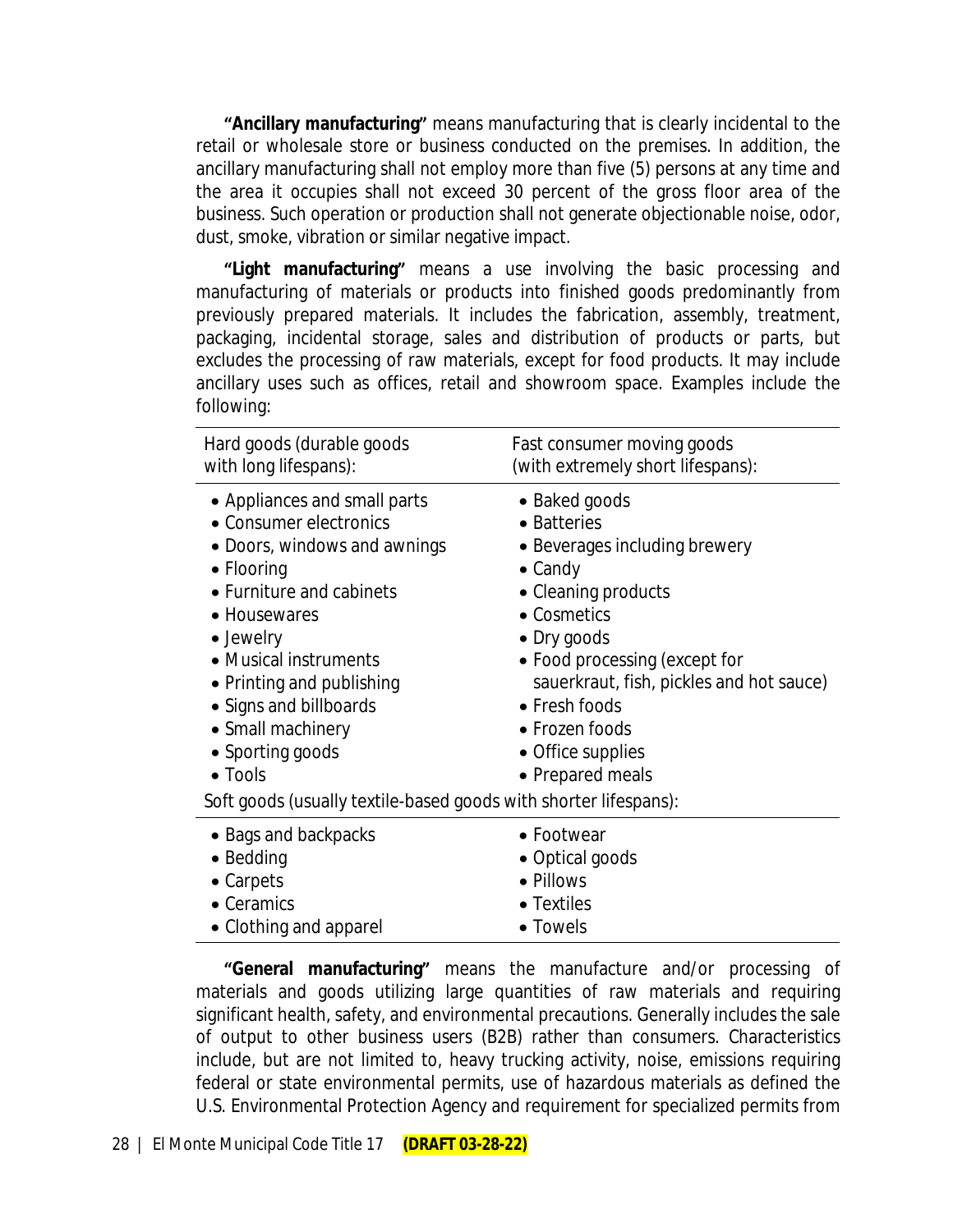the Federal or State government. May include ancillary offices, but typically do not have clients visiting the facility. Examples include:

- Boats, pools and spas and related products
- 
- Concrete, tile and brick
- Die casting (electrically operated only)
- 
- Flour mill
- Food processing (including sauerkraut, fish and pickles)
- Foundry  **Plastics**
- 
- Grain milling or processing Starch
- Large machinery
- Metal processing and refining
- Building materials **Constant Constant Orange in Motor vehicles and related products** (including truck, automobiles, small trucks or vans, motorcycles and scooters)
- Dye-stuffs  **Paint (by blending ingredients)** 
	- Paper, wood or lumber processing
	- Pharmaceutical products and chemicals
	-
- Glass Shoe polish
	-

**"Passenger transport service"** or **"taxi service"** means a place of business that has vehicles which provide private transportation to customers for compensation. Types of vehicles include taxis, shuttle vans, busses and limousines. Passenger transport services may have vehicle storage for operable vehicles when not in use and may have associated minor vehicle repair (conducted within a fully enclosed building) and washing of vehicles.

**"Recycling processing facility"** or **"Materials Recovery Facility (MRF)"** means a specialized center or facility that receives, sorts and processes reusable and/or recyclable materials on-site for market to end-user manufacturers. MRFs may be a separate, stand-alone facility, or incorporated into a new or existing transfer station. There are two (2) main categories of MRFs. The first is a clean MRF, which accepts recyclable materials that have already been separated at the source from waste generated by either residential or commercial sources. The second is a mixed-waste MRF, which accepts a mixed solid waste stream and then proceeds to separate out designated recyclable materials. The sorted recyclable materials undergo processing required to meet technical specifications before going to end-markets. The balance of the mixed waste stream not otherwise prepared for end-markets is sent to a disposal facility, such as a landfill. For the purpose of this definition, processing shall mean the process of changing the physical characteristics of a recyclable material, including the shredding, smelting, grinding and crushing of cans, bottles, and other materials, for other than temporary storage purposes. Includes scrap metal processing and transfer station.

**"Research and development"** means an establishment engaged in industrial or scientific research, including product design, development and testing. This includes electronic research firms and pharmaceutical, chemical and biotechnology research laboratories. Excludes manufacturing, except of prototypes, or medical testing and analysis.

**"Rock, sand and gravel storage and distribution"** means an establishment that stores and distributes rock, sand, gravel and other similar earth products. The materials are typically sent directly to construction sites or to other businesses that will sell it to end users.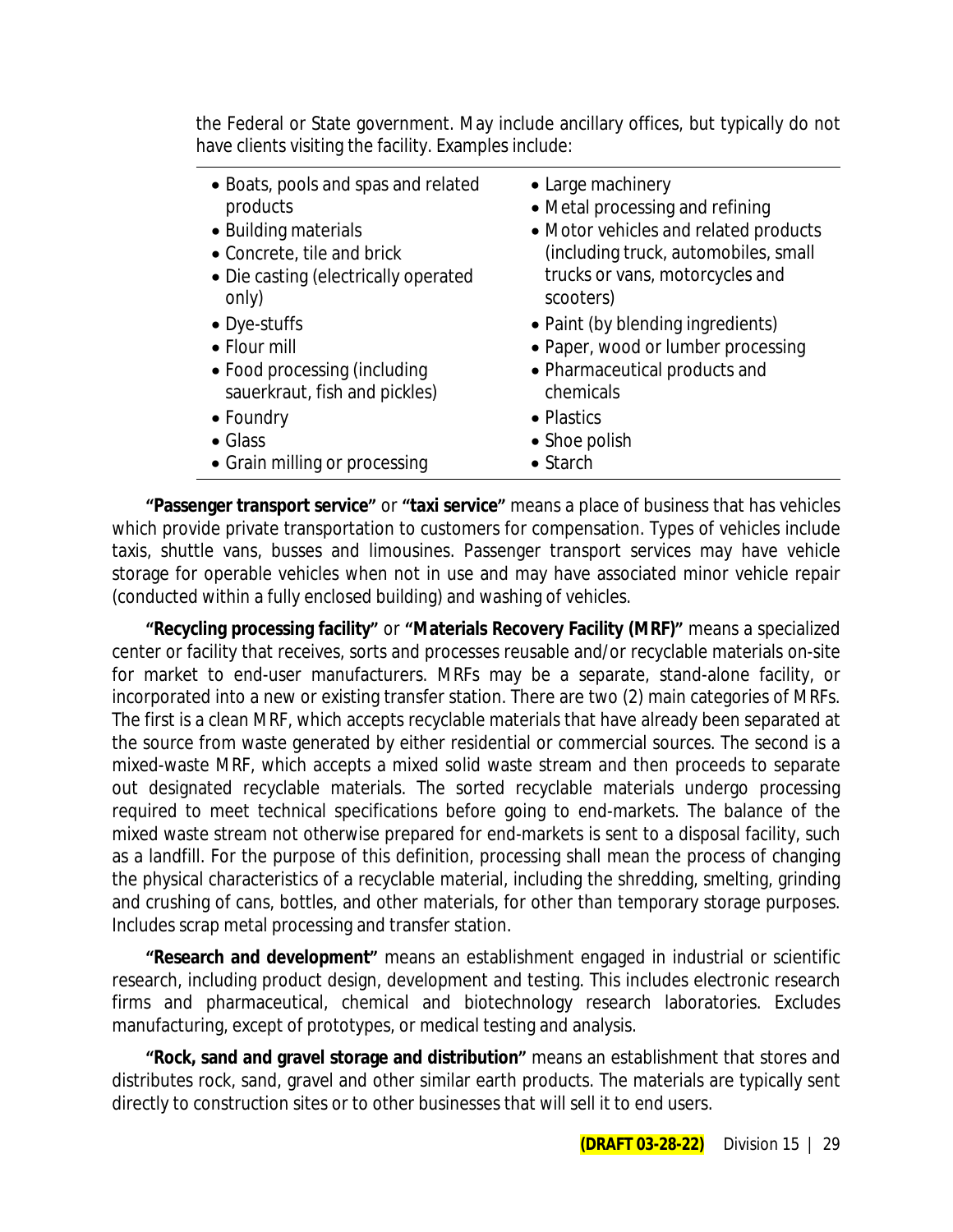**"Towing facility"** means an automotive service use in which three (3) or more tow trucks are employed in the hauling of motorized vehicles. The vehicles are typically delivered to vehicle repair businesses, service stations or impound yards. If vehicles are proposed to be stored on-site, the business shall be classified as an impound yard.

**"Transit station"** means a public facility that is primarily used, as part of the transit system, for the purpose of loading, unloading or transferring passengers or accommodating the movement from one mode of transportation to another.

**"Truck terminal"** means land and buildings used as a relay station for the transfer of products from a cargo truck to another usually smaller vehicle such as an ice cream truck. The terminal cannot be used for permanent or long-term storage. Truck terminals may have associated minor vehicle repair (conducted within a fully enclosed building) and washing of vehicles. Excludes distribution and fulfillment centers.

**"Vehicle parking"** means one of the following:

**"Attendant parking"** or **"valet parking"** means a parking facility where a lot attendant parks vehicles for drivers for a specific use or event, usually charging a fee.

**"Car sharing"** or **"vehicle sharing"** means a membership-based service provided by a business or entity with a distributed fleet of car sharing vehicles within a defined geographic area that charges guests a use-based fee related to a specific vehicle.

> **"Car sharing, residential"** means a residential use that is in a contract with a car sharing facility, which provides vehicles for the residents to use. The use may be involuntary (where car sharing is required as a condition of approval) or voluntary (where the property owner or management company provides it as a residential amenity).

> **"Car sharing, nonresidential"** means the facility that provides the vehicles for car sharing use. The nonresidential use may have vehicles that are offsite (the vehicles are placed at a specific residential use) and/or on-site (the vehicles can be used by nearby residents or businesses). If the car sharing organization has no on-site storage of vehicles, it shall be an office use.

**"Parking lot"** means the exclusive or primary use of a lot for off-street parking spaces in an open paved area.

**"Parking structure"** means a structure or portion thereof composed of one or more levels or floors used exclusively for the parking of motor vehicles. A parking structure may be totally below grade (as an underground parking garage) or either partially or totally above grade with those levels being either open or enclosed.

**"Shared parking"** means a type of parking management, where parking spaces are shared by more than one user, which allows parking facilities to be used more efficiently. Shared parking takes advantage of the fact that most parking spaces are only used part time by a particular motorist or group and many parking facilities have a significant portion of unused spaces, with utilization patterns that follow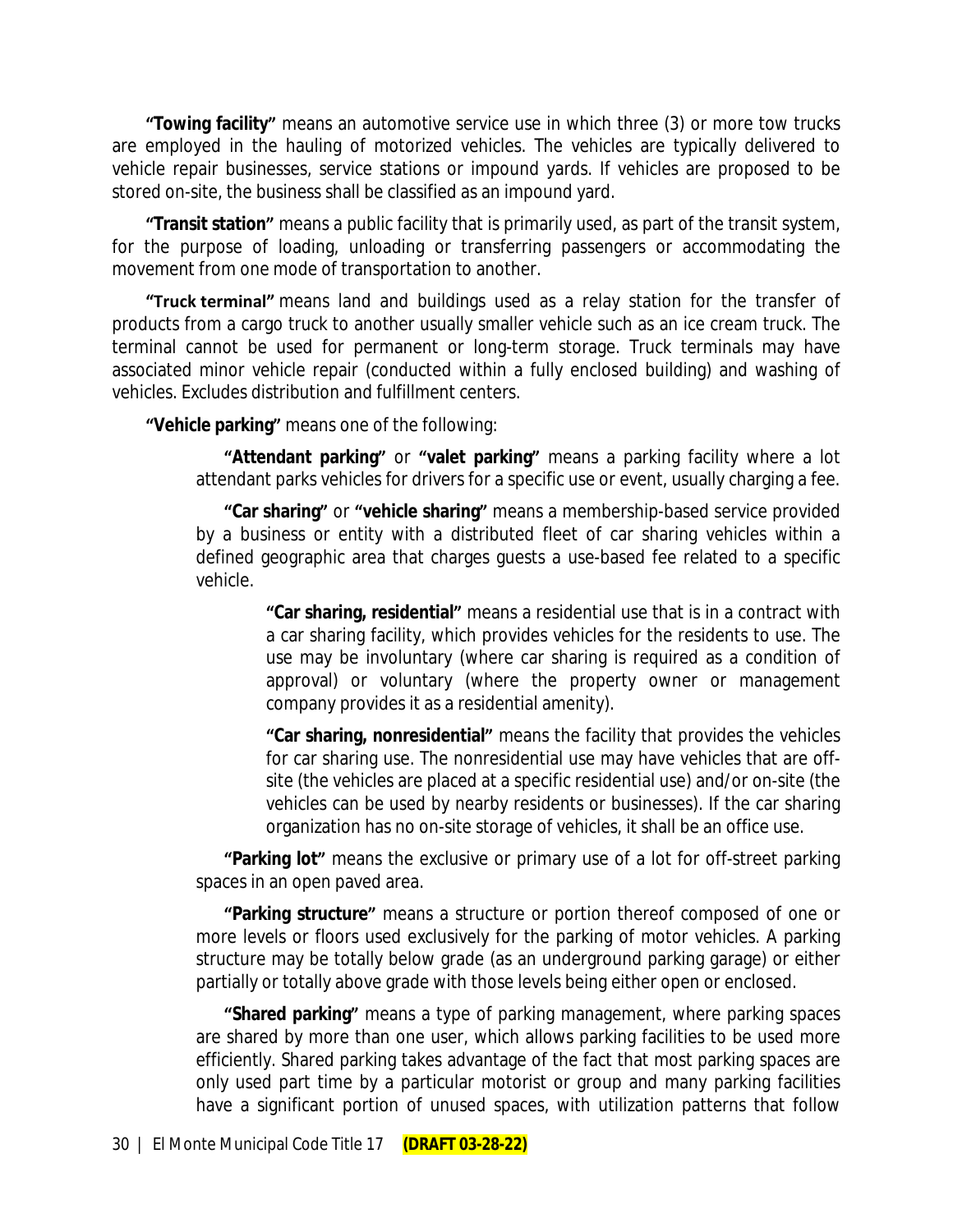predictable daily, weekly and annual cycles. Shared parking can occur between uses on the same site or between uses on adjacent or nearby sites, provided the nearby site is a maximum 300 feet away.

**"Vehicle parking, limited"** means the storage of operative vehicles including, but not limited to, passenger cars, minivans, cargo vans, full-size pickups, heavy-duty pickups and box trucks up to 16,000 pounds (up to Class 4). Short term facilities shall be limited to less than one (1) year. Long term facilities may operate for a period longer than one (1) year. Vehicles may park overnight.

**"Vehicle parking, general"** means the storage of operative vehicles including, but not limited to, buses, recreational vehicles and trucks over 16,000 pounds (Class 5 and above). Vehicles may park overnight.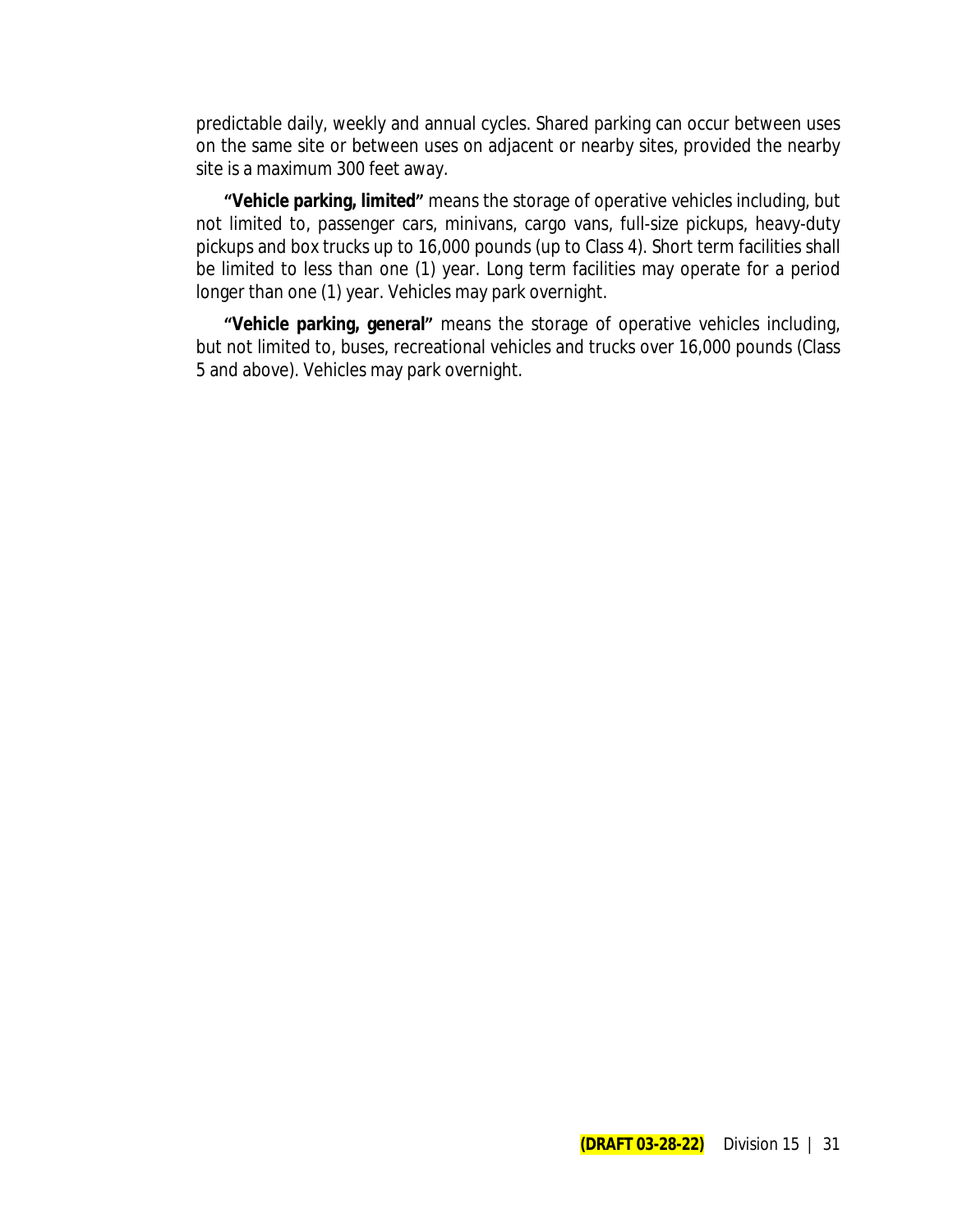# **CHAPTER 17.152 – GENERAL DEFINITIONS**

#### **Sections.**

- 17.152.010 Purpose.
- 17.152.020 General Definitions.
- 17.152.030 Adult Entertainment Establishment Definitions.
- 17.152.040 Landscaping and Water Efficiency Definitions.
- 17.152.050 Public Utilities Definitions.
- 17.152.060 Signage Definitions.
- 17.152.070 Wireless Definitions.

### **17.152.010 – Purpose.**

For the purpose of carrying out the intent of this Title, certain terms and words are herein defined and they shall have the meaning ascribed to them as follows. Headings contained in this chapter shall not be construed to govern, modify, limit or in any manner affect the scope, meaning and/or intent of any definition thereof. Definitions can be classified into three (3) main categories: intensional (which try to give the sense of a term); extensional (which try to list the objects that a term describes); and ostensive (which convey the meaning of a term by pointing out examples). In the event that any definition, term or word in this Chapter conflicts with any federal or state-mandated definition, the federal or state-mandated definition shall control.

### **17.152.020 – General Definitions.**

**"Abatement"** means the process by which the City requires removal of signs that do not conform to the provisions of this Chapter and/or the process by which the City requires conformance to the provisions of this Chapter.

**"Advertise"** means public notice or announcement of items or services through the use of newspaper, handbills, radio, television, or other means of public communication.

**"Alley"** means a public way permanently reserved as a secondary means of access to an abutting property.

**"Animal keeping"** means providing food, water, or shelter to horses or large animals and includes the possessing, housing, controlling, exercising, maintaining, grazing, riding, leading, tying, tethering, hitching, stabling, harboring of such horses or large animals and the allowance of such horses or large animals to run at-large.

**"Applicant"** or **"project applicant"** means the individual or entity submitting an application for a Planning Division related permit. A project applicant may be the property owner or his or her designee.

**"Approval authority"** means the commission or official responsible for review of permit applications and vested with the authority to approve or deny such applications. Refer to Section 17.10.050 (General Regulations – Planning Authorities) of this Title for a list of authorities and the permits they are authorized to review.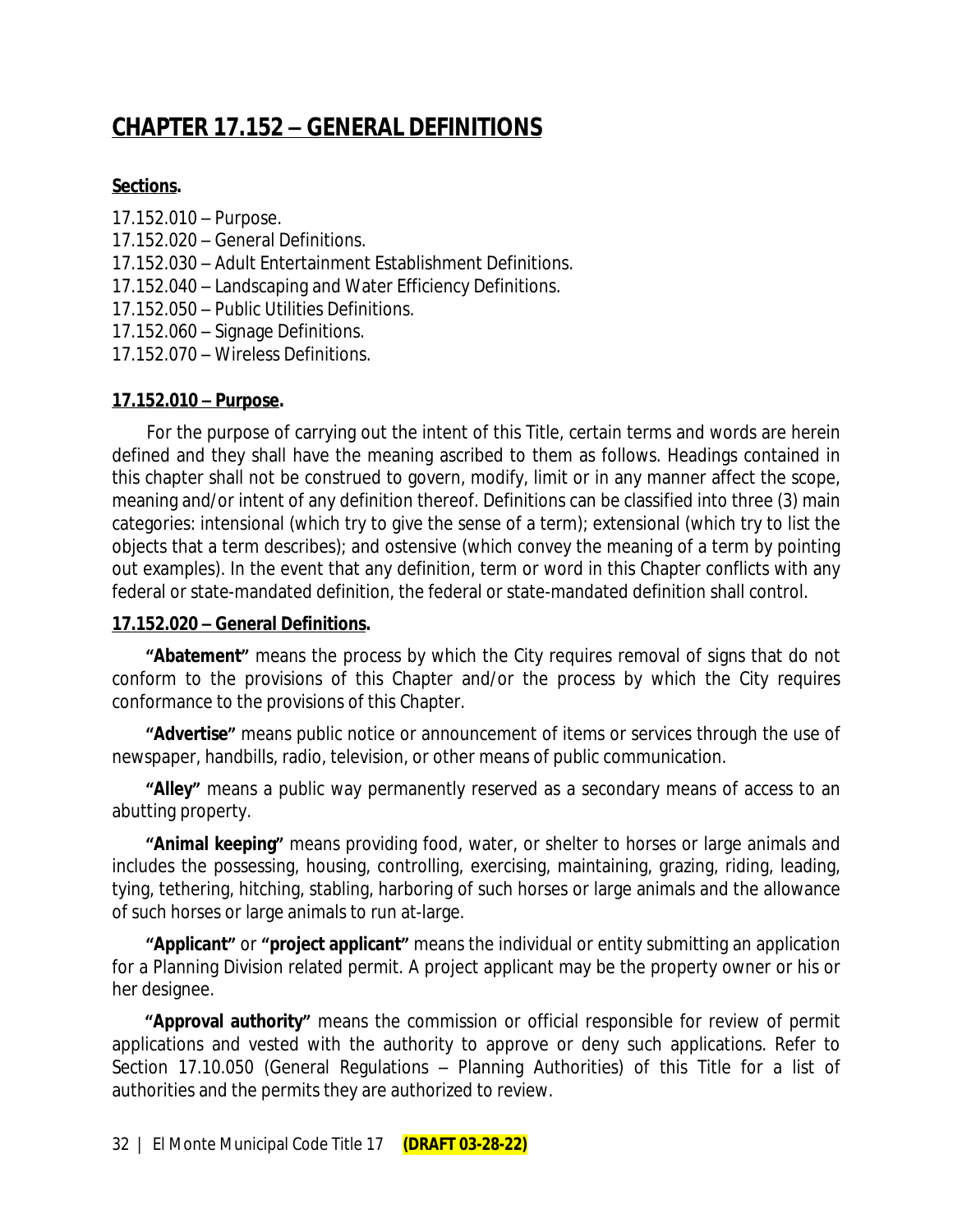**"Basement"** means a story partly or wholly underground. A basement shall be counted as a story for purposes of height measurement where more than one-half ( $\frac{1}{2}$ ) of its height is above the average level of the adjoining ground.

**"Billboard Overlay Zone (BOZ)"** shall mean a zone that overlays the areas adjacent to the I-10 Freeway and California State Route 164 (more commonly known as Route 19) as shown on the official Billboard Overlay Zone map adopted by the El Monte City Council and, which allows for the placement of new and relocated billboards that conform to Chapter 17.82 (Billboard Overlay Zone) and the California Outdoor Advertising Act.

**"Building"** means any structure having a roof supported by columns or walls for the housing or enclosure of persons, animals, or property of any kind.

**"Building frontage"** means that face of the building that is parallel to or is at a near parallel angle to the street.

**"Building height"** means a vertical distance measured from the average finished ground level of the site to the highest point of the structure.

**"Business establishment"** means any person, as defined herein, engaged in for-profit or non-profit enterprise, undertaking or activity for which a City of El Monte business license and/or business permit is required, including, but not limited to, any for-profit commercial retail business or enterprise.

**"Carport"** means a permanent roofed structure with not more than two (2) enclosed sides used or intended to be used for automobile shelter and storage.

**"City Council"** means the City Council of the City of El Monte.

**"City property"** means any real property parcel owned or leased by the City of El Monte and all buildings, structures and improvements constructed thereupon, including, but not limited to, El Monte City Hall, the El Monte Aquatic Center, Grace Black Auditorium, the El Monte Public Works and Transportation Yard, any "park or recreational facility" within the meaning of Section 12.48.020 (Streets Sidewalks and Public Places – Parks and Recreation Activities) of the EMMC or any City-owned parking lot or parking structure.

**"City Manager"** means the City Manager of the City of El Monte, or the City Manager's designee.

**"Corral"** means an area or yard that is enclosed to adequately confine animals.

**"CPUC"** means the California Public Utilities Commission established in the California Constitution, Article XII, § 5, or its duly appointed successor agency.

**"Developer"** means a person who has a legal or equitable interest in the real property which is the subject of a development agreement.

**"Development agreement"** or **"agreement"** means a development agreement, by and between the applicant and the City, in accordance with the Development Agreement Law (Gov. Code, § 65864 et seq.) and Chapter 17.129 (Development Agreements) of this Title. Such development agreement, as necessary, may also constitute a "relocation agreement," pursuant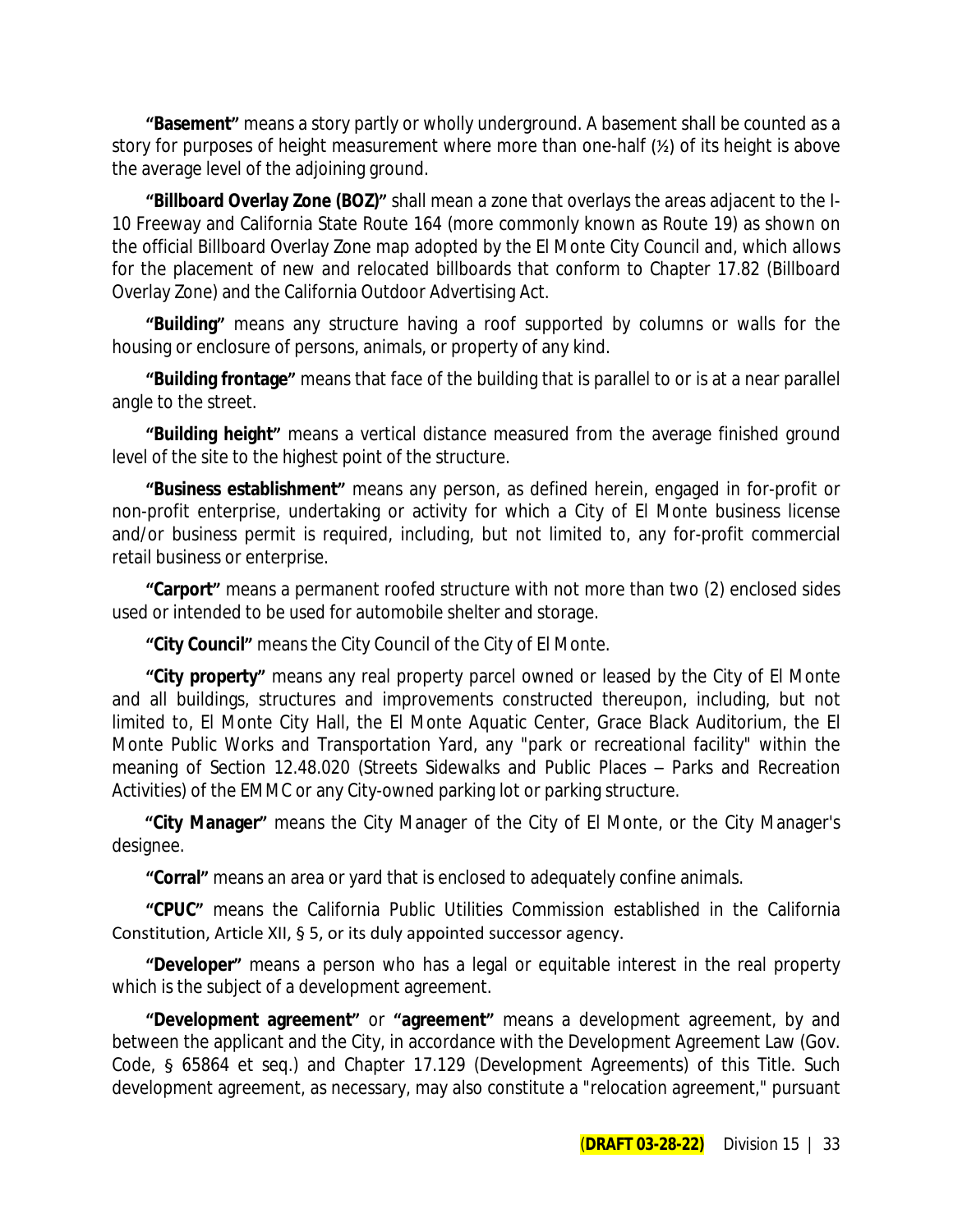to Section 5412 of the California Business and Professions Code, and may include compensation to be paid to the City or the provision of other public benefits to be provided as a result of the installation and operation of any billboard or modification of an existing billboard within the freeway overlay zone.

**"Development standard"** means a site or construction condition, including, but not limited to, a height limitation, a setback requirement, a floor area ratio, an onsite open-space requirement, or a parking ratio that applies to a development pursuant to any ordinance, general plan element, specific plan, or other local condition, law, policy, resolution, or regulation.

**"Disabled person"** means a person who has a medical, physical or mental condition that limits a major life activity, as those terms are defined in Section 12926 of the California Government Code.

**"Disability"** means a physical or mental impairment that substantially limits one or more of the major life activities of individuals, and there is a record of such impairment or the individual is regarded as having such impairment, but the term does not include current illegal use of, or addiction to, a controlled substance. The foregoing and related terms shall be interpreted in a manner consistent with the same or similar terms set forth in Title 28, Section 35.104 of the Code of Federal Regulations (CFR).

**"Driveway"** means that area of the lot or parcel covered by pavement extending from the abutting public right-of-way to a required garage or parking space.

**"Dwelling"** means a building or portion thereof designed for residential purposes and approved by the City and improved with full utility services including connection to a public sewer or local septic tank.

**"Dwelling unit"** means one or more rooms in a dwelling which are designed for and occupied by, or available for occupancy by, a single household, but not including guest rooms in hotels, motels or boarding and lodging houses. A dwelling unit is further defined as having only one kitchen.

**"Community and Development Director"** or **"Director"** means the Community and Economic Development Director of the City of El Monte, or his or her designee.

**"Election"** means any general municipal election or special municipal election called by the El Monte City Council or any other election administered by the Registrar/Recorder-County Clerk of the County of Los Angeles or a public agency for a public office whose jurisdiction includes all or part of the City of El Monte and/or a ballot or bond measure for which voters of all or part of the City of El Monte are entitled to vote.

**"Façade area"** means the area of the façade used to calculate the maximum allowable sign area. The calculation includes the width of the façade or lease line, whichever is less, multiplied by the height of the façade or lease line, whichever is less. The width and height measurement shall not include the height of a sloped or pitched roof or any architectural projection.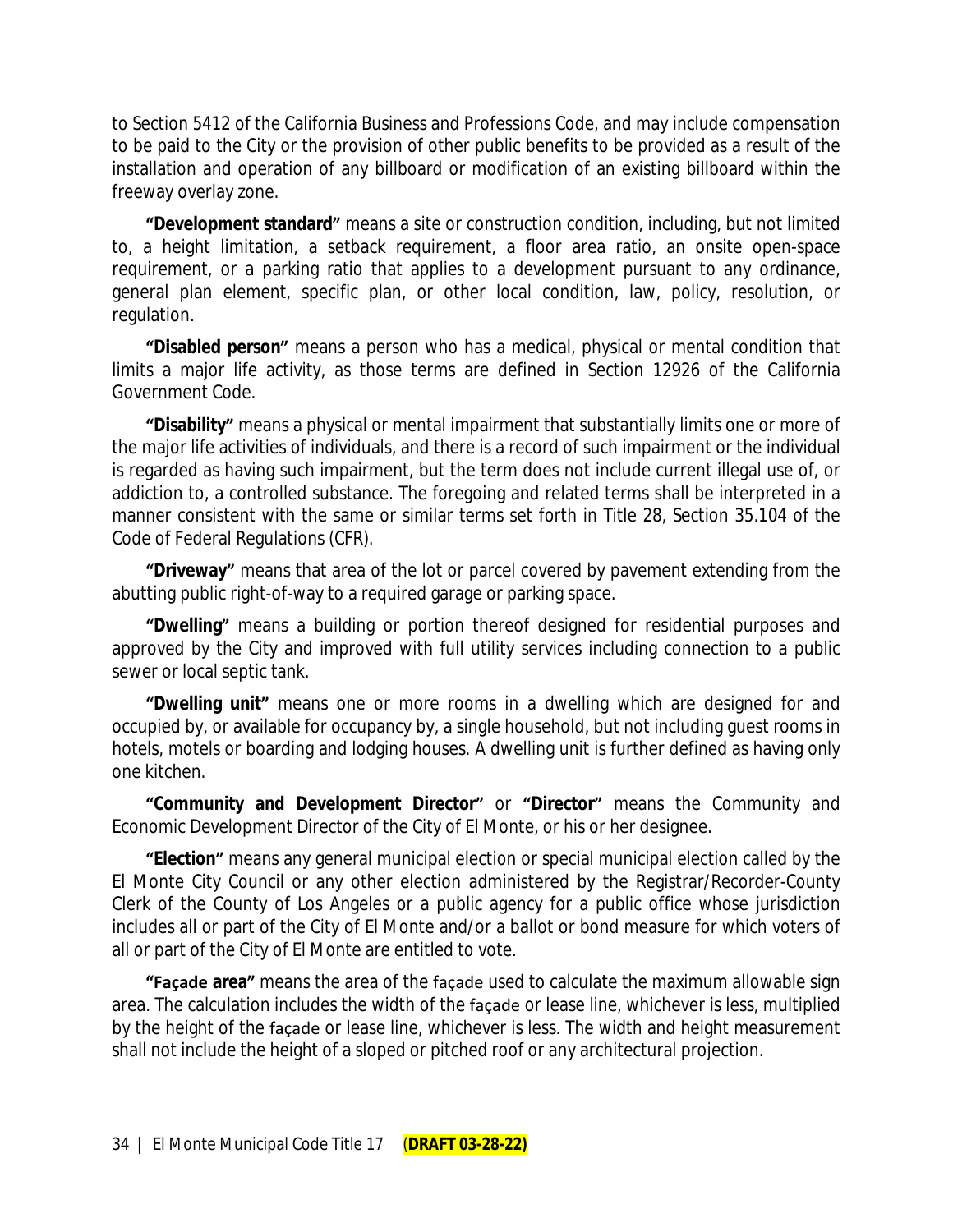**"Primary façade"** means a façade or elevation that faces a street, on-site driveway or on-site parking area. The property owner shall determine which building elevation may be the primary façade.

**"Secondary façade"** means a façade or elevation that faces a street, alleyway, on-site driveway or on-site parking area that is not a primary façade.

**"Third façade"** means a façade or elevation that faces a street or alleyway that is not a primary or secondary façade.

**"Fair housing laws"** means the federal Fair Housing Amendments Act of 1988 and the California Fair Employment and Housing Act.

**"Family"** means one or more persons, related or unrelated, living together as a single integrated household in a dwelling unit.

**"FCC"** means the Federal Communications Commission or its duly appointed successor agency.

**"Floor area,"** which includes **"gross floor area"** and **"net floor area,"** means the definitions outlined in Subsection 17.12.060(B) (Measurements and Calculations – Floor Area) of this Title.

**"Floor area ratio (FAR)"** means the definition outlined in Subsection 17.12.060(C) (Measurements and Calculations – Floor Area Ratio) of this Title.

**"Garage"** means a building or portion of a building which is enclosed on three (3) sides and which has an openable garage door, in which motor vehicles used by the occupants or tenants of the main building or buildings on the premises are stored or kept.

**"Ground level"** means the average of the finished ground level at the center of all walls of a building. In case walls are parallel to and within the five (5) feet of a sidewalk, said ground level shall be measured at the sidewalk.

**"Guest house"** means a detached accessory building located on the same lot as the main building with no utilities metered separately from those furnished to the main building, having no kitchen facilities, not used as a separate dwelling unit, and used only by the household occupying the main building, or by temporary guests of such main building occupant without charge or valuable consideration for such use.

**"Highway"** means any **"highway," "freeway," "state highway"** or **"county highway"** within the meaning of Sections 23, 23.5, 24 and 25, respectively, of the California Streets and Highways Code.

**"Host use"** means an existing commercial use or community service facility in compliance with zoning, building and fire codes on which a recycling facility or large collection facilities is located.

**"Housing development,"** as used in Chapter 17.100 (Density Bonus Provisions) of this Title, means a subdivision or common interest development, as defined in Section 4100 of the Civil Code, approved by the City and consists of five (5) or more residential units or unimproved residential lots and either a project to substantially rehabilitate and convert an existing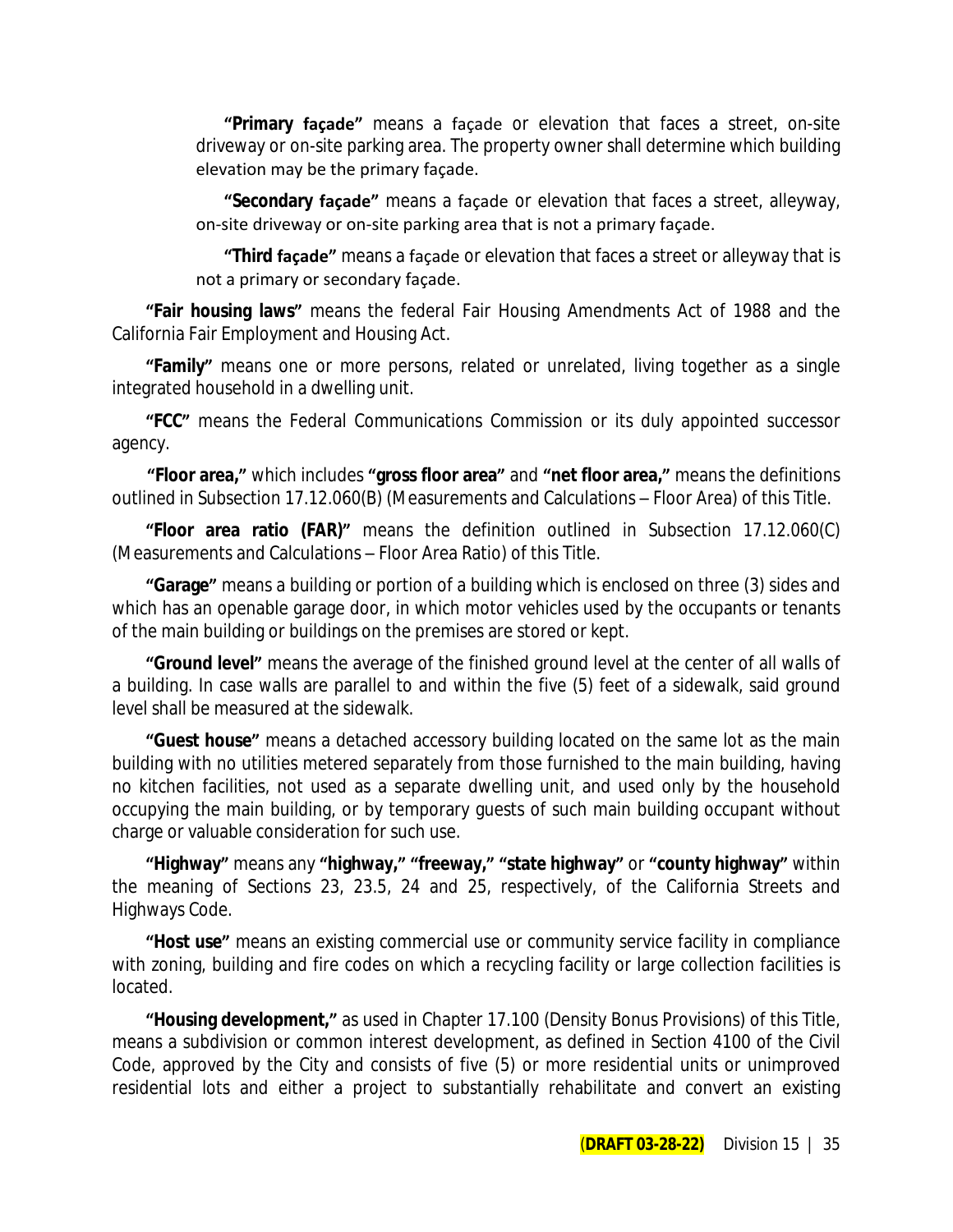commercial building to residential use or the substantial rehabilitation of an existing multifamily dwelling, as defined in subdivision (d) of Section 65863.4, where the result of the rehabilitation would be a net increase in available residential units. For the purpose of calculating a density bonus, the residential units shall be on contiguous sites that are the subject of one (1) development application, but do not have to be based upon individual subdivision maps or parcels. The five (5) or more units shall be before any units are incorporated through the density bonus process. The density bonus shall be permitted in geographic areas of the housing development other than the areas where the units for the lower income households are located.

**"Integrated household"** means one or more persons living together who function as a united group.

**"Junior accessory dwelling unit"** or **"Junior ADU"** means a unit that is no more than 500 square feet in size and contained entirely within a single-family residence. A junior accessory dwelling unit may include separate sanitation facilities, or may share sanitation facilities with the existing structure.

**"Laundry cart"** means any basket or other like container of any size, dimension or material construction which is mounted on wheels and used in a cash operated laundry or dry-cleaning business establishment by the customer, agents, employees typically, but not necessarily exclusively, for the purpose of transporting clothing, fabrics and/or the supplies necessary to process them.

**"Lease space"** means the floor area of a building or development which is occupied by a specific tenant.

**"Lot"** means a parcel of real property shown with a separate and distinct number on a plot or map recorded or filed with the Recorder of the county, or as otherwise deemed under the Subdivision Map Act.

> **"Corner lot"** means a lot situated at the intersection of two (2) or more streets, or upon two (2) parts of the same street forming an interior angle of more than 135 degrees.

> **"Flag lot"** means a lot in the approximate configuration of a flag pole or sign post, with the pole or post functioning primarily as an access way to the main body of the lot from the street of access.

**"Interior lot"** means a lot other than a corner lot.

**"Key lot"** means the first interior lot to the rear of a reversed corner lot whether or not separated by an alley.

**"Lot area,"** which includes **"gross lot area"** and **"net lot area,"** means the definitions outlined in Subsection 17.12.060(F) (Measurements and Calculations – Lot Area) of this Title.

**"Lot coverage"** means the definition outlined in Subsection 17.12.060(G) (Measurements and Calculations – Lot Coverage) of this Title.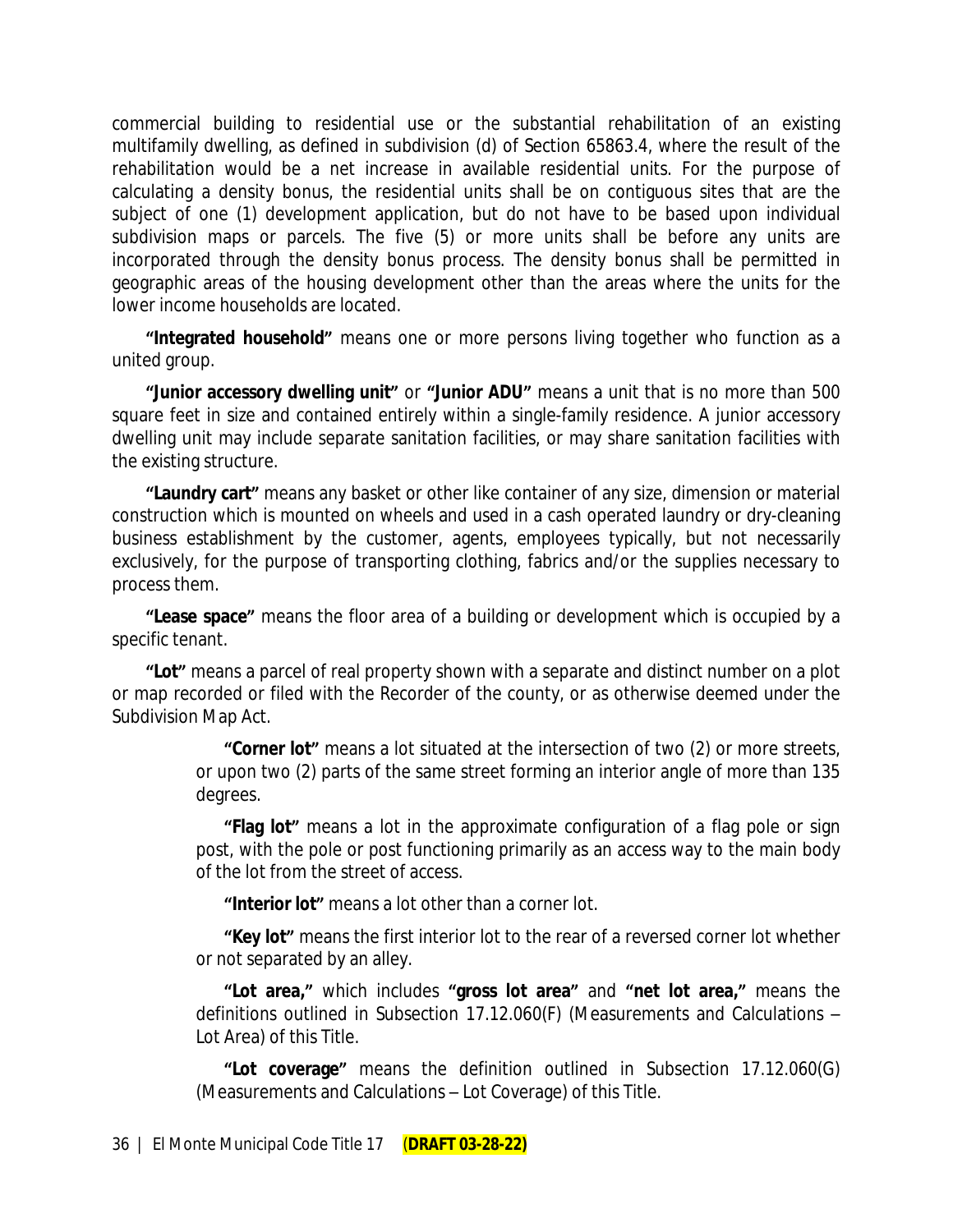**"Lot line, front"** means the property line dividing a lot from a street, where the property is bounded by more than one street, the front shall be the narrowest portion of the lot.

**"Lot line, rear"** means the property line opposite the front lot line.

**"Lot line, side"** means any lot line other than a front or rear lot line.

**"Reversed corner lot"** means a corner lot the side street line of which is substantially a continuation of the front lot line of the first lot to its rear.

**"Through lot"** means a lot having frontage on two (2) parallel or approximately parallel streets.

**"Mural"** means a picture on an exterior surface of a structure that does not pertain to the business, product, or services on the premises.

**"National Pollutant Discharge Elimination System (NPDES)"** means the national program for issuing, modifying, revoking and reissuing, terminating, monitoring and enforcing permits, and imposing and enforcing pretreatment requirements, under CWA Section 307, 402, 318, and 405.

**"National Pollutant Discharge Elimination System (NPDES) Permit Program"** is an enforcement mechanism legislated by the Clean Water Act of 1977.

**"NPDES permits"** are issued to municipal and industrial dischargers to ensure that pollutant discharges do not result in violation of water quality standards, per Section 13.20.010 (Stormwater and Urban Runoff Pollution Control – Definitions) of the EMMC.

**"Nonconforming building or structure"** means a building or structure which was lawful when brought into existence, but because of subsequent amendment to this Title, or annexation into the City, could not be built because of restrictions on area, lot coverage, height, yards, setbacks, parking, design requirements, location on a lot, type or construction, or other similar requirements concerning the structure.

**"Nonconforming land"** means a use which was lawful when brought into existence, but by reason of subsequent amendment to this Title, or annexation into the City, no longer conforms to the requirements for the district in which it is located.

**"Nonconforming lot"** means a lot the area, dimension or location of which was lawful when brought into existence, but by reason of subsequent amendment to this Title, or annexation into the City, no longer conforms to the minimum lot size requirements.

**"Nonconforming use"** means the use of a property that was allowed under the zoning regulations at the time the use was established but which, because of a subsequent change in the zoning regulations, is no longer a permitted use or now requires a conditional use permit.

**"Notice"** means written notice given by personal service upon the addressee, or given by the United States mail, postage prepaid, addressed to the person to be notified at his or her last known address. Service of such notice shall be effective upon the completion of personal service, upon placing the same in the custody of the United States Postal Service.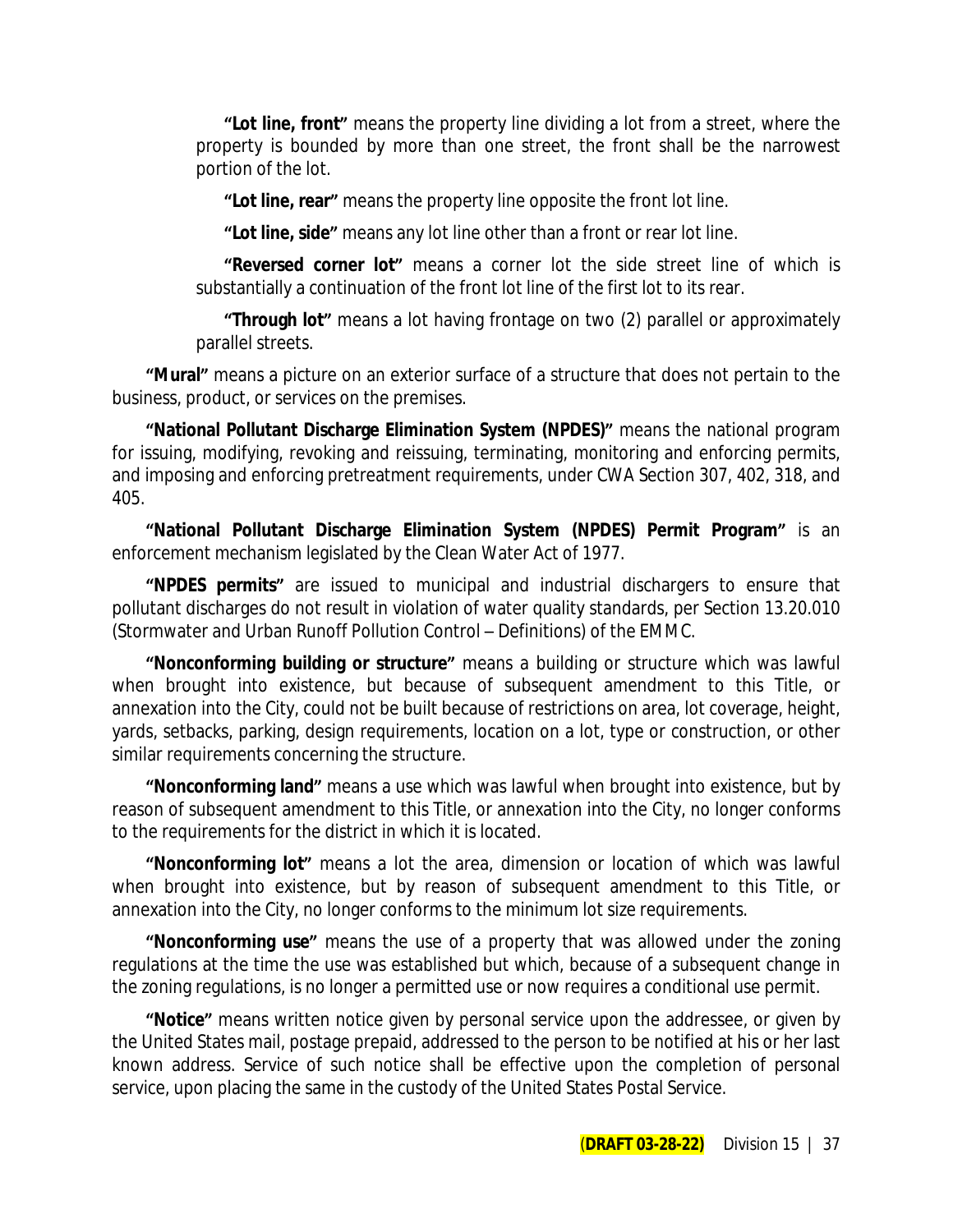**"Occupancy, change of"** means a discontinuance of an existing use and the substitution thereof of a different kind of use.

**"Occupied"** means arranged, designed, built, altered, converted, rented or leased, or intended to be occupied.

**"Off-premise"** means any business where the primary service or entertainment IS provided at a location or locations other than the premises of the subject business.

**"Open space"** means land which is free of buildings, surface parking for vehicles or other improvements except for walkways less than four (4) feet wide or recreation facilities.

**"Owner"** means a person, firm, partnership, corporation, association, or other entity who or which owns, or otherwise exercises possession and control over the recycling facility or the mobile recycling unit, including any officer, employee, or agent of such person, firm, partnership, corporation, association, or entity.

**"Parking area"** means any area within the perimeter of a premises as defined herein that is designated or otherwise used for the parking, stopping, loading or unloading of vehicles, including but not limited to any and all motor vehicles used by customers of the business establishment located on the premises.

**"Parkway"** means that area between the sidewalk and the curb of any roadway and, where there is not a sidewalk, that area between the edge of the roadway and the property line adjacent thereto. It may be planted or unplanted, and with or without pedestrian egress.

**"Permit"** means an authorizing document issued by local agencies for new construction or rehabilitated landscapes.

**"Permit Committee"** means the El Monte Permit Committee organized under Chapter 5.12 (Business Permits Generally) of the EMMC.

**"Person"** means any natural person, firm, association, organization, sole proprietorship, general partnership, limited partnership, corporation, limited liability company, limited liability partnership, business trust, business enterprise, living trust, joint venture, campaign committee, volunteer, non-profit corporation, non-profit organization, fraternal organization, publicly regulated utility or any other legal entity.

**"Planning Commission"** means the Planning Commission of the City of El Monte.

**"Planning Division"** means the Planning Division of the Community and Economic Development Department of the City of El Monte or its duly appointed successor agency.

**"Premises"** means the lot area or portion thereof owned, leased, managed, maintained, occupied or otherwise used by a business establishment, including all buildings, structures parking areas, public areas, common areas owned, leased, managed, maintained, occupied or otherwise used by the business establishment or the customers, agents or employees of a business establishment in connection with, or in the furtherance of, its operations.

**"Public area"** means any real property within the territorial boundaries of the City of El Monte that is open to, or otherwise accessible by, members of the general public, including, but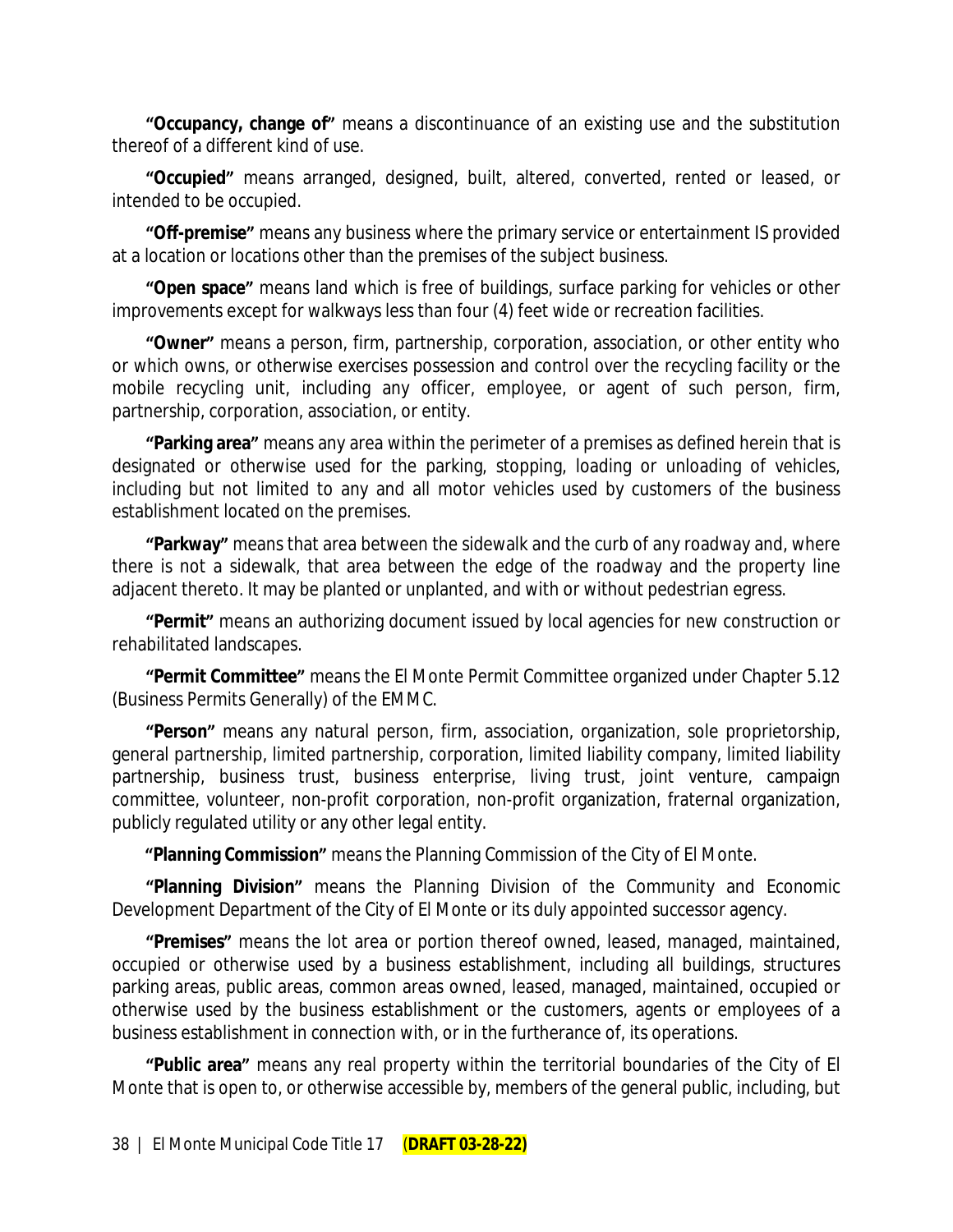not limited to, any public right-of-way, any public street and those areas of privately owned real property that are customarily open to, or otherwise accessible by, members of the general public such as the parking areas or common areas within a premises as defined herein.

**"Public thoroughfare"** means all that area dedicated to public use for public travel purposes, inclusive of vehicular highways, boulevards, avenues, drives, streets, roads, ways, lanes, places, circles, courts, cul-de-sacs, parkways, street medians and sidewalks and also inclusive of **"major arterials," "secondary arterials," "collectors"** and **"local streets"** as the same are defined and described under the 2011 General Plan for the City of El Monte. It shall also mean vehicular, railroad, pedestrian and bicyclist bridges, overpasses and underpasses.

**"Public Works Department"** means the Public Works Department of the City of El Monte or its duly appointed successor agency.

**"Public Works Director"** or **"Director"** means the Public Works and Utilities Director of the City of El Monte, or the Public Works Director's designee. When used in the context of applications related to wireless facilities in the public right-of-way, the Director refers to the Public Works Director.

**"Reasonable accommodation"** means a change in rules, policies, practices or services that such a disabled person will have an equal opportunity to use and enjoy a residential use.

**"Recyclable material"** means reusable material including but not limited to metals, glass, cardboard and plastic which are intended for reuse, remanufacture, or reconstitution for the purpose of using the altered form. Recyclable material does not include refuse or hazardous materials. Recyclable material may include used motor oil collected and transported in accordance with Sections 25250.11 and 25143.2(B)(4) of the California Health and Safety Code.

**"Roadway"** means that portion of the public thoroughfare generally used for public use for public vehicular traffic.

**"Satellite dish antenna"** means any parabolic (bowl-shaped) antenna which: (i) has a diameter greater than two (2) feet; (ii) is designed to receive satellite transmissions; (iii) is incapable of transmitting electromagnetic waves, including but not limited to radio frequency signals; and (iv) is external to or attached to the exterior of any building.

**"Shopping cart"** means a bag, basket or buggy mounted on wheels or similar devise and is typically used by the customers, agents or employees of a retail business establishment for the purpose of transporting goods of any kind.

**"Sidewalk"** means that portion of the public thoroughfare provided for the exclusive use of pedestrians, but which may be inclusive of driveway aprons used to provide vehicular ingress and egress to and from a public or private real property parcel and the roadway.

**"Stable"** means a building, portion of a building, or corrals designed or used to shelter and feed horses, ponies, or other large animals which are of the property of which the stable is situated. Private stables are stables that are not rented, used, or boarded on a commercial basis for compensation.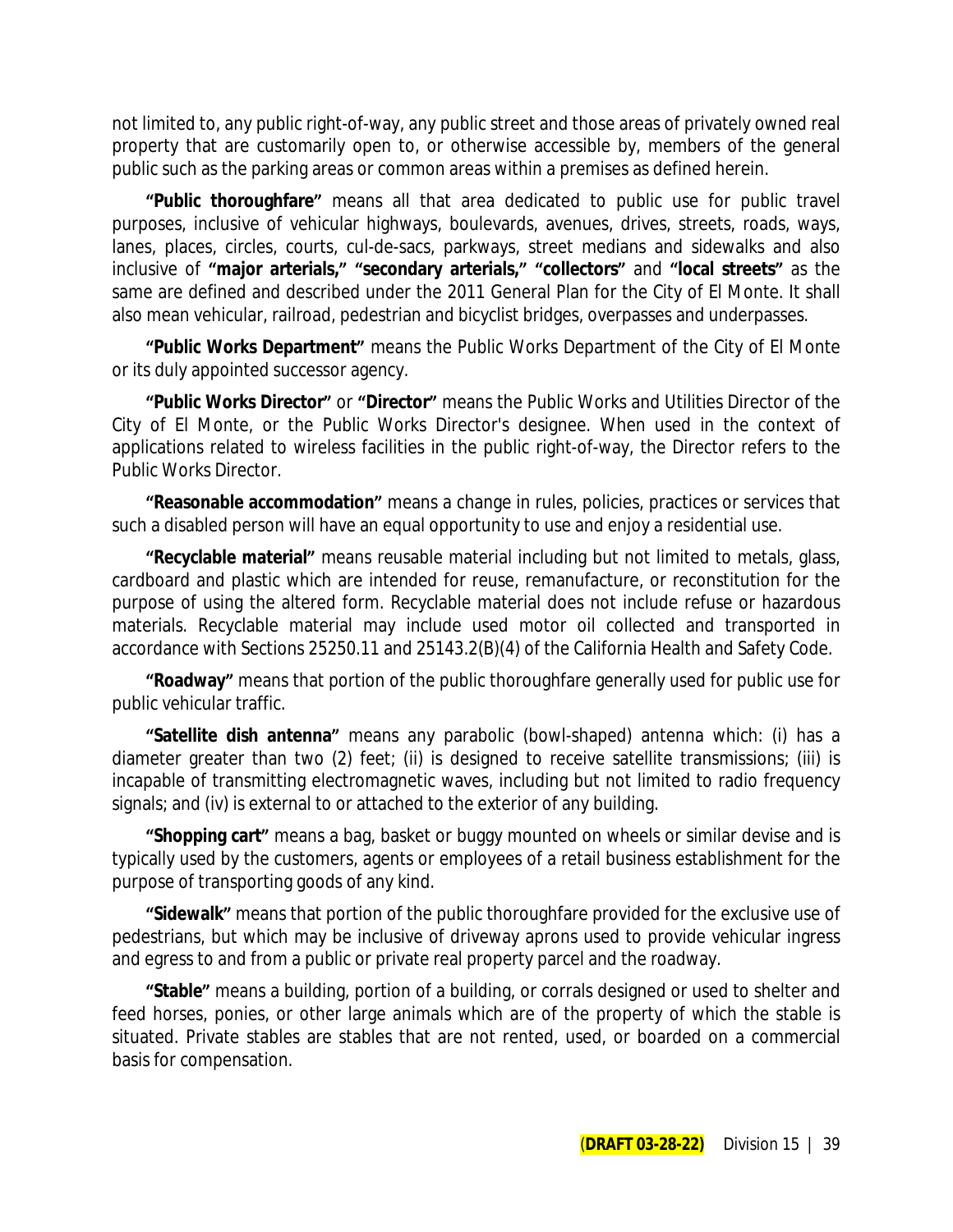**"Street median"** or **"median"** means the raised or unraised area located within the roadway, of varying width and length which is not used for vehicular traffic but which may contain trees, shrubs, plants and other landscaping, public street lighting poles, traffic signals, public utilities and equipment, pedestrian areas, public street name signs, public directional signage and public traffic control signage.

**"Story"** means that portion of a building included between the surface of any floor and the surface of the floor next above it, or if there be no floor above it, then the space between such floor and the ceiling next above it.

**"Street"** means a public thoroughfare which affords the principal means of access to abutting property.

**"Structurally altered"** means to have had an alteration of any structural element, floor, frame, wall, or roof or any other stress bearing portion of a building and excludes alterations to or additions of interior nonbearing partitions and interior remodeling which does not affect the structural system.

**"Structure"** means anything constructed or erected, which requires location on the ground or attached to something having location on the ground, but not including fences, or walls used as fences, less than eight (8) feet in height.

**"Target population"** means adults with low-income having one or more disabilities, including mental illness, HIV or AIDS, substance abuse, or other chronic health conditions, or individuals eligible for services provided under the Lanterman Developmental Disabilities Services Act (Division 4.5 (commencing with Section 4500) of the Welfare and Institutions Code) and may, among other populations, include families with children, elderly persons, young adults aging out of the foster care system, individuals exiting from institutional settings, veterans, or homeless people (per Section 50675.14(b)(3) of the California Health and Safety Code).

**"Top plate height"** means the horizontal framing member that caps an exterior wall and supports rafters or roof framing.

**"Use"** means the purpose for which land or a building is designed, arranged or intended, or for which either is or may be occupied or maintained.

"Yard," which includes "front yard," "rear yard," "side yard" and "street side yard," means the definitions outlined in Subsection 17.12.060(K) (Measurements and Calculations – Setbacks and Yards) of this Title.

**"Zoning Clearance"** means a ministerial certificate issued by the Planning Division prior to issuance of any building permit to ensure that the proposed improvement complies with all of the provisions of the zone in which it is located, as well as all other applicable provisions of this Chapter.

**"Zoning map"** means the officially adopted map of the City of El Monte showing zoning designations for all parcels of land.

**"Zoning Review Committee"** means the Zoning Review Committee of the City of El Monte.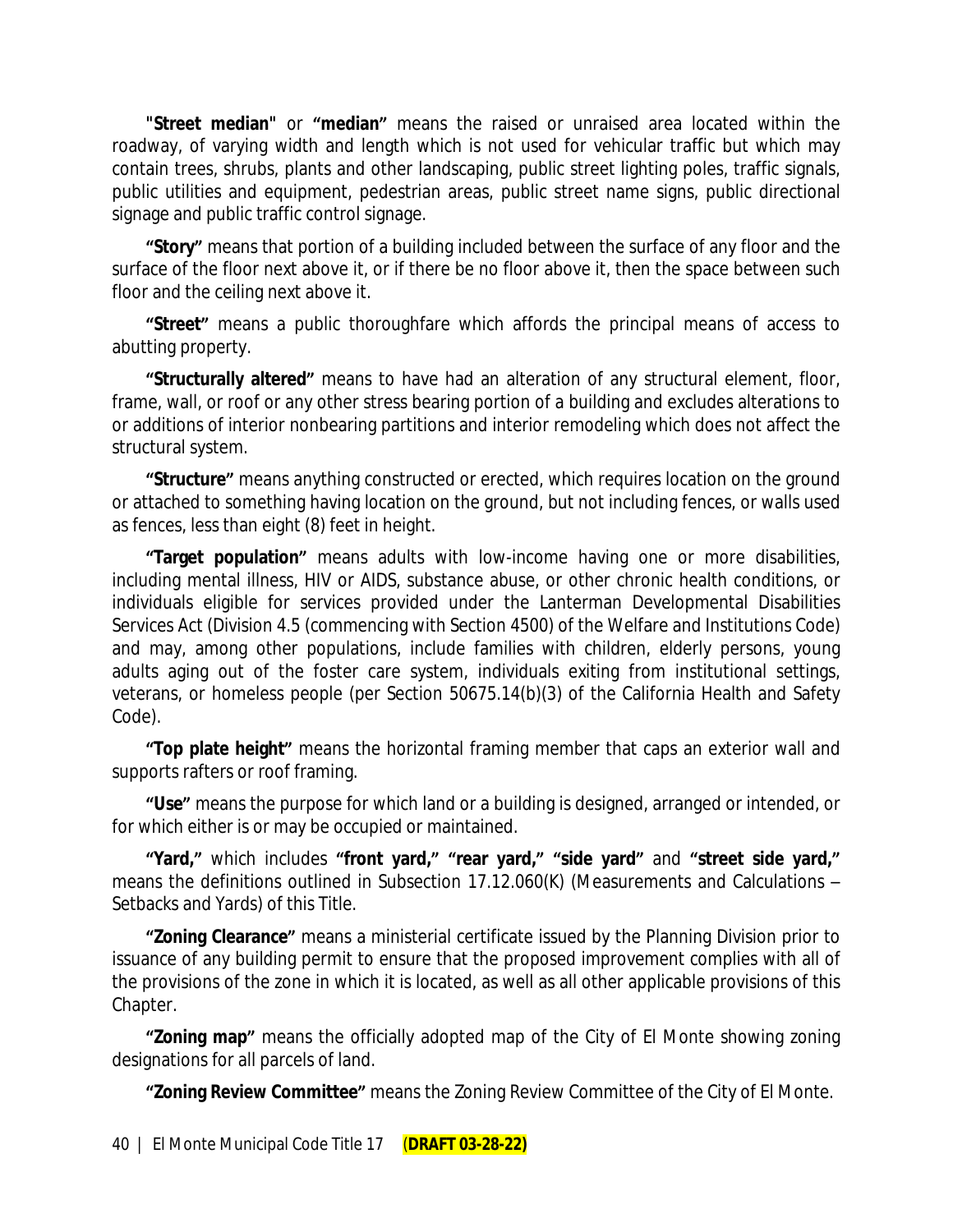### **17.152.030 – Adult Entertainment Establishment Definitions. (RENUMBERED)**

**"Adult entertainment establishment"** means a business as defined in Section 17.150.070 (Use Definitions – Assembly and Entertainment Uses) of this Title.

**"Employee of an adult business"** means a person who works or performs, as an employee or as an independent contractor, in and/or for an adult business, regardless of whether said person is paid a salary, wage, or other compensation by the business.

**"Entertainer"** or **"live entertainer"** means any person who is an employee or independent contractor of an Adult Business, or any person who, with or without any compensation or other form of consideration, performs live entertainment for patrons of an adult business.

**"Escort"** means any person who, for consideration, agrees or offers to act as a companion, guide, or date for another person, or who agrees or offers to privately model lingerie or to privately perform a "striptease" for another person. Escort shall not include any person hired by a state licensed school for purposes of modeling in any art education class while such person acts in that capacity or any federal, state and/or City-licensed limousine or taxi service.

**"Establishment of an adult business"** means and includes any of the following:

- i. The opening or commencement of any sexually-oriented business as a new business;
- ii. The conversion of an existing business, whether or not it is a sexually-oriented business, to any sexually-oriented business;
- iii. The addition of any sexually-oriented business to any other existing sexuallyoriented business; or to another existing nonsexually-oriented business, with or without expansion of floor area;
- iv. The relocation of any sexually-oriented business; or
- v. The substantial enlargement of the premises of an adult business.

**"Figure model"** means any person who, for pecuniary compensation, consideration, hire, or reward, poses in a nude modeling studio to be observed, sketched, painted, drawn, sculpted, photographed or otherwise depicted.

**"Nudity"** or **"state of nudity"** means the showing or display of the human male or female genitals, pubic area, or buttocks with less than a fully opaque covering, the showing of the female breast with less than a fully opaque covering of any part of the nipple, or the showing of the covered genitals in a discernable turgid state.

**"Operate an adult business"** means the supervising, managing, inspecting, directing, organizing, controlling or in any way being responsible for or in charge of the conduct of activities of an adult business or activities within an adult business.

**"Operator of an adult business"** means and includes the owner, permit holder, custodian, manager, operator, or person in charge of any permitted or licensed business.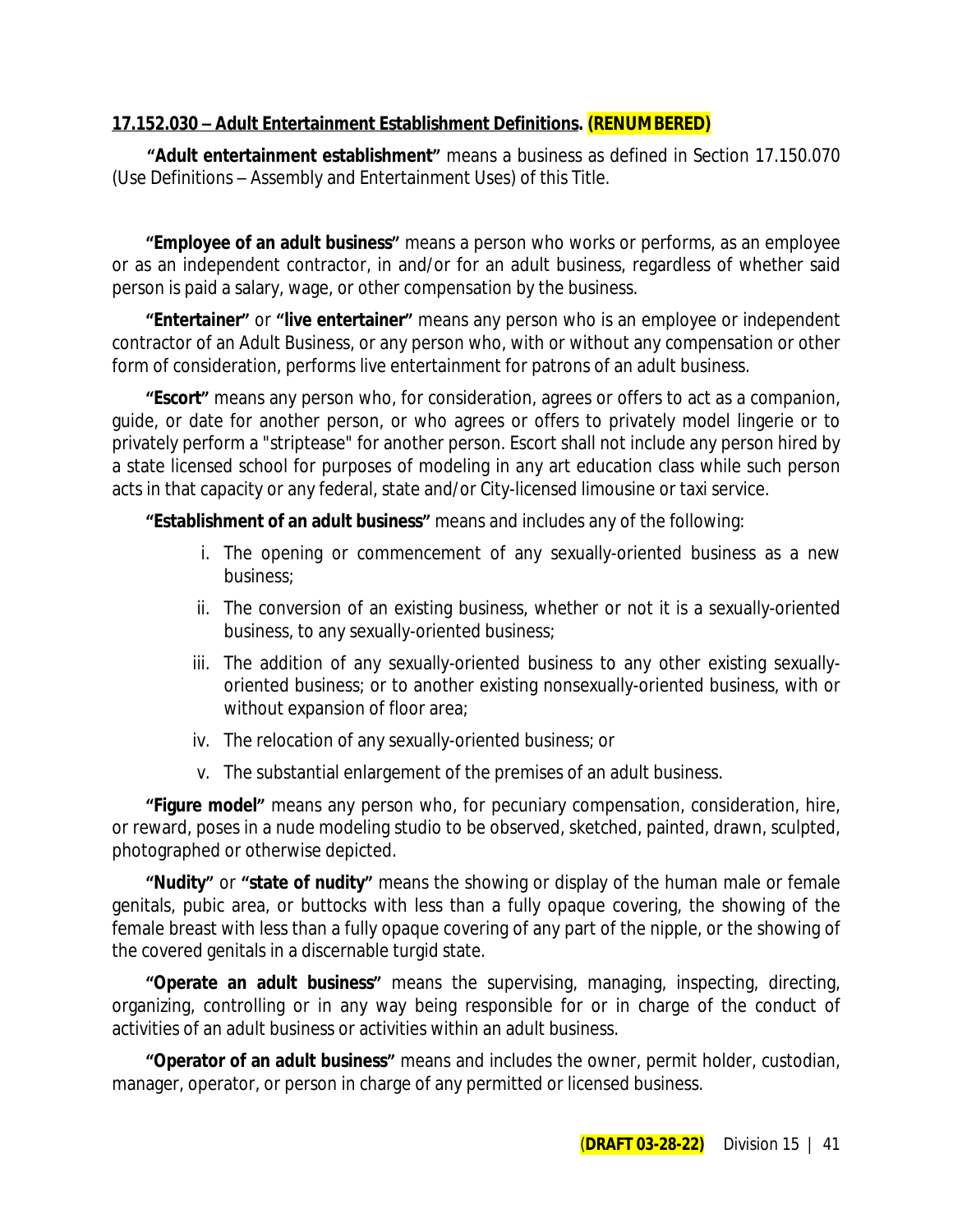**"Private viewing area"** means an area or areas in a sexually-oriented business designed to accommodate no more than five (5) or less patrons or customers for purposes of viewing or watching a performance, picture, show, film, videotape, slide, movie, or other presentation.

**"Public nudity"** means **"nudity"** or a **"state of nudity"** that occurs in a business open to the public, whether or not a fee is charged for admission to such business.

**"Regular and substantial basis"** means an activity or performance that constitutes more than 25 percent of the total performance time, stock-in-trade, revenue, floor space, advertisement or similar element of the business. For purposes of this definition, revenue shall include gross revenue generated by the business, including revenue received by entertainers and others who work as independent contractors. For purposes of this definition, the floor space devoted to a regulated activity shall include all the area devoted to the activity, including, but not limited to, display area, sales area, performance areas, viewing areas, dressing rooms, and all aisles and pathways between and within such areas.

**"Semi-nude"** means a state of dress in which clothing, including supporting straps or devices, covers no more than the genitals, pubic region, and areolas of the female breast.

**"Specified anatomical areas"** means and includes any of the following:

- i. Less than completely and opaquely covered human genitals, pubic region, buttocks, anus, or female breasts below a point immediately above the top of the areola;
- ii. Human male genitals in a discernible turgid state, even if completely and opaquely covered; or
- iii. Any device, costume or covering that simulates any of the body parts included in Subsections 1 or 2 of this definition.

**"Specified sexual activities"** means and includes any of the following:

- i. The fondling or other intentional touching of human genitals for purpose of sexual arousal, or fondling or other intentional touching of human genitals, pubic region, anus, female breasts;
- ii. Sex acts, normal or perverted, actual or simulated, including intercourse, oral/anal copulation, bestiality, flagellation or torture in the context of a sexual relationship;
- iii. Masturbation, sodomy, oral copulation, coitus or ejaculation of human or animal, actual or simulated;
- iv. Human genitals in a state of sexual stimulation, arousal or tumescence; or
- v. Excretory functions, urination, vaginal or anal irrigation as part of or in connection with any of the activities described in subdivisions 1 through 4 of this definition.

**"Substantial enlargement of an adult business"** means an increase or expansion, over the lifetime of an adult business, of more than ten (10) percent or 100 square feet, whichever is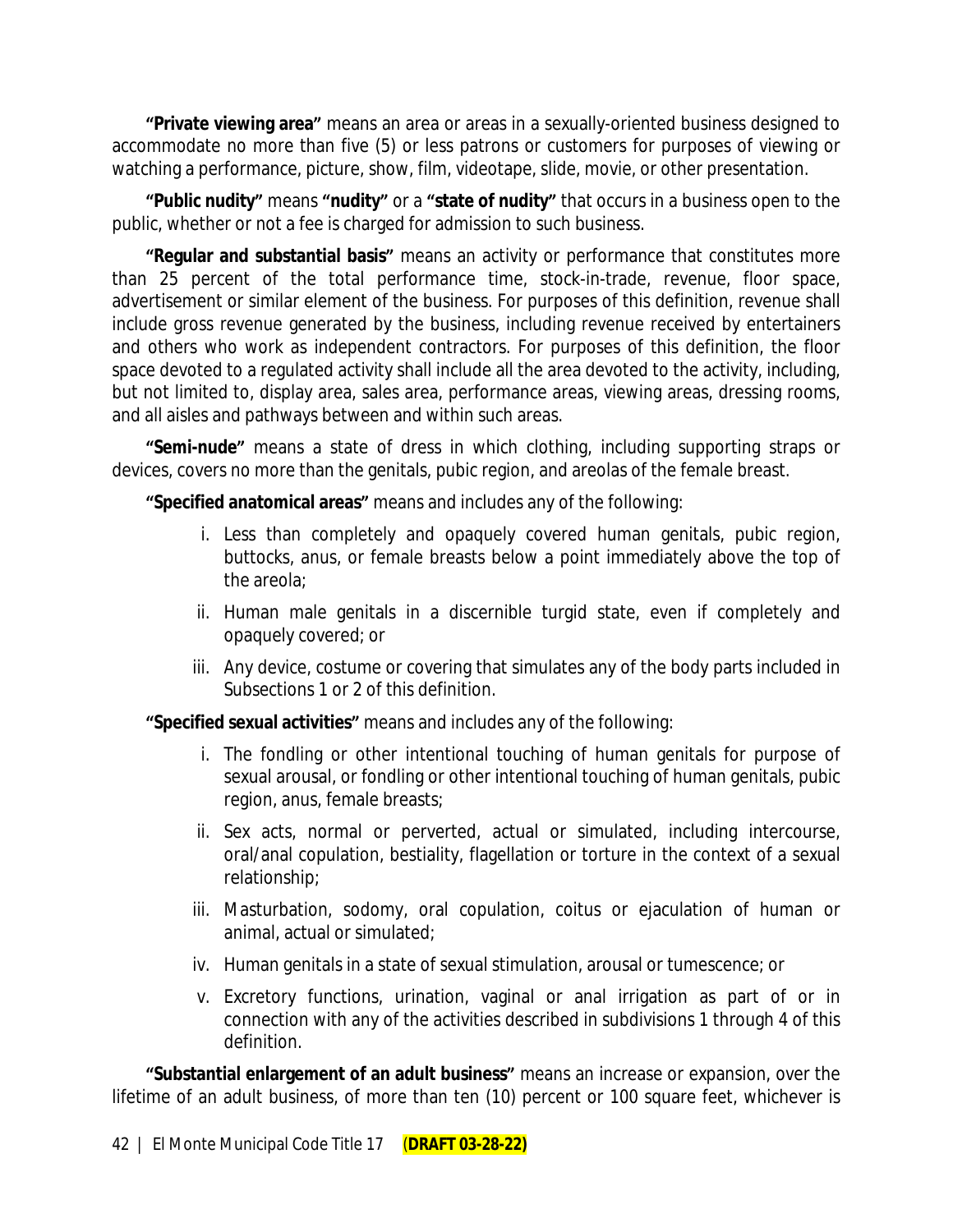less in the portion of the floor area of the business which is devoted to products, services or entertainment with an emphasis on material depicting, describing or relating to "specified anatomical areas" and/or "specified sexual activities."

#### **"Transfer of ownership or control of an adult business"** means and includes any of the following:

- i. The sale, lease, or sublease of the business;
- ii. The transfer of securities which constitute a controlling interest in the business, whether by sale, exchange or similar means; or
- iii. The establishment of a trust, gift, or other similar legal devise which transfers ownership or control of the business, except for transfer by bequest or other operation of law upon the death of a person possessing the ownership of control.

## **17.152.040 – Landscaping and Water Efficiency Definitions. (RENUMBERED)**

**"Applied water"** means the portion of water supplied by the irrigation system to the landscape.

**"Backflow prevention device"** means a safety device used to prevent pollution or contamination of the water supply due to the reverse flow of water from the irrigation system.

**"Check valve"** or **"anti-drain valve"** means a valve located under a sprinkler head, or other location in the irrigation system, to hold water in the system to prevent drainage from sprinkler heads when the sprinkler is off.

**"Common interest developments"** means community apartment projects, condominium projects, planned developments, and stock cooperatives per Civil Code Section 1351.

**"Compost"** means the safe and stable product of controlled biologic decomposition of organic materials that is beneficial to plant growth.

**"Conversion factor (0.62)"** means the number that converts acre-inches per acre per year to gallons per square foot per year.

**"Distribution uniformity"** means the measure of the uniformity of irrigation water over a defined area.

**"Ecological restoration project"** means a project where the site is intentionally altered to establish a defined, indigenous, historic ecosystem.

**"Effective precipitation"** or **"usable rainfall"** or **"Eppt"** means the portion of total precipitation which becomes available for plant growth.

**"Emitter"** means a drip irrigation emission device that delivers water slowly from the system to the soil.

**"Establishment period of the plants"** means the first year after installing the plant in the landscape or the first two (2) years if irrigation will be terminated after establishment. Typically,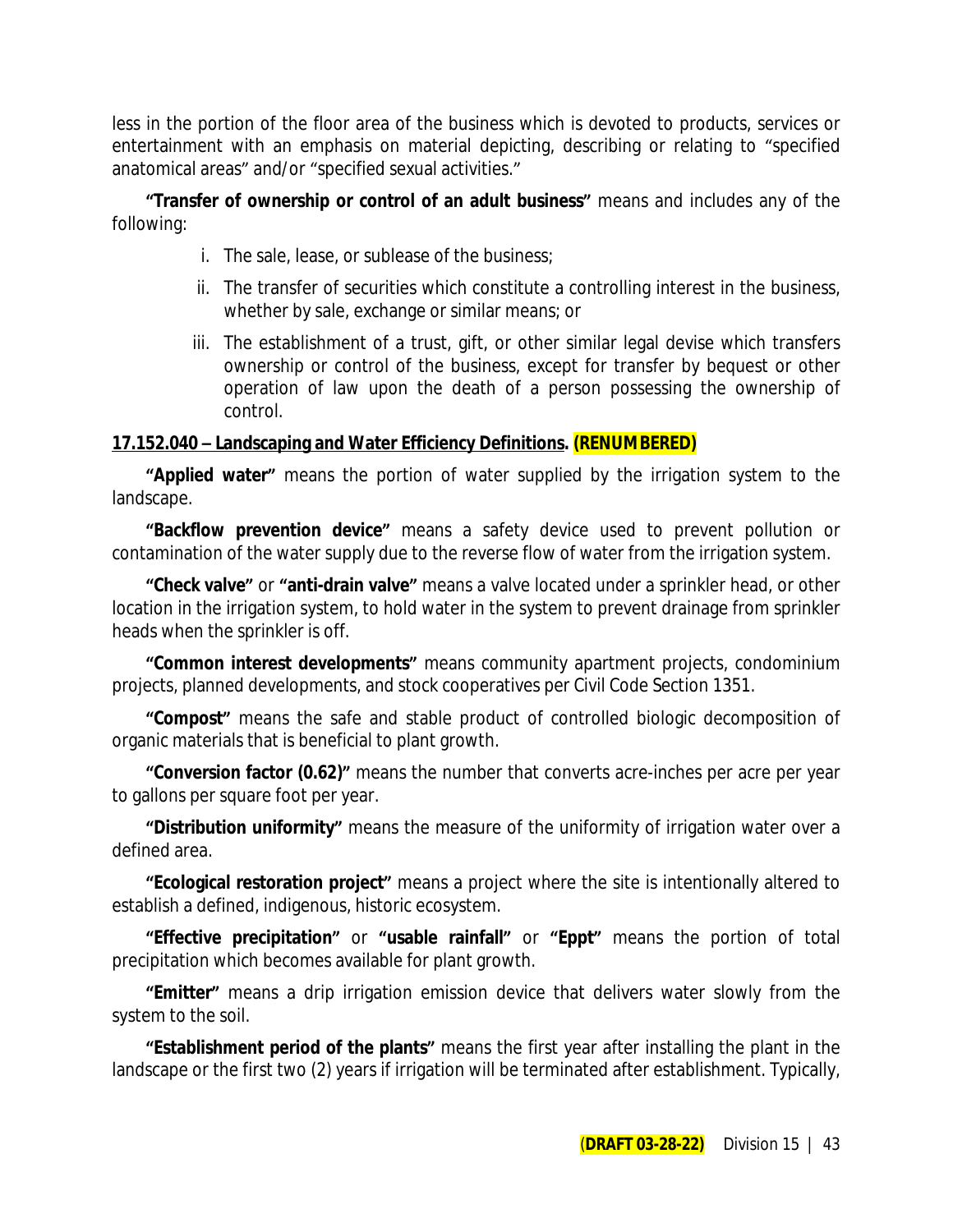most plants are established after one or two (2) years of growth. Native habitat mitigation areas and trees may need three (3) to five (5) years for establishment.

**"Estimated Total Water Use (ETWU)"** means the total water used for the landscape as described in Section 17.74.060 (Water Efficiency – Elements of the Landscape Document Package) of this Title.

**"ET adjustment factor (ETAF)"** means a factor of 0.55 for residential areas and 0.45 for non-residential areas, that, when applied to reference evapotranspiration, adjusts for plant factors and irrigation efficiency, two (2) major influences upon the amount of water that needs to be applied to the landscape. The ETAF for a new and existing (non-rehabilitated) Special Landscape Areas shall not exceed 1.0. The ETAF for existing non-rehabilitated landscapes is 0.8.

**"Evapotranspiration rate"** means the quantity of water evaporated from adjacent soil and other surfaces and transpired by plants during a specified time.

**"Flow rate"** means the rate at which water flows through pipes, valves and emission devices, measured in gallons per minute, gallons per hour, or cubic feet per second.

**"Flow sensor"** means an inline device installed at the supply point of the irrigation system that produces a repeatable signal proportional to flow rate. Flow sensors must be connected to an automatic irrigation controller, or flow monitor capable of receiving flow signals and operating master valves. This combination flow sensor/controller may also function as a landscape water meter or submeter.

**"Friable"** means a soil condition that is easily crumbled or loosely compacted down to a minimum depth per planting material requirements, whereby the root structure of newly planted material will be allowed to spread unimpeded.

**"Fuel Modification Plan Guideline"** means guidelines from a local fire authority to assist residents and businesses that are developing land or building structures in a fire hazard severity zone.

**"Graywater"** means untreated wastewater that has not been contaminated by any toilet discharge, has not been affected by infectious, contaminated, or unhealthy bodily wastes, and does not present a threat from contamination by unhealthful processing, manufacturing, or operating wastes. "Graywater" includes, but is not limited to, wastewater from bathtubs, showers, bathroom washbasins, clothes washing machines, and laundry tubs, but does not include wastewater from kitchen sinks or dishwashers. Refer to Section 17922.12 of the California Health and Safety Code.

**"Hardscapes"** means any durable material (pervious and non-pervious).

**"Hydrozone"** means a portion of the landscaped area having plants with similar water needs and rooting depth. A hydrozone may be irrigated or non-irrigated.

**"Infiltration rate"** means the rate of water entry into the soil expressed as a depth of water per unit of time (e.g., inches per hour).

**"Invasive plant species"** means species of plants not historically found in California that spread outside cultivated areas and can damage environmental or economic resources. Invasive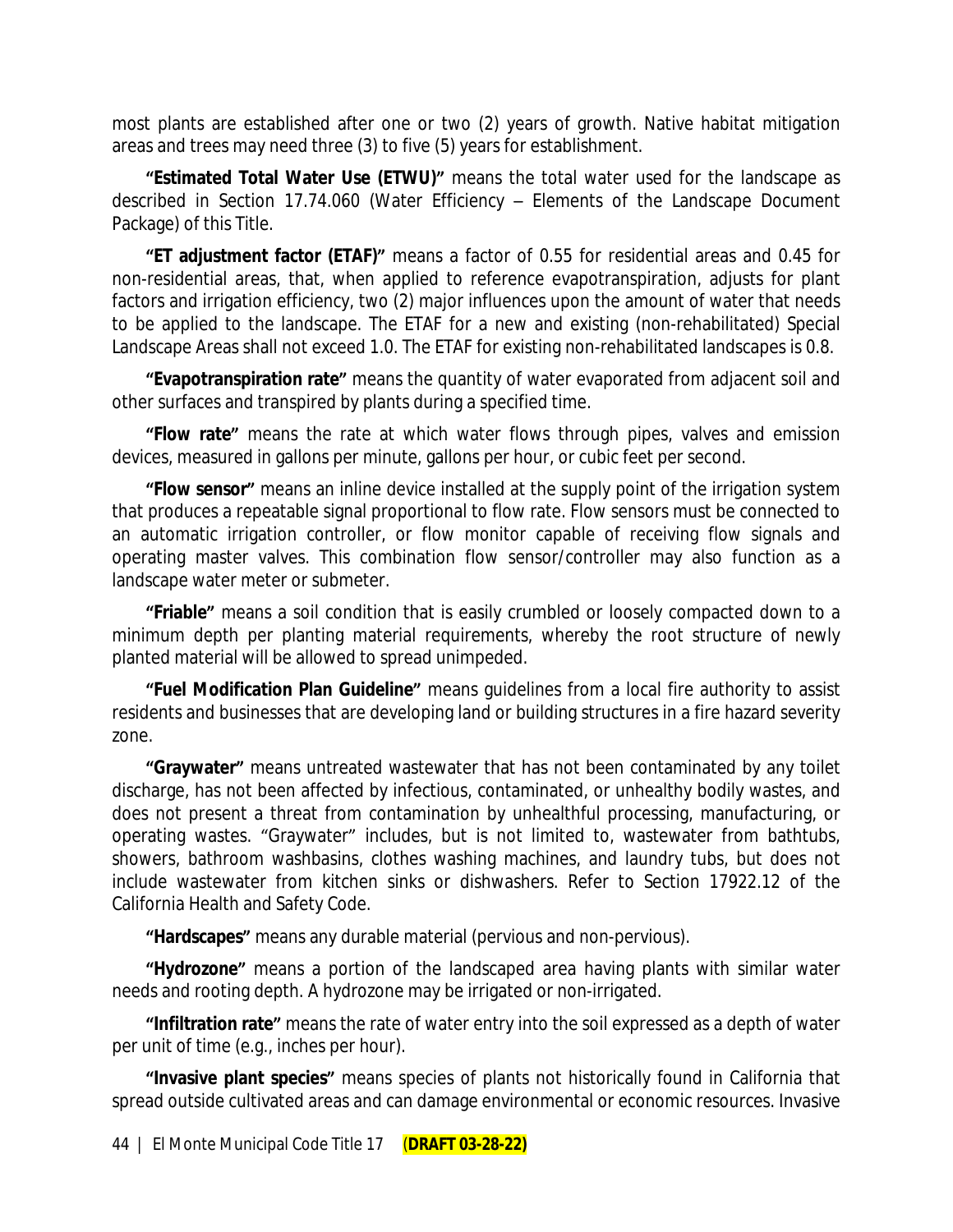species may be regulated by county agricultural agencies as noxious species. Lists of invasive plants are maintained at the California Invasive Plant Inventory and USDA invasive and noxious weeds database.

#### **"Irrigation"** shall mean…

**"Automatic irrigation controller"** means a timing device used to remotely control valves that operate an irrigation system. Automatic irrigation controllers are able to self-adjust and schedule irrigation events using either evapotranspiration (weather-based) or soil moisture data.

**"Certified irrigation designer"** means a person certified to design irrigation systems by an accredited academic institution, a professional trade organization or other program such as the U.S. Environmental Protection Agency's Watersense irrigation designer certification program and Irrigation Association's Certified Irrigation Designer program.

**"Certified landscape irrigation auditor"** means a person certified to perform landscape irrigation audits by an accredited academic institution, a professional trade organization or other program such as the U.S. Environmental Protection Agency's Watersense irrigation auditor certification program and Irrigation Association's Certified Landscape Irrigation Auditor program.

**"Drip irrigation"** means any non-spray low volume irrigation system utilizing emission devices with a flow rate measured in gallons per hour. Low volume irrigation systems are specifically designed to apply small volumes of water slowly at or near the root zone of plants.

**"Irrigation audit"** means an in-depth evaluation of the performance of an irrigation system conducted by a Certified Landscape Irrigation Auditor. An irrigation audit includes, but is not limited to: inspection, system tune-up, system test with distribution uniformity or emission uniformity, reporting overspray or runoff that causes overland flow, and preparation of an irrigation schedule. The audit must be conducted in a manner consistent with the Irrigation Association's Landscape Irrigation Auditor Certification program or other U.S. Environmental Protection Agency "Watersense" labeled auditing program.

**"Irrigation efficiency (IE)"** means the measurement of the amount of water beneficially used divided by the amount of water applied. Irrigation efficiency is derived from measurements and estimates of irrigation system characteristics and management practices. The irrigation efficiency for purposes of Chapter 17.74 (Water Efficiency) of this Title are 0.75 for overhead spray devices and 0.81 for drip systems.

**"Irrigation survey"** means an evaluation of an irrigation system that is less detailed than an irrigation audit. An irrigation survey includes, but is not limited to: inspection, system test, and written recommendations to improve performance of the irrigation system.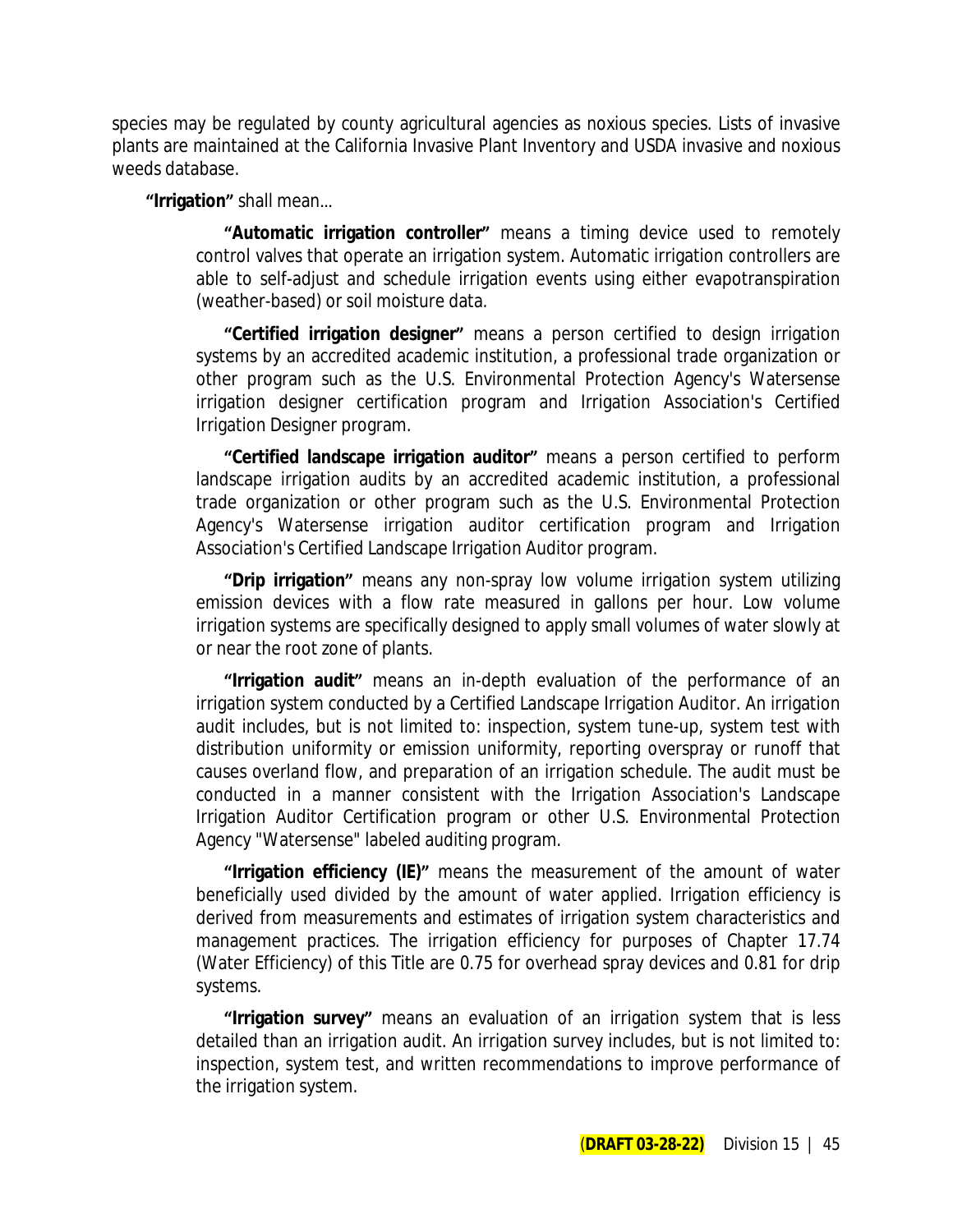**"Irrigation water use analysis"** means an analysis of water use data based on meter readings and billing data.

**"Low volume irrigation"** means the application of irrigation water at low pressure through a system of tubing or lateral lines and low-volume emitters such as drip, drip lines, and bubblers. Low volume irrigation systems are specifically designed to apply small volumes of water slowly at or near the root zone of plants.

#### **"Landscape"** shall mean…

**"Established landscape"** means the point at which plants in the landscape have developed significant root growth into the soil. Typically, most plants are established after one or two (2) years of growth.

**"Landscape architect"** means a person who holds a license to practice landscape architecture in Section 5615 of the California Business and Professions Code.

**"Landscape area"** means all the planting areas, turf areas, and water features in a landscape design plan subject to the maximum applied water allowance calculation. The landscape area does not include footprints of buildings or structures, sidewalks, driveways, parking lots, decks, patios, gravel or stone walks, other pervious or non-pervious hardscapes, and other non-irrigated areas designated for non-development (e.g., open spaces and existing native vegetation).

**"Landscape contractor"** means a person licensed by the state of California to construct, maintain, repair, install, or subcontract the development of landscape systems.

**"Landscape documentation package"** means the documents required under Section 17.74.040 (Water Efficiency – Compliance with Landscape Documentation Package) of this Title.

**"Landscape project"** means total area of landscape in a project as defined in "landscape area" for the purposes of meeting requirements under Section 17.74.020 (Water Efficiency – Applicability) of this Title.

**"Landscape water meter"** means an inline device installed at the irrigation supply point that measures the flow of water into the irrigation system and is connected to a totalizer to record water use.

**"Non-residential landscape"** means landscapes in commercial, institutional, industrial and public settings that may have areas designated for recreation or public assembly. It also includes portions of common areas of common interest developments with designated recreational areas.

**"Rehabilitated landscape"** means any re-landscaping project that requires a permit, plan check, or design review, meets the requirements of Section 17.74.030 (Water Efficiency – Provisions for New Construction or Rehabilitated Landscapes) of this Title, and the modified landscape area is equal to or greater than two thousand five hundred (2,500) square feet.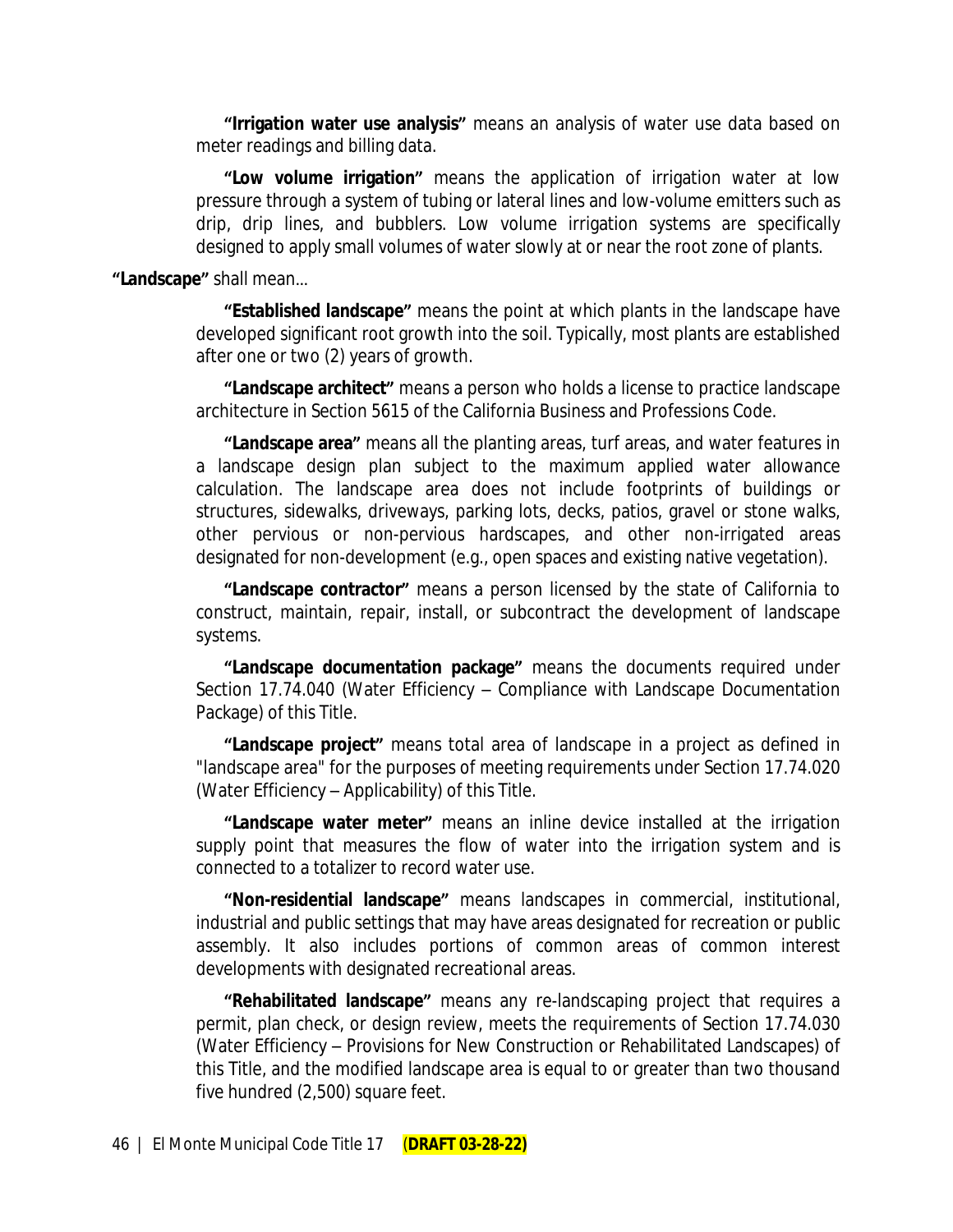**"Residential landscape"** means landscapes surrounding single or multifamily homes.

**"Special Landscape Area"** (SLA) means an area of the landscape dedicated solely to edible plants, recreational areas, areas irrigated with recycled water, or water features using recycled water.

**"Lateral line"** means the water delivery pipeline that supplies water to the emitters or sprinklers from the valve.

**"Local water purveyor"** means any entity, including a public agency, city, county, or private water company that provides retail water service.

**"Main line"** means the pressurized pipeline that delivers water from the water source to the valve or outlet.

**"Master shut-off valve"** is an automatic valve installed at the irrigation supply point which controls water flow into the irrigation system. When this valve is closed water will not be supplied to the irrigation system. A master valve will greatly reduce any water loss due to a leaky station valve.

**"Maximum Applied Water Allowance"** (MAWA) means the upper limit of annual applied water for the established landscaped area as specified in Chapter 17.74 (Water Efficiency) of this Title. It is based upon the area's reference evapotranspiration, the ET adjustment factor, and the size of the landscape area. The estimated total water use shall not exceed the maximum applied water allowance. Special landscape areas, including recreation areas, areas permanently and solely dedicated to edible plants such as orchards and vegetable gardens, and areas irrigated with recycled water are subject to the MAWA with an ETAF not to exceed 1.0.  $MAWA = (ETo) (0.62) [(ETAF × LA) + (1-ETAF) × SLA)]$ 

**"Microclimate"** means the climate of a small, specific area that may contrast with the climate of the overall landscape area due to factors such as wind, sun exposure, plant density, or proximity to reflective surfaces.

**"Mined-land reclamation projects"** means any surface mining operation with a reclamation plan approved in accordance with the Surface Mining and Reclamation Act of 1975.

**"Mulch"** means any organic material such as leaves, bark, straw, compost, or inorganic mineral materials such as rocks, gravel, or decomposed granite left loose and applied to the soil surface for the beneficial purposes of reducing evaporation, suppressing weeds, moderating soil temperature, and preventing soil erosion.

**"Operating pressure"** means the pressure at which the parts of an irrigation system are designed by the manufacturer to operate.

**"Overhead sprinkler irrigation systems"** or **"overhead spray irrigation systems"** means systems that deliver water through the air (e.g., spray heads and rotors).

**"Overspray"** means the irrigation water which is delivered beyond the target area.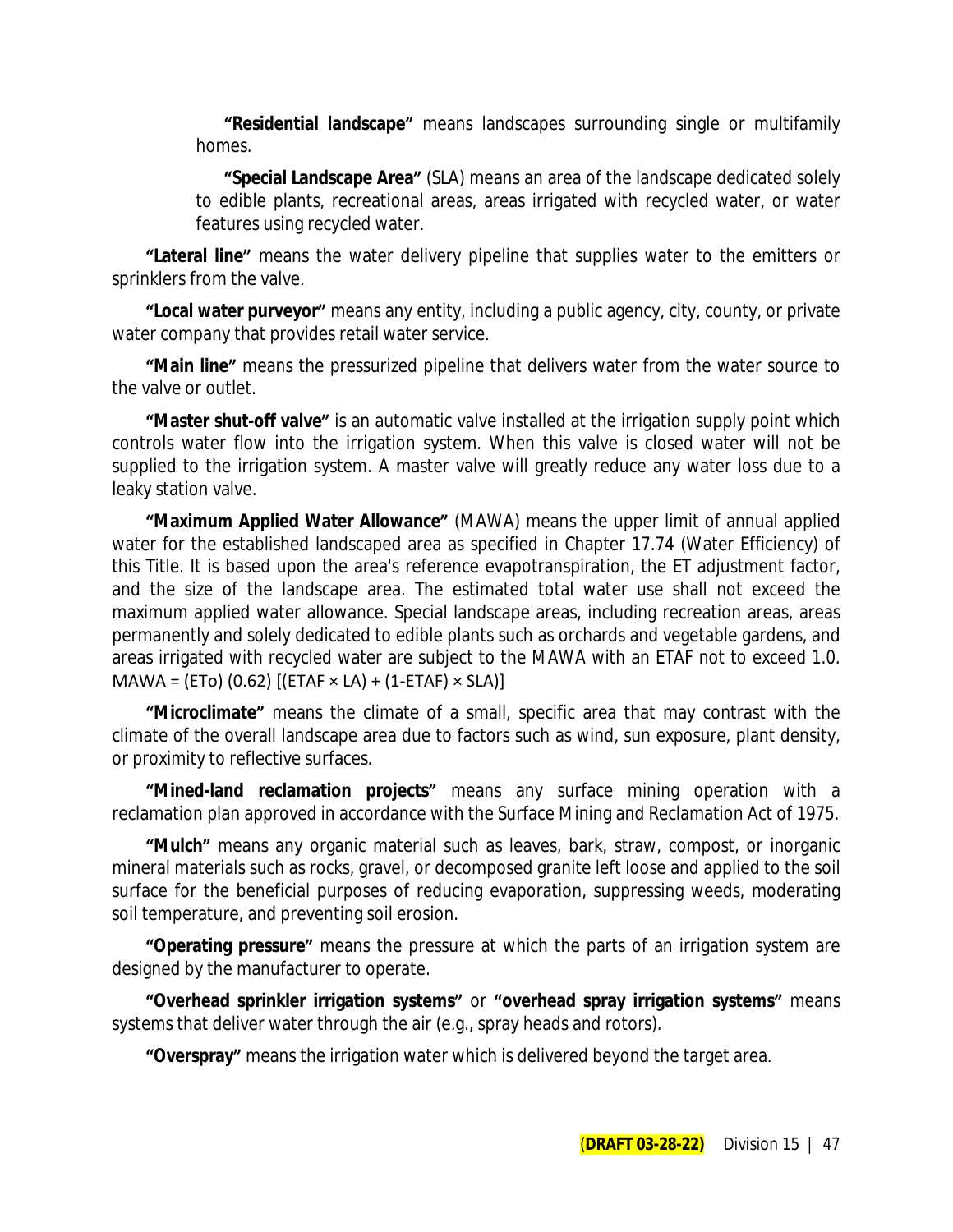**"Pervious"** means any surface or material that allows the passage of water through the material and into the underlying soil.

**"Plant factor"** or **"plant water use factor"** is a factor, when multiplied by ETo, estimates the amount of water needed by plants. For purposes of Chapter 17.74 (Water Efficiency) of this Title, the plant factor range for very low water use plants is 0 to 0.1, the plant factor range for low water use plants is 00.1 to 0.3, the plant factor range for moderate water use plants is 0.4 to 0.6, and the plant factor range for high water use plants is 0.7 to 1.0. Plant factors cited in Chapter 17.74 (Water Efficiency) of this Title are derived from the publication "Water Use Classification of Landscape Species." Plant factors may also be obtained from horticultural researchers from academic institutions or professional associations as approved by the California Department of Water Resources (DWR).

**"Rain sensor"** or **"rain sensing shutoff device"** means a component which automatically suspends an irrigation event when it rains.

**"Record drawing"** or **"as-built"** means a set of reproducible drawings which show significant changes in the work made during construction and which are usually based on drawings marked up in the field and other data furnished by the contractor.

**"Recreational area"** means areas, excluding private single-family residential areas, designated for active play, recreation or public assembly in parks, sports fields, picnic grounds, amphitheaters or golf course tees, fairways, roughs, surrounds and greens.

**"Recycled water," "reclaimed water,"** or **"treated sewage effluent water"** means treated or recycled waste water of a quality suitable for nonpotable uses such as landscape irrigation and water features. This water is not intended for human consumption.

**"Reference evapotranspiration"** or **"ETo"** means a standard measurement of environmental parameters which affect the water use of plants. ETo is expressed in inches per day, month, or year as represented in Appendix A, and is an estimate of the evapotranspiration of a large field of four- to seven-inch tall, cool-season grass that is well watered. Reference evapotranspiration is used as the basis of determining the maximum applied water allowances so that regional differences in climate can be accommodated.

**"Regional Water Efficient Landscape Ordinance"** means a local ordinance adopted by two (2) or more local agencies, water suppliers and other stakeholders for implementing a consistent set of landscape provisions throughout a geographical region. Regional ordinances are strongly encouraged to provide a consistent framework for the landscape industry and applicants to adhere to.

**"Run off"** means water which is not absorbed by the soil or landscape to which it is applied and flows from the landscape area. For example, run off may result from water that is applied at too great a rate (application rate exceeds infiltration rate) or when there is a slope.

**"Soil moisture sensing device"** or **"soil moisture sensor"** means a device that measures the amount of water in the soil. The device may also suspend or initiate an irrigation event,

**"Soil texture"** means the classification of soil based on its percentage of sand, silt, and clay.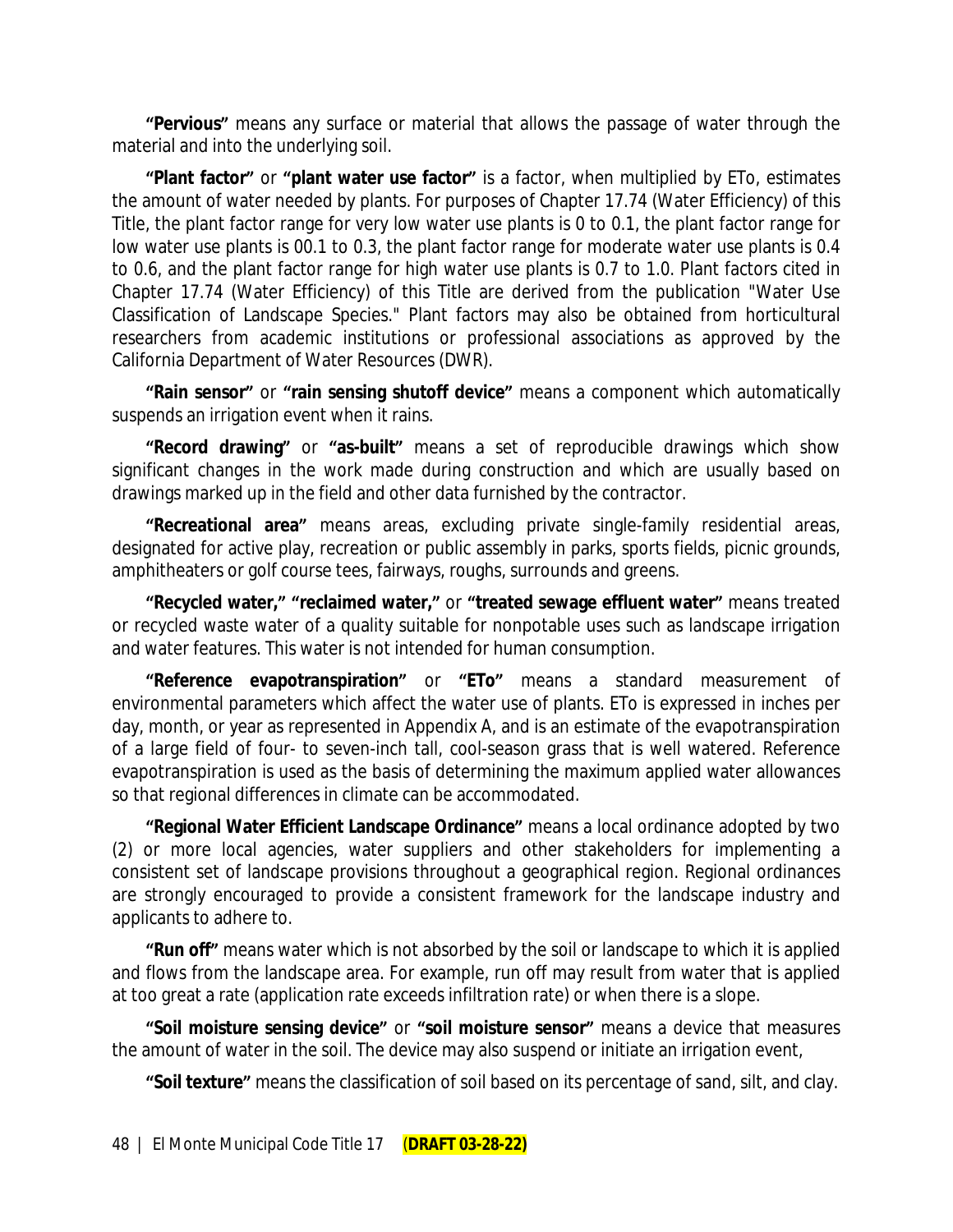**"Sprinkler head"** or **"spray head"** means a device which delivers water through a nozzle.

**"Static water pressure"** means the pipeline or municipal water supply pressure when water is not flowing.

**"Station"** means an area served by one valve or by a set of valves that operate simultaneously.

**"Swing joint"** means an irrigation component that provides a flexible, leak-free connection between the emission device and lateral pipeline to allow movement in any direction and to prevent equipment damage.

**"Submeter"** means a metering device to measure water applied to the landscape that is installed after the primary utility water meter.

**"Turf"** means a ground cover surface of mowed grass. Annual bluegrass, Kentucky bluegrass, Perennial ryegrass, Red fescue, and Tall fescue are cool-season grasses, Bermudagrass, Kikuyugrass, Seashore Paspalum; St. Augustine grass, Zoysia grass, and Buffalo grass are warm-season grasses.

**"Valve"** means a device used to control the flow of water in the irrigation system.

**"Water conserving plant species"** means a plant species identified as having a very low or low plant factor.

**"Water feature"** means a design element where open water performs an aesthetic or recreational function. Water features include ponds, lakes, waterfalls, fountains, artificial streams, spas, and swimming pools (where water is artificially supplied). The surface area of water features is included in the high water use hydrozone of the landscape area. Constructed wetlands used for on-site wastewater treatment or stormwater best management practices that are not irrigated and used solely for water treatment or stormwater retention are not water features and, therefore, are not subject to the water budget calculation.

**"Watering window"** means the time of day irrigation is allowed.

**"WUCOLS"** means the Water Use Classification of Landscape Species published by the University of California Cooperative Extension and the Department of Water Resources 2014.

### **17.152.050 – Public Utilities Definitions. (RENUMBERED)**

**"Public utilities, equipment and improvements"** means any utilities, equipment or improvements owned, operated and/or maintained by (i) the City of El Monte; or (ii) any person whose operation, use and/or maintenance of such utilities, equipment or improvements is regulated by the California Public Utilities Commission and/or the Federal Communications Commission; and/or (iii) any public mass transit authority or joint exercise of powers authority. Subject to the criteria set forth in the preceding sentence and for purposes of illustration, the defined term "public utilities, equipment and improvements" includes, but is not limited to, the following examples:

i. Street lighting poles;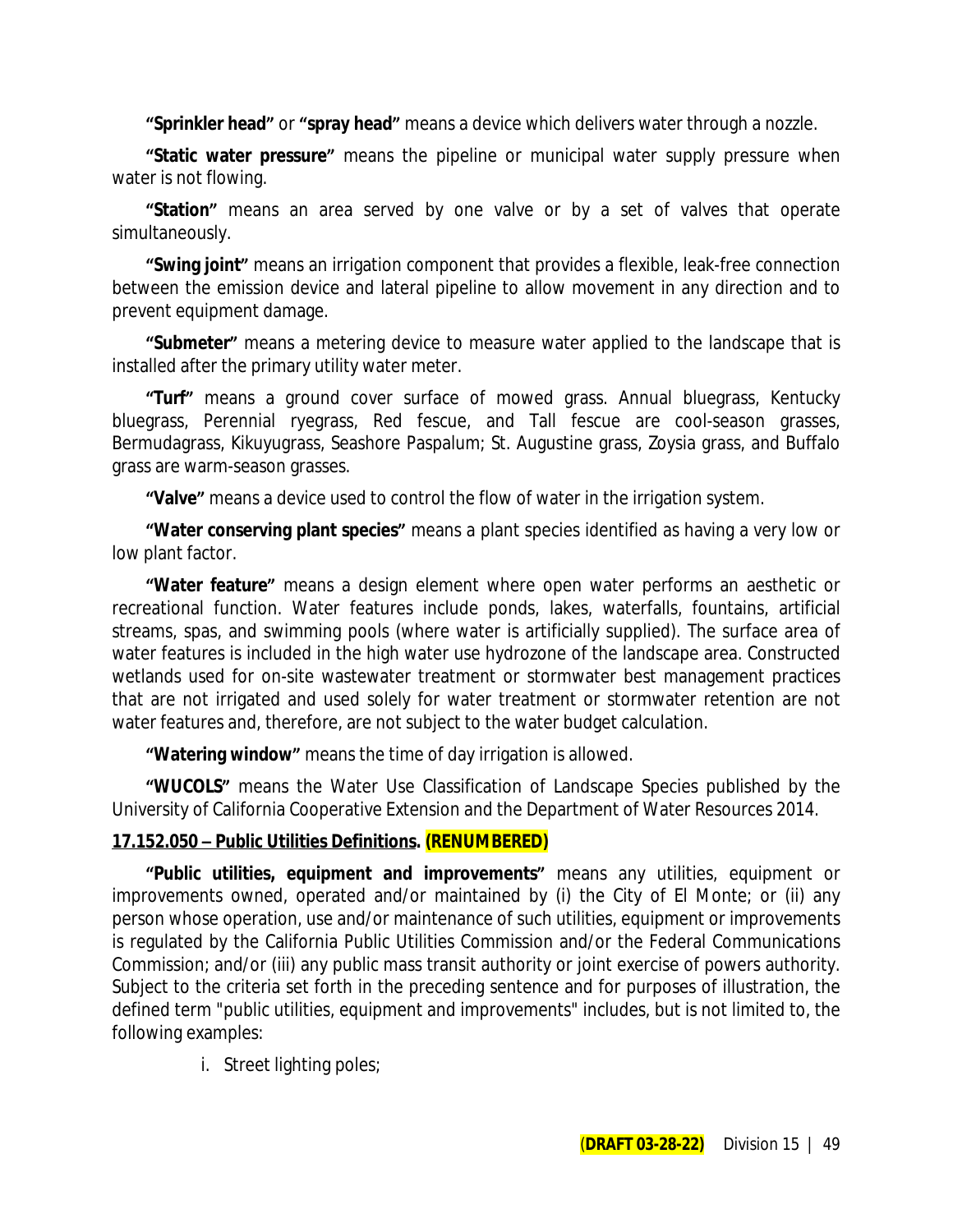- ii. Telephone poles and any guy wires and above-ground utility cabinets or structures containing meters, devices and other equipment used in connection with the operation of the telephone lines that are carried by telephone poles;
- iii. Poles, lattice structures and other similar support structures used to carry electrical transmission lines and any guy wires and above-ground utility cabinets or structures containing meters, devices and other equipment used in connection with the operation of the electrical lines that are carried by such poles, lattice structures and other similar support structures;
- iv. Radio transmission towers and lattice structures and any guy wires and aboveground utility cabinets or structures containing equipment used in connection with the operation of such radio transmission towers and lattice structures;
- v. "Wireless facilities," "wireless telecommunications facilities," "wireless telecommunications collocation facilities," "support structures," "guyed structures," "lattice towers," "monopoles," "antenna," and "accessory equipment" as all of these terms are defined under this Chapter;
- vi. Poles and other support structures for traffic signals, traffic control devices and other like equipment as well as above-ground cabinets containing meters, devices and other equipment used in connection with the operation of such traffic signals traffic control devices and other like equipment;
- vii. Traffic control and/or directional signage, including, but not limited to, stop signs, no parking or restricted parking signs, pedestrian crossing signs, speed limit signs, yield signs, road closed signs, detour signs, school zone signs and the like, and any poles used to display such traffic control or directional signage;
- viii. Name signs and support poles for highways, boulevards, avenues, drives, streets, roads, ways, lanes, places, circles and courts and also inclusive of "major arterials," "secondary arterials," "collectors," and "local streets" as the same are defined and described under the 2011 General Plan for the City of El Monte;
- ix. Bus stop signs and poles used to support such signage, bus stop shelters and bus stop benches and chairs;
- x. Above-ground irrigation equipment, groundwater treatment and reinjection facilities and equipment, pumps, backflow prevention devices and other similar equipment.

For purposes of further clarification, privately owned light standards and lamp posts located on privately owned real property (e.g., to illuminate parking lot areas on private property) which are not owned, operated and/or maintained by the City of El Monte or any of the other varieties of entities identified above, do not constitute "public utilities, equipment and improvements."

### **17.152.060 – Signage Definitions. (RENUMBERED)**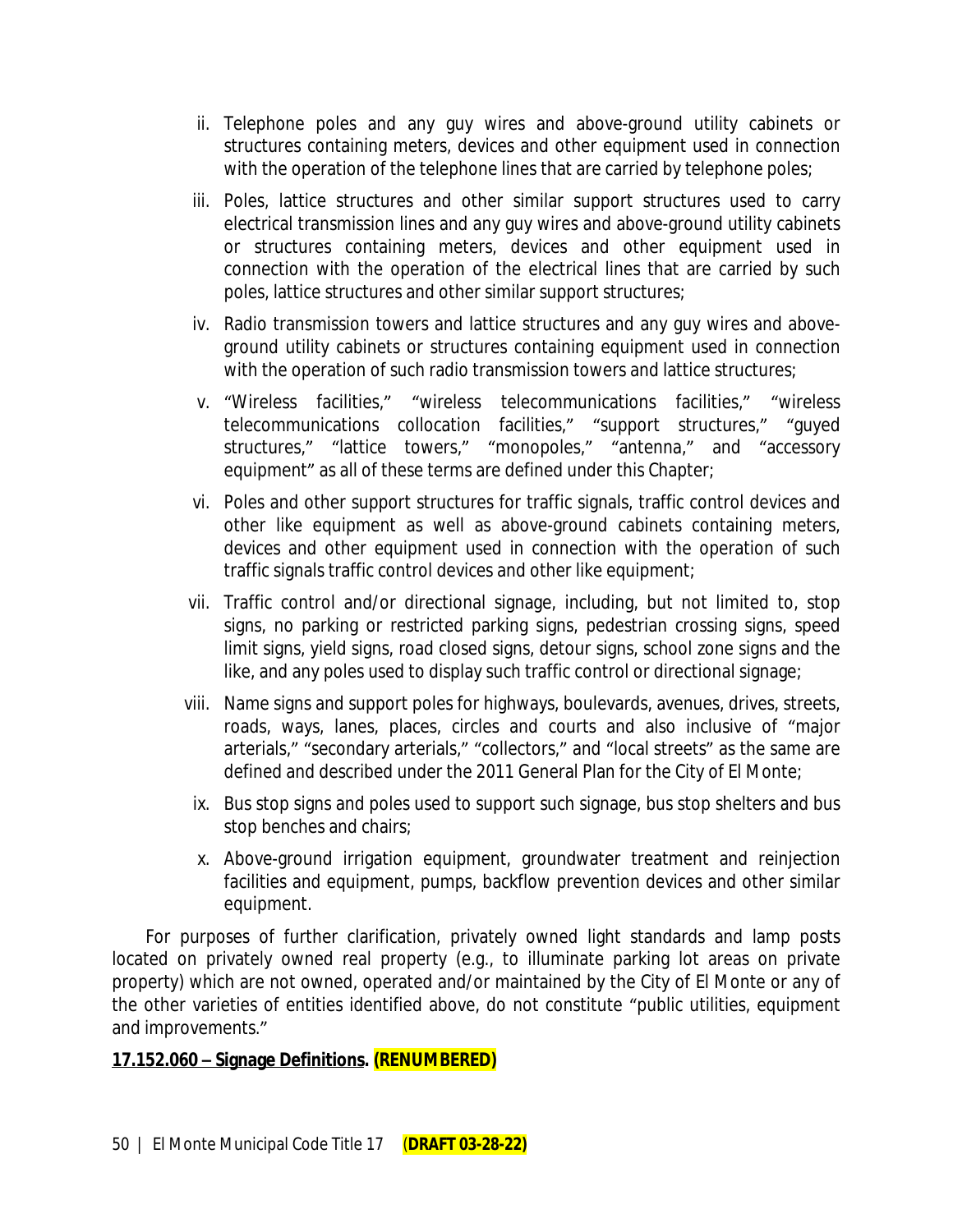**"Abandoned sign"** means any sign remaining in place or not maintained for a period of 90 days which no longer identifies an ongoing business, product, or service available on the property where the display is located.

**"Awning or canopy sign"** means a sign which is painted, sewn, stained, etc., onto the exterior surface of an awning or canopy and which does not extend beyond the edge(s) of said awning or canopy.

**"Balloon sign"** means a lighter than air or gas-filled balloon or similarly inflated device tethered to a fixed location which may or may not include text or graphics.

**"Banner sign"** means a cloth, paper or fabric sign suspended from a building, structure, light standard, or utility pole.

"**Billboard"** means a sign, signboard, or outdoor advertising display, as defined in the California Outdoor Advertising Act, including electronic or digital billboards, which is used for advertising purposes or display purposes, except advertising displays used exclusively: (i) to advertise the sale or lease of the property upon which such advertising displays are to be placed; (ii) to designate the name of the owner or the occupant of the premises upon which such advertising display is placed or to identify such premises; or (iii) to advertise good manufactured, produced, or for sale or services rendered on the property upon which such advertising is placed.

**"Cabinet Sign"** or **"Can Sign"** or **"Box Sign,"** means a sign structure comprised of a frame and face or faces and mounted on a wall. The signs are usually, but not always, internally illuminated.

**"Changeable copy sign"** means a sign in which a percentage of the sign area is designed to be used with removable graphics to allow the changing of copy, including but not limited to electronic message centers.

**"Channel letters"** means individual three (3) dimensional letters or figures, with an open back or front, which may or may not be illuminated.

**"Construction sign"** means a temporary sign erected on the site where the construction is taking place, during the period of such construction, indicating the name of individuals or firms having a role or interest in such project.

**"Development project sign"** means a temporary sign identifying a proposed development project or one under construction, and which is located on the site of the project.

**"Directional sign"** means an on-site sign limited to directional messages of a nonadvertising nature: such as, address, "one way," "exit," and "entrance."

**"Directory sign"** means a freestanding or wall sign which vertically lists the names of all business tenants in a multitenant building or shopping center.

**"Eave sign"** or **"overhang sign"** means a sign applied to the face of a building facade eave or overhang, parallel to the subject facade and not extending above the building roof line.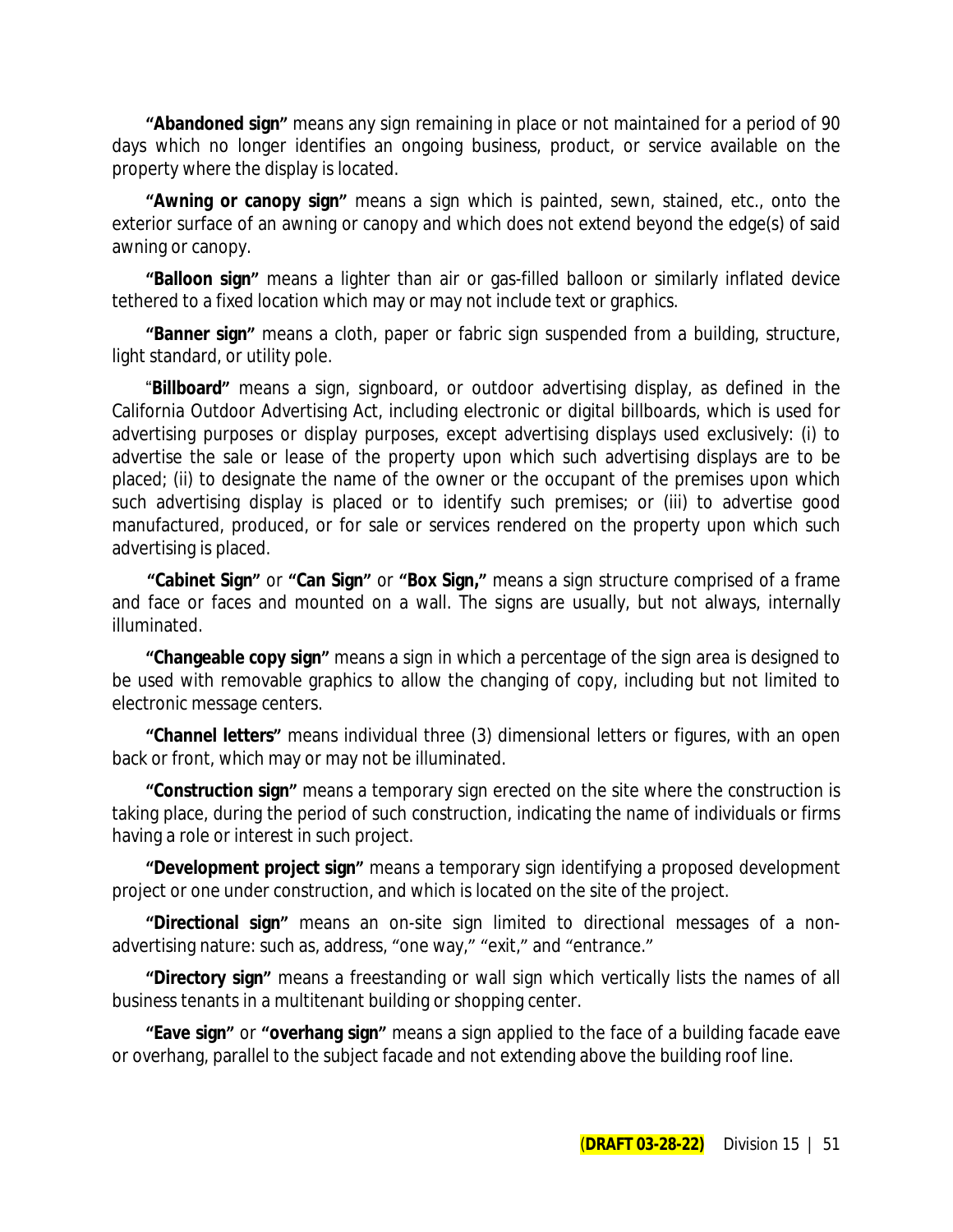**"Election sign"** means a sign that advertises a candidate for public office, a proposition or other issue to be voted on by the electorate.

**"Electronic"** or **"digital billboard"** shall mean a billboard utilizing digital message technology, capable of changing the static message or copy on the sign electronically or wirelessly via computer. This includes, without limitation, billboards also known as electronic billboards or LED billboards.

**"Fence sign"** means a sign which is mounted on a fence or wall other than a building wall.

**"Fin sign"** means a sign applied to or constructed as part of a vertical architectural element integral to the design and construction of a building facade.

**"Flag"** means any fabric, banner, or bunting containing distinctive colors, patters, or design that displays the symbol(s) of a nation, state, local government, company, organization, belief system, idea, or other meaning.

**"Flashing sign"** means an illuminated sign which exhibits changing light or color effects by any means so as to provide a nonconstant level of illumination. Flashing signs include but are not limited to animated, blinking, and scintillating signs. However, changeable copy signs are excluded.

**"Freestanding sign"** means a sign permanently affixed to the ground by poles, pylons, braces or similar supporting structures and which is not a part of or attached to any building. Freestanding signs include monument signs, pole signs, and other similar signs.

**"Garage sale sign"** and **"yard sale sign"** means any temporary sign advertising a garage sale within the meaning of Chapter 5.44 (Business Licenses and Regulations – Garage Sales) of the EMMC.

**"Government sign"** means a sign erected, installed, owned and maintained by a governmental agency, including but not limited to, a municipality, a county, the State of California, a joint exercise of powers authority or a school district and which is installed in the discharge of a governmental function and/or regulation. Examples of government signs that may be erected, installed, owned and maintained by a municipality and/or a county in the discharge of a governmental function and/or regulation, include, but are not limited to:

- i. Traffic control and/or directional signage such as stop signs, no parking or restricted parking signs, pedestrian crossing signs, speed limit signs, yield signs, road closed signs, detour signs, school zone signs or signs warning motorists of the presence of children and the like;
- ii. Name signs for highways, boulevards, avenues, drives, streets, roads, ways, lanes, places, circles and courts and also inclusive of "major arterials," "secondary arterials," "collectors" and "local streets" as the same are defined and described under the 2011 General Plan for the City of El Monte; and
- iii. Signs advertising governmental agency sponsored events or activities or which identify governmental buildings or facilities, including parking facilities. Examples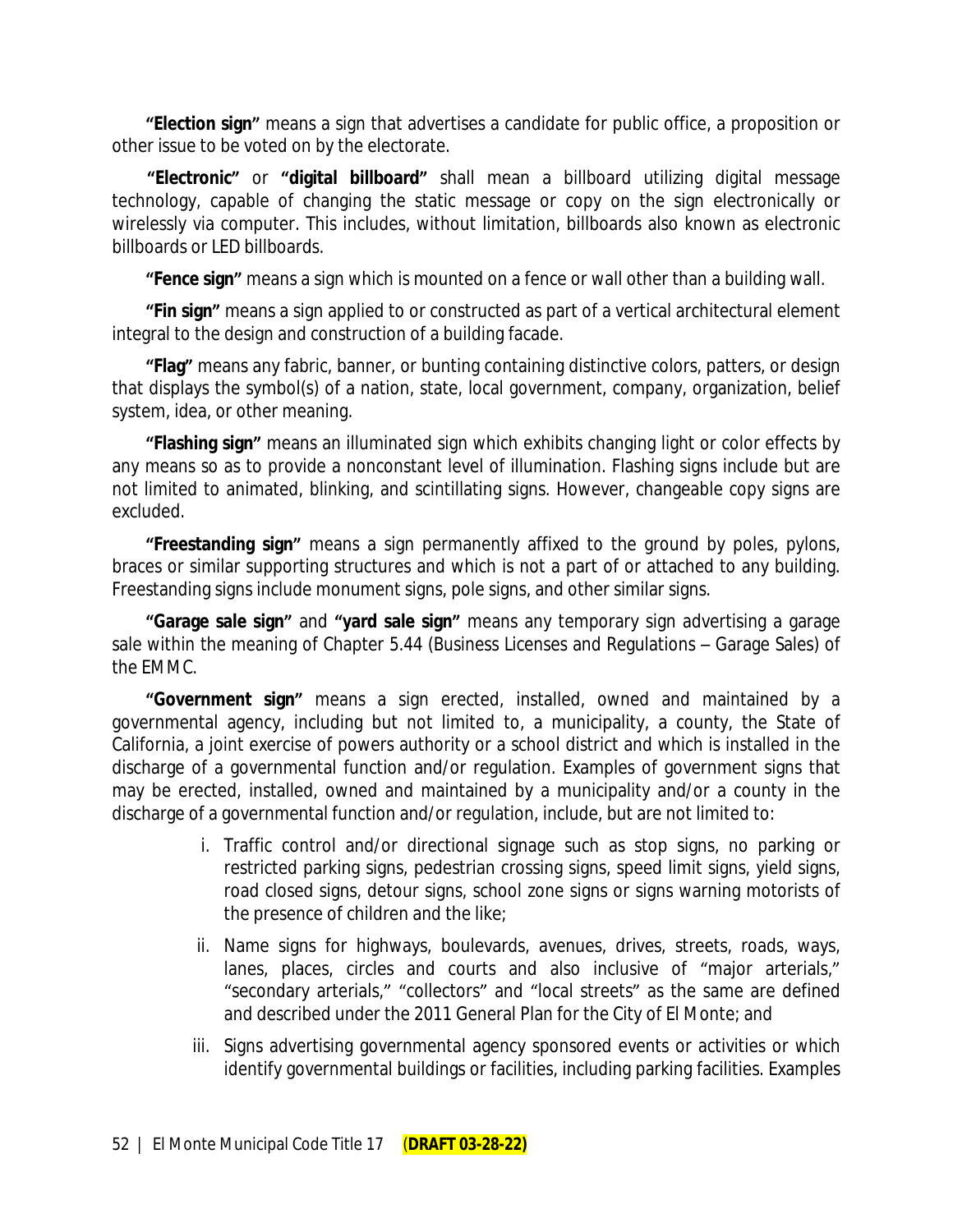of government signs that may be erected, installed and maintained by a joint exercise of powers authority, include, but are not limited to bus stop signs.

Other examples of government signs include, but are not limited to, any informational signage, cautionary signage or emergency signage affixed to any public utilities, equipment and improvements by regulatory mandate of any governmental agency having approval authority over the construction and installation of the public utilities, equipment and improvements or any government agency having regulatory oversight over the ongoing use, operation and maintenance of such public utilities, equipment and improvements.

**"Illuminated sign"** means a sign for which an artificial source of light is used in order to make the sign's message readable, including internally and externally lighted signs and reflectorized, glowing, radiating or solar powered signs.

**"Inanimate sign"** means any sign that is not displayed by being continuously held by or otherwise attached to a natural person.

**"Legal nonconforming sign"** means a sign which was legally installed in conformance with ordinances in effect at the time the sign was installed, but which is in conflict with a subsequently adopted ordinance.

**"Logo"** means a trademark identifying the business or service provided and which may be all or part of a sign.

**"Marquee"** means a permanent, projecting structure attached to and supported by a building wall, which may project over a public right-of-way.

**"Master sign plan"** means a coordinated program of signage for new or existing commercial, office or industrial centers, complexes, or parks which contain more than two (2) business establishment or tenant, or specifically identified as requiring a master sign plan per Section 17.80.050 (Signage Regulations – General Procedures) of this Title.

**"Moving sign"** means any sign or device which has any visible moving or revolving part or visible mechanical or non-mechanical movement.

**"Nameplate"** means a nonelectric on-premises identification sign which contains only the name and/or address of an occupant or group of occupants of a property.

**"Off-site sign"** means a sign identifying and/or advertising a business, service, use, product, trade show, dance event, social function, entertainment event, entertainment venue, sporting event, sporting venue, real property rental or real property sale that is not offered or held on the property or site where the sign is displayed.

**"On-site sign"** means a sign identifying and/or advertising a business, service, use, product, trade show, dance event, social function, entertainment event, entertainment venue, sporting event, sporting venue, real property rental or real property sale that is offered or held on the property or site where the sign is displayed.

**"Outdoor advertising structure"** means a structure of any kind or character, including a billboard or digital billboard, erected or maintained by a state-licensed outdoor advertising company for outdoor advertising purposes, upon which any poster, bill, printing, painting,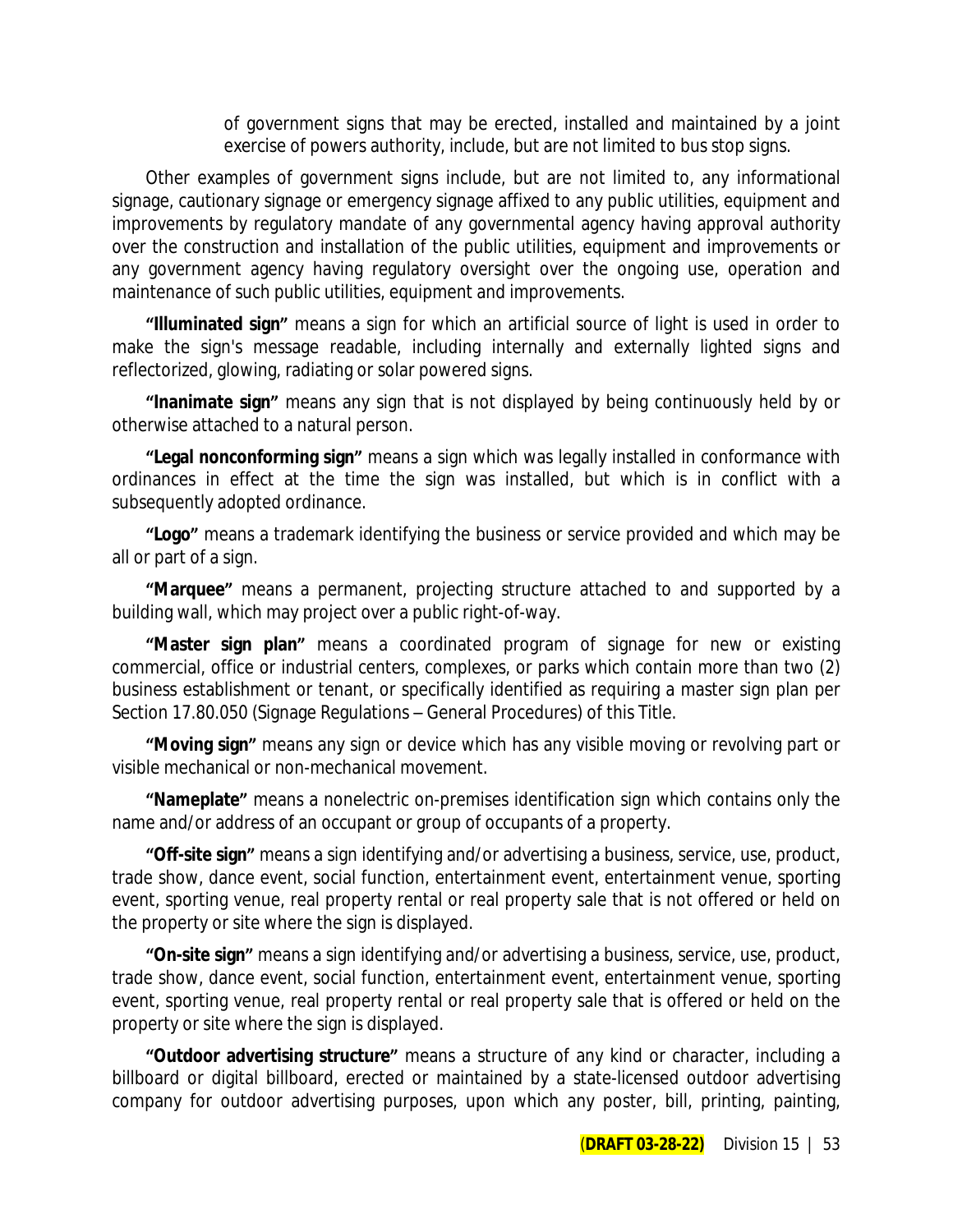picture, statuary, symbol, or other advertisement of any kind whatsoever may be placed and, which:

- i. Solicits public support or directs public attention to the sale, lease, hiring, or use of any objects, products, or services not produced, sold or otherwise available on the premises where such advertising sign is erected and maintained; or
- ii. Contains a visual message to the general public concerning candidates for public office, matters relating to elections, public service announcements or is placed by a public service agency for the purpose of fulfilling its public service mission.

**"Painted sign"** means a sign which is painted directly onto a building facade.

**"Pennant"** means devices generally made of flexible materials, such as cloth, paper, plastic, or vinyl which may or may not contain copy and which are primarily intended to draw attention.

**"Political sign"** means a sign advocating any political idea or message that is not voted on by the electorate.

**"Portable sign"** means a sign not permanently affixed to a building, structure or the ground.

**"Primary street"** is the greater of two (2) streets as defined in the 2011 El Monte General Plan, master plan of roadways. Where two (2) streets of the same classification intersect, the primary street shall be the street with the greatest property frontage.

**"Projecting sign"** means a sign which is attached to and projects from, a structure or building facade, with the display surface of the sign possessing a plane not parallel to the building facade or structure to which it is attached.

**"Real-estate sign"** means a sign pertaining to the sale, lease or rental of the premises, or a portion of the premises, on which the sign is located.

**"Roof sign"** means a sign that is mounted on the roof of a building or which is wholly dependent upon a building for support and any portion of which projects above the highest point of the roof line or main parapet of a flat roofed building.

**"Sign"** means any object, device, display or structure, or part thereof, situated outdoors or indoors which is used to advertise, identify, display, direct, or attract attention to any object, person, institution, organization, business, project, service, event, or location by any means including but not limited to words, letters, graphics, figures, design symbols, fixtures, colors, illumination, or projected images.

**"Sign area"** means the entire area of a sign if enclosed by a frame, trim or outline or the area within a single, continuous perimeter enclosing the extreme limits of the sign copy.

**"Sign copy"** means any words, letters, graphics, numbers, text, figures, logos or other symbolic representation incorporated into a sign.

**"Sign face"** means the area of display used for a sign.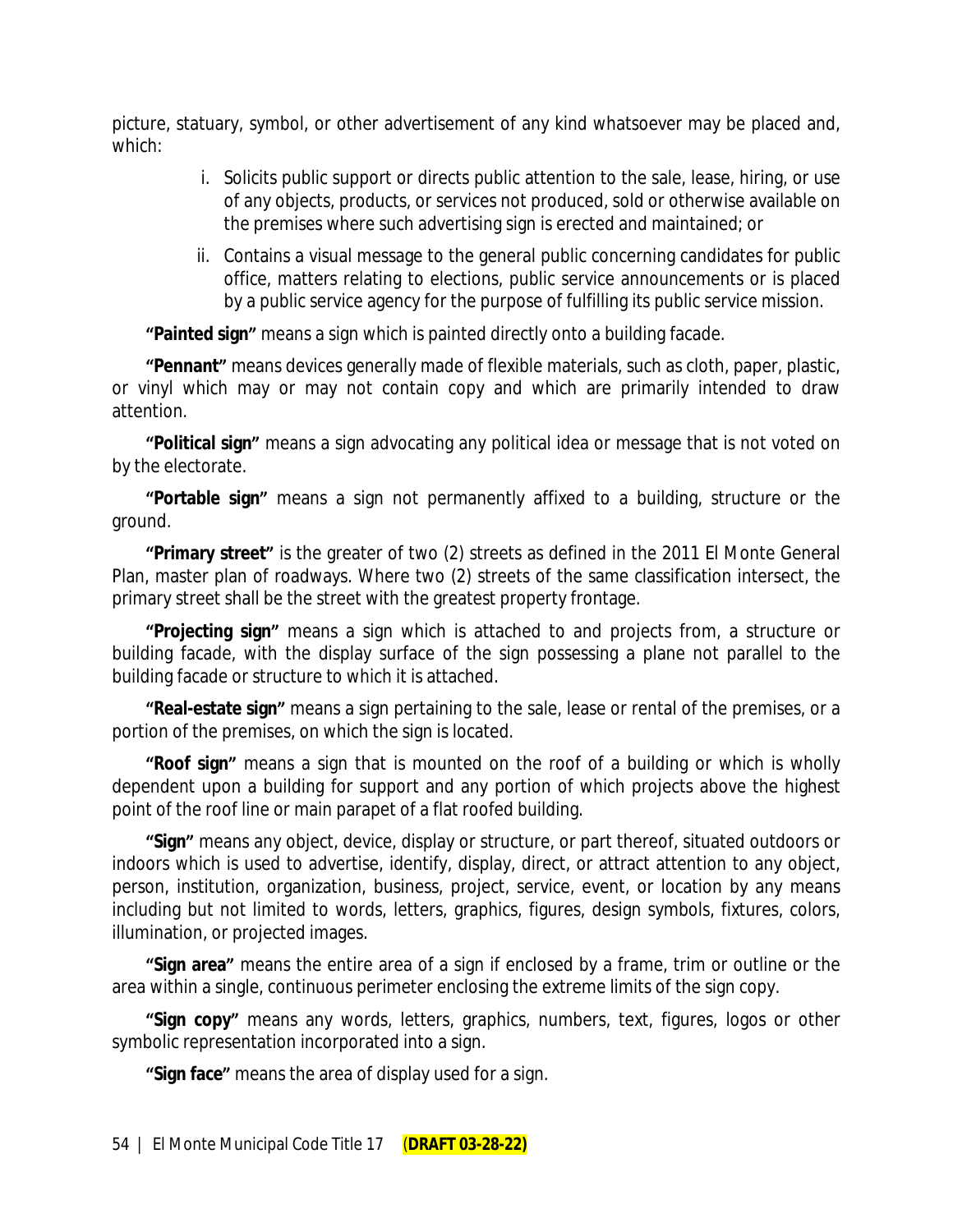**"Sign structure"** means any edifice or framework which supports or is capable of supporting a sign.

**"Temporary sign"** means a sign structure or device used for the public display of visual messages or images, which is easily installed with common hand tools, or without tools, and which is not intended for or suitable for long term or permanent display due to the lightweight or flimsy construction materials. The lightweight and/or flimsy construction materials typically used for temporary signs include, but are not necessarily limited to, vinyl, paper, cloth or fabric, polyboard, coroplast, corrugated plastic, poster board, plastic core, cardboard, wood and plywood. For purposes of illustration, "temporary signs" include, but are not limited to, the following types of signs: placards, lawn signs, yard signs, bandit signs, snipe signs, roadside signs, banner signs, paper flyers and handbills and posters.

**"Total sign area"** means the combined area of each permanent sign located on the premises.

**"Wall sign"** means a sign which is mounted flush and affixed securely to a building wall, projecting no more than 18 inches from said wall and not extending sideways beyond the building face or above the highest line of the building wall to which it is attached.

**"Window sign"** means any sign which is painted, posted, or displayed on an exterior translucent or transparent surface including windows and doors, either permanently or temporarily, or which is placed within five (5) feet of the face of any window or door and is intended to be viewed from the outside or is oriented to the exterior of the building.

#### **17.152.070 – Wireless Definitions. (RENUMBERED)**

Phrases, terms and words used in Chapters 17.90 (Wireless – New and Substantially Changed) and 17.92 (Wireless – Eligible Facilities Request (6409)) of this Title that are not defined in this Section shall have the meanings assigned to them in 47 U.S.C. § 153.

**"Base station"** means the same as defined by the FCC in 47 C.F.R. § 1.40001(b)(1), as may be amended, which defines that term as a structure or equipment at a fixed location that enables FCC-licensed or authorized wireless communications between user equipment and a communications network. The term does not encompass a tower as defined in 47 C.F.R. § 1.40001(b)(9) or any equipment associated with a tower. The term includes, but is not limited to, equipment associated with wireless communications services such as private, broadcast, and public safety services, as well as unlicensed wireless services and fixed wireless services such as microwave backhaul. The term includes, but is not limited to, radio transceivers, antennas, coaxial or fiber-optic cable, regular and backup power supplies, and comparable equipment, regardless of technological configuration (including distributed antenna systems and small-cell networks). The term includes any structure other than a tower that, at the time the relevant application is filed with the state or local government, supports or houses equipment described in 47 C.F.R. § 1.40001(b)(1)(i)-(ii) that has been reviewed and approved under the applicable zoning or siting process, or under another state or local regulatory review process, even if the structure was not built for the sole or primary purpose of providing such support. The term does not include any structure that, at the time the relevant application is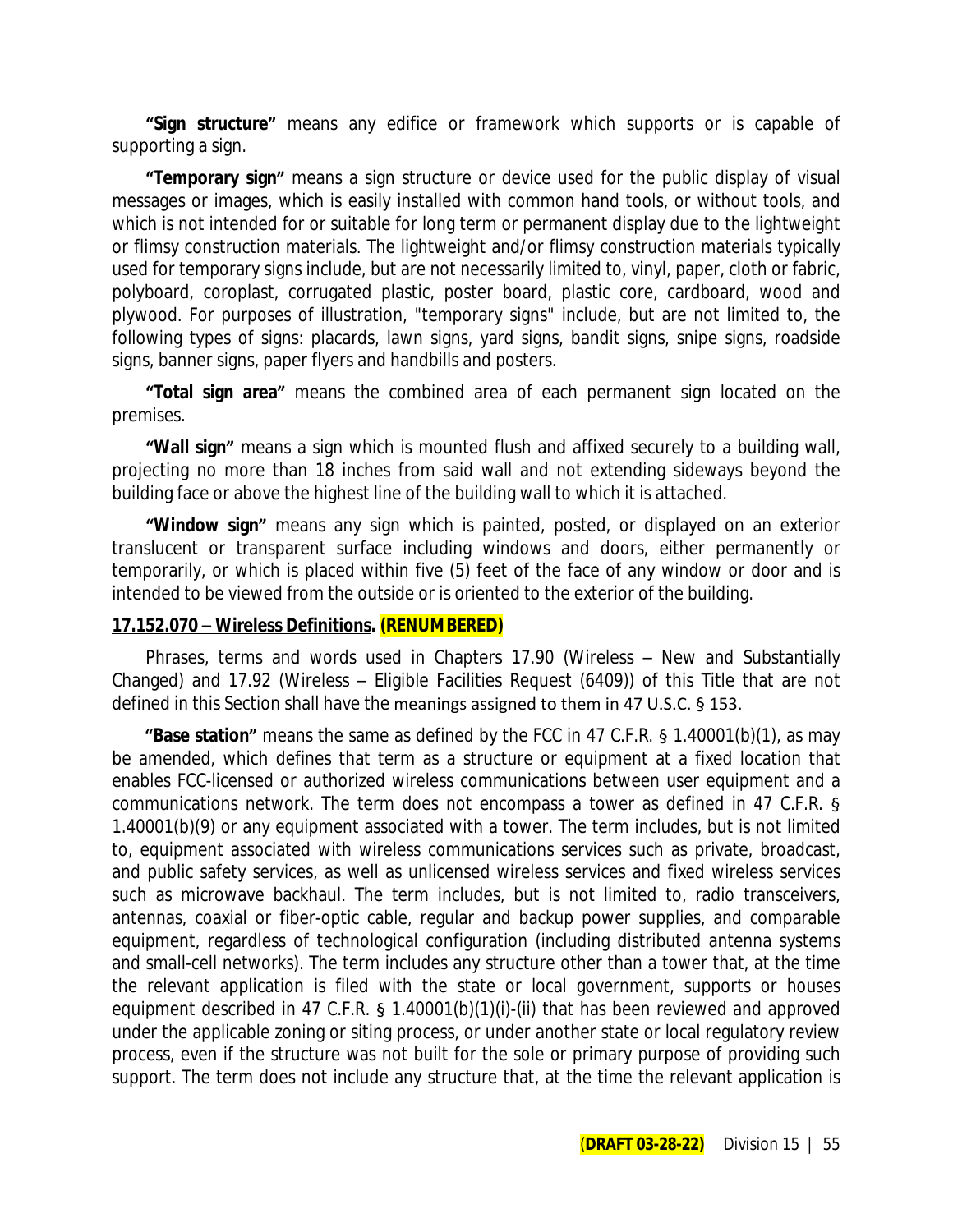filed with the state or local government, does not support or house equipment described in 47 C.F.R.  $\S$  1.40001(b)(1)(i)-(ii).

**"Collocation"** means the same as defined by the FCC in 47 C.F.R. § 1.40001(b)(2), as may be amended, which defines that term as the mounting or installation of transmission equipment on an eligible support structure for the purpose of transmitting and/or receiving radio frequency signals for communications purposes. As an illustration and not a limitation, the FCC's definition effectively means "to add" and does not necessarily refer to more than one wireless facility installed at a single site.

**"Concealed"** or **"concealment"** means camouflaging techniques that integrate the transmission equipment into the surrounding natural and/or built environment such that the average, untrained observer cannot directly view the equipment but would likely recognize the existence of the wireless facility or concealment technique. Camouflaging concealment techniques include, but are not limited to: (i) facade or rooftop mounted pop-out screen boxes; (ii) antennas mounted within a radome above a streetlight; (iii) equipment cabinets in the public rights-of-way painted or wrapped to match the background; and (iv) an isolated or standalone faux-tree.

**"CPCN"** means a "Certificate of Public Convenience and Necessity" granted by the CPUC or its duly appointed successor agency pursuant to California Public Utilities Code §§ 1001 et seq., as may be amended.

**"CPUC"** means the "California Public Utilities Commission" established in the California Constitution, Article XII, § 5, or its duly appointed successor agency.

**"Eligible facilities request"** means the same as defined by the FCC in 47 C.F.R. § 1.40001(b)(3), as may be amended, which defines that term as any request for modification of an existing tower or base station that does not substantially change the physical dimensions of such tower or base station, involving: (i) collocation of new transmission equipment; (ii) removal of transmission equipment; or (iii) replacement of transmission equipment.

**"Eligible support structure"** means the same as defined by the FCC in 47 C.F.R. § 1.40001(b)(4), as may be amended, which defines that term as any tower or base station as defined in 47 C.F.R. § 1.40001(b), provided that it is existing at the time the relevant application is filed with the State or local government under 47 C.F.R. § 1.40001.

**"Existing"** means the same as defined by the FCC in 47 C.F.R. § 1.40001(b)(4), as may be amended, which provides that a constructed tower or base station is existing for purposes of the FCC's Section 6409 regulations if it has been reviewed and approved under the applicable zoning or siting process, or under another state or local regulatory review process, provided that a tower that has not been reviewed and approved because it was not in a zoned area when it was built, but was lawfully constructed, is existing for purposes of this definition.

**"FCC"** means the Federal Communications Commission or its duly appointed successor agency.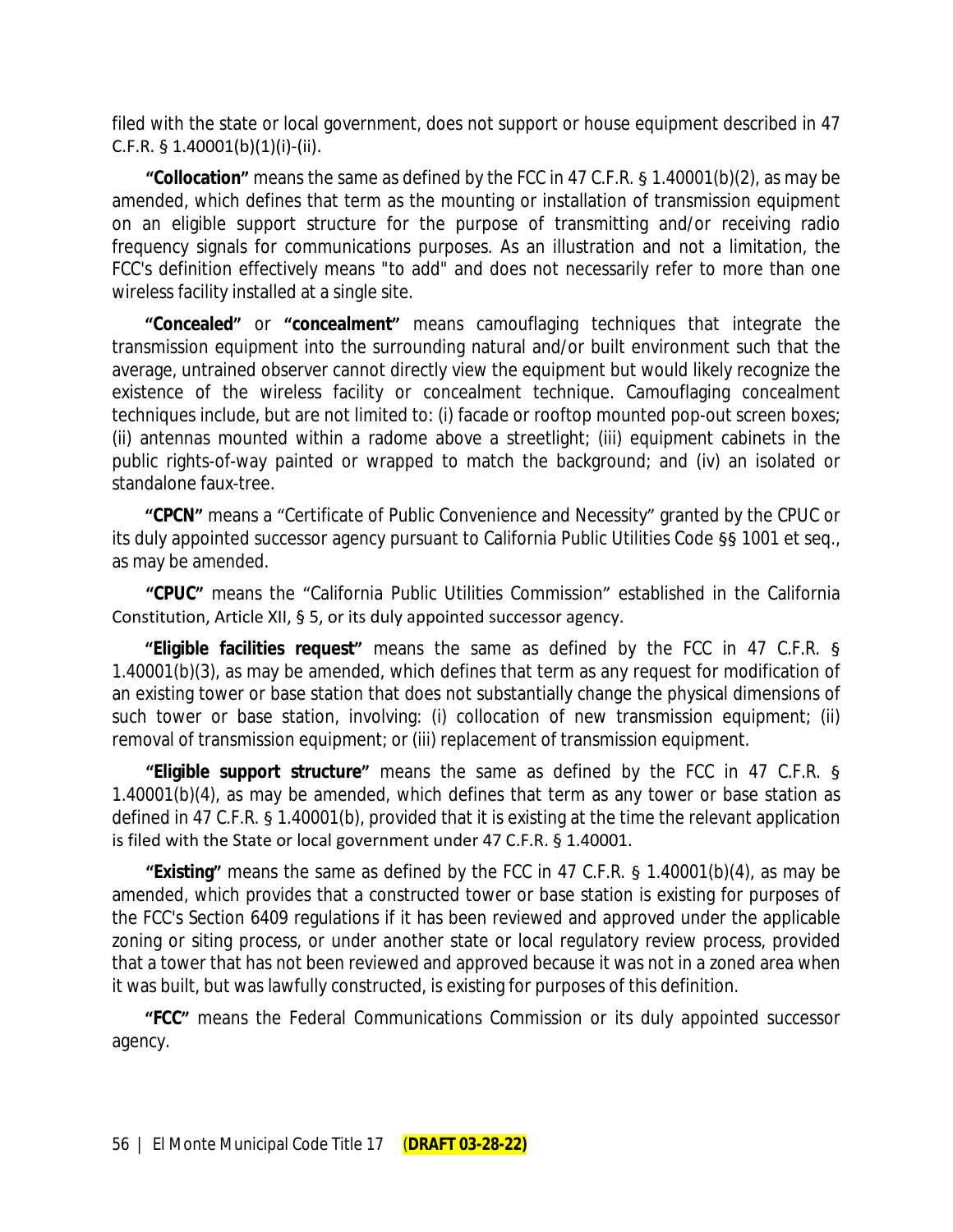**"FCC Shot Clock"** means the reasonable time frame within which the City generally must act on a given wireless application, as defined by the FCC and as may be amended from time to time.

**"OTARD"** means any over-the-air reception device subject to 47 C.F.R. §§ 1.4000 et seq., as may be amended, and which includes satellite television dishes not greater than one meter in diameter.

**"Personal wireless services"** means the same as defined in 47 U.S.C. § 332(c)(7)(C)(i), as may be amended, which defines the term as commercial mobile services, unlicensed wireless services and common carrier wireless exchange access services.

**"Personal wireless service facilities"** means the same as defined in 47 U.S.C. § 332(c)(7)(C)(i), as may be amended, which defines the term as facilities that provide personal wireless services.

**"RF"** means radio frequency or electromagnetic waves generally between thirty (30) kHz and 300 GHz in the electromagnetic spectrum range.

**"Routine maintenance and repair"** means work performed solely to maintain or repair the existing transmission equipment approved in accordance with the regulatory approvals or permits required at the time the subject wireless facility was constructed or modified. As an illustration, routine maintenance and repair includes fixing the internal components of damaged, inoperable or malfunctioning transmission equipment or replacing such equipment with new equipment of the same make, model and size of the equipment being replaced. Maintenance or repair that involves adding any new transmission equipment, increasing the size or dimensions of any existing transmission equipment, or implementing technology upgrades shall not be considered routine.

**"Section 6409"** means Section 6409(a) of the Middle Class Tax Relief and Job Creation Act of 2012, Pub. L. No. 112-96, 126 Stat. 156, codified as 47 U.S.C. § 1455(a), as may be amended.

**"Site"** means the same as defined by the FCC in 47 C.F.R. § 1.40001(b)(6), as may be amended, which provides that for towers other than towers in the public rights-of-way, the current boundaries of the leased or owned property surrounding the tower and any access or utility easements currently related to the site, and, for other eligible support structures, further restricted to that area in proximity to the structure and to other transmission equipment already deployed on the ground.

**"Stealth"** means concealment techniques that completely screen all transmission equipment from public view and integrate the transmission equipment with the surrounding natural and/or built environment such that, given the particular context, the average, untrained observer does not recognize the existence of the wireless facility or concealment technique. These facilities are so integrated and well-hidden that the average, untrained observed would need special knowledge to recognize their existence. Stealth concealment techniques include, but are not limited to: (i) transmission equipment placed completely within existing architectural features such that the installation causes no visible change to the underlying structure and (ii) new architectural features that mimic the underlying building in architectural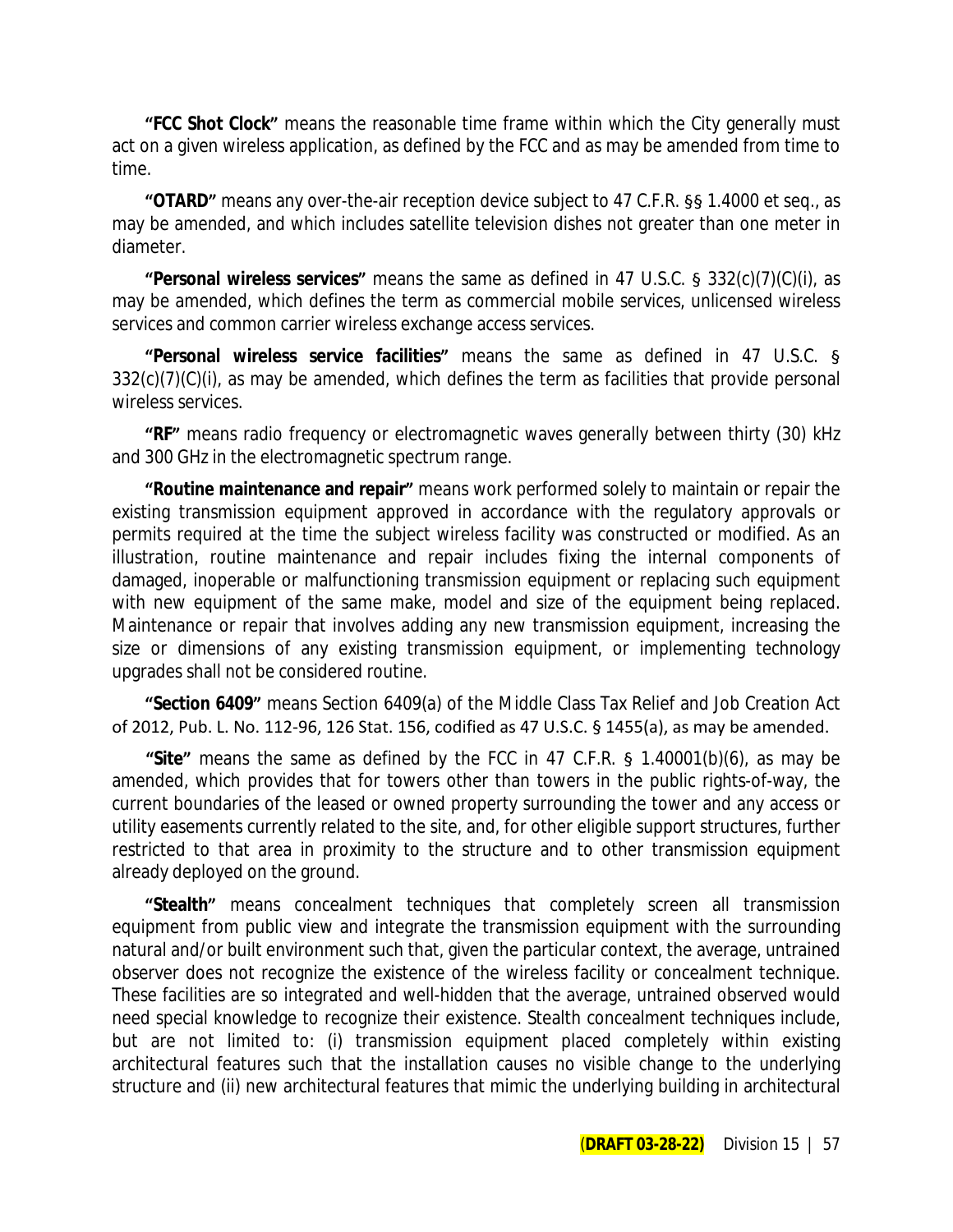style, physical proportion and quality of construction materials. Architectural features commonly used as stealth concealment include, but are not limited to, church steeples, cupolas, bell towers, clock towers, pitched faux-roofs, water tanks and flagpoles. Further, whether a wireless facility qualifies as a stealth facility depends on the context that exists at a given location and is evaluated on a case-by-case basis.

**"Substantial change"** means the same as defined by the FCC in 47 C.F.R. § 1.40001(b)(7), as may be amended, which defines that term differently based on the particular wireless facility type (tower or base station) and location (in or outside the public right-of-way). For clarity, this definition organizes the FCC's criteria and thresholds for a substantial change according to the wireless facility type and location.

- i. For towers outside the public rights-of-way, a substantial change occurs when:
	- a. The proposed collocation or modification increases the height of the tower by more than ten (10) percent or by the height of one additional antenna array with separation from the nearest existing antenna not to exceed 20 feet (whichever is greater);
	- b. The proposed collocation or modification involves adding an appurtenance to the body of the tower that would protrude from the edge of the tower by more than 20 feet or more than the width of the tower structure at the level of the appurtenance (whichever is greater);
	- c. The proposed collocation or modification involves the installation of more than the standard number of equipment cabinets for the technology involved, not to exceed four (4); or
	- d. The proposed collocation or modification involves excavation outside the current boundaries of the leased or owned property surrounding the wireless tower, including any access or utility easements currently related to the site.
- ii. For towers in the public rights-of-way and for all base stations, a substantial change occurs when:
	- a. The proposed collocation or modification increases the height of the structure by more than ten (10) percent or more than ten (10) feet (whichever is greater); or
	- b. The proposed collocation or modification involves adding an appurtenance to the body of the structure that would protrude from the edge of the structure by more than six (6) feet; or
	- c. The proposed collocation or modification involves the installation of any new equipment cabinets on the ground if there are no pre-existing ground cabinets associated with the structure; or
	- d. The proposed collocation or modification involves the installation of any new ground-mounted equipment cabinets that are more than ten (10)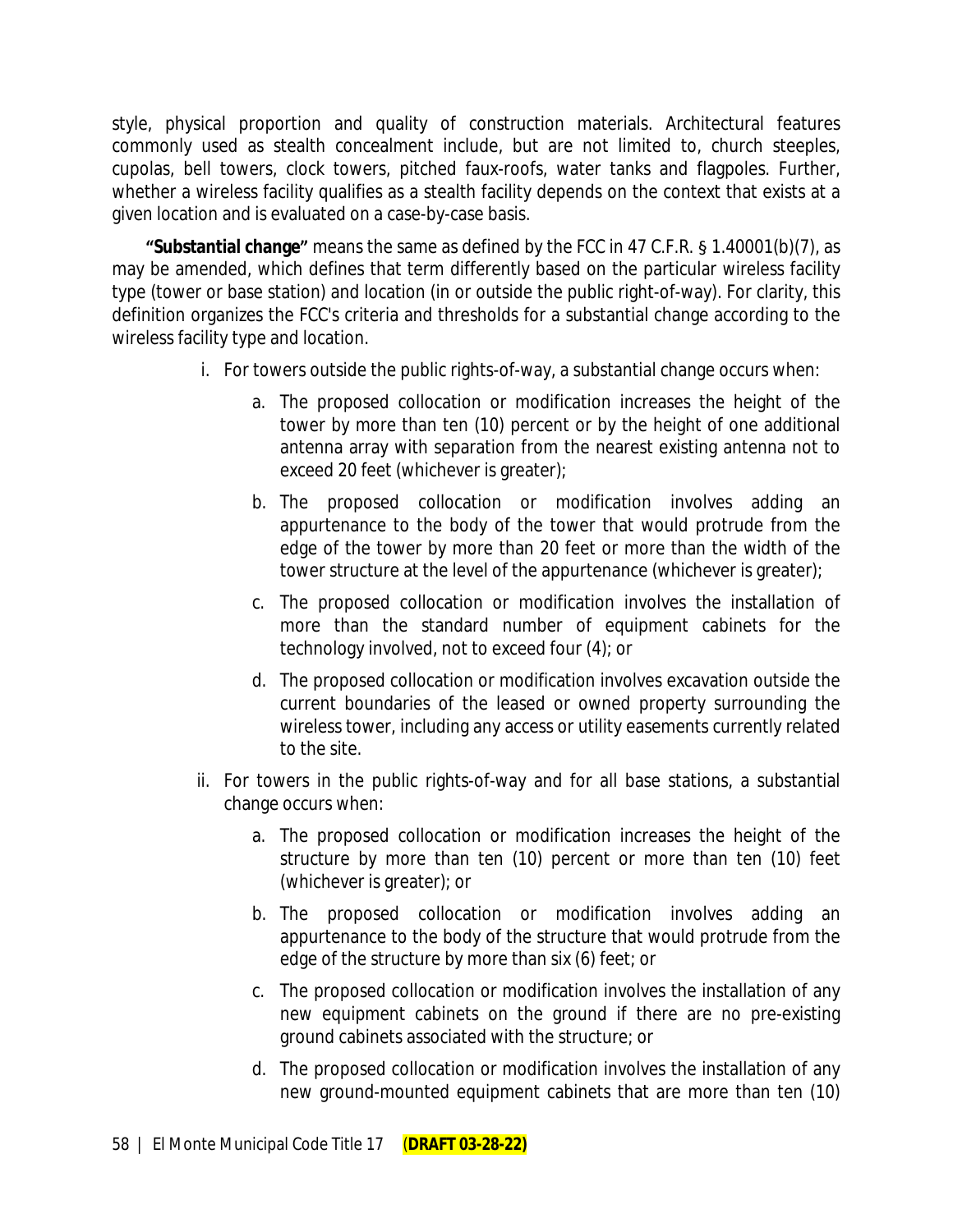percent larger in height or volume than any other ground cabinets associated with the structure; or

- e. The proposed collocation or modification involves excavation outside the area in proximity to the structure and other transmission equipment already deployed on the ground.
- iii. In addition, for all towers and base stations wherever located, a substantial change occurs when:
	- a. The proposed collocation or modification would defeat the existing concealment elements of the support structure; or
	- b. The proposed collocation or modification violates a prior condition of approval, provided however that the collocation need not comply with any prior condition of approval that is inconsistent with the thresholds for a substantial change described in 47 C.F.R. § 1.40001 (b)(7)(i)-(iv).

**"Telecommunications facilities"** means one of the following technical terms and phrases listed in Chapters 17.90 (Wireless – New and Substantially Changed) and 17.92 (Wireless – Eligible Facilities Request (6409)) of this Title:

> **"Accessory antenna array"** means an antenna array that is mounted on an existing building and is intended to provide wireless telecommunications services solely for the occupants of that building.

> **"Antenna array"** or **"wireless telecommunications antenna array"** means one (1) or more rods, panels, discs, or similar devices used for the transmission or reception of radio frequency signals, which may include omni-directional antennas (whip), directional antennas (panel), and parabolic antennas (dish), but excluding any support structure.

> **"Co-location"** means the use of a common wireless telecommunications antenna facility, or a common site, by two (2) or more providers of wireless telecommunications services, or by one (1) provider of wireless telecommunications services, or by one (1) provider of wireless telecommunications services for more than one (1) type of telecommunications technology.

**"Satellite earth station antenna"** means any antenna in any zoning district:

- i. That is designed to receive direct broadcast satellite service, including direct-to-home satellite services, and that is one meter or less in diameter;
- ii. Where commercial or industrial uses are generally permitted, that is two meters or less in diameter;
- iii. That is designed to receive programming services by means of multipoint distribution services, instructional television fixed services, and local multi-point distribution services, that is one meter or less in diameter or diagonal measurement; and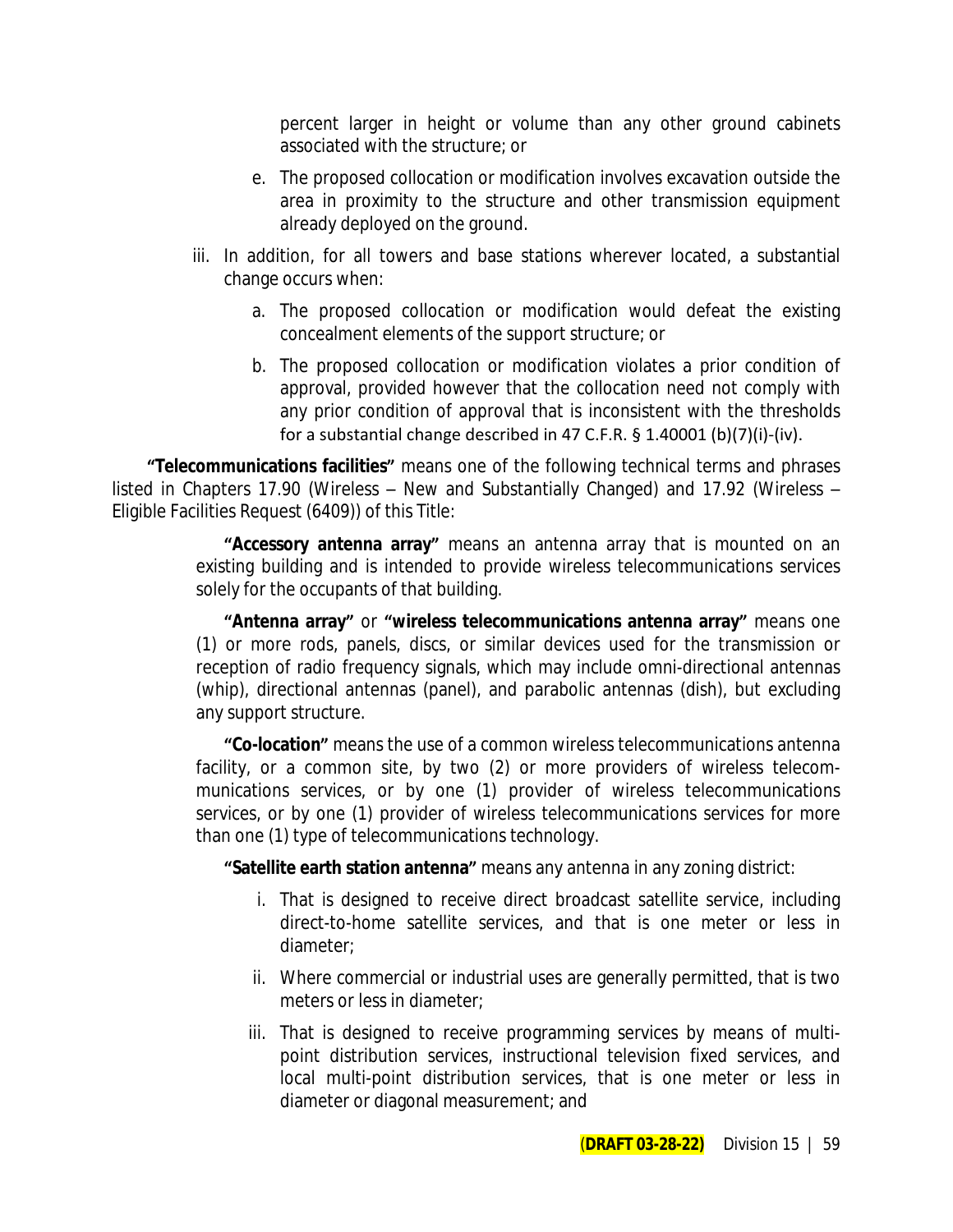iv. That is designed to receive television broadcast signals.

**"Support Structures"** means a freestanding structure designed and constructed to support an antenna array and that may consist of a monopole, a self-supporting lattice tower, a guy-wire support tower, or other similar structure.

**"Wireless telecommunications antenna facilities"** means an unstaffed facility for the transmission or reception of wireless telecommunications services, commonly consisting of an antenna array, connection cables, a support structure to achieve the necessary elevation, and an equipment facility to house accessory equipment, which may include cabinets, pedestals, shelters, and similar protective structures.

**"Wireless telecommunications antenna facilities, minor"** means a wireless telecommunications antenna facility that is designed to be building-mounted, or colocated on an existing structure with the facilities or other wireless communications service providers.

**"Wireless telecommunications antenna facilities, major"** means a wireless telecommunications antenna facility that is designed as a freestanding structure.

**"Wireless telecommunications antenna facilities, co-located (SCL)"** means a wireless telecommunications antenna facility that is placed on, or immediately adjacent to, an existing wireless telecommunications antenna facility that satisfies the requirements of Section 65850.6(a) of the California Government Code.

**"Wireless telecommunications or communications services"** means any personal wireless services as defined in the Federal Telecommunications Act of 1996, including federally licensed wireless telecommunications services consisting of cellular services, personal communications services (PCS), specialized mobile radio services (SMR), enhanced specialized mobile radio services (ESMR), paging, and similar services that currently exist or that may be developed in the future.

**"Temporary wireless facilities"** means portable wireless facilities intended or used to provide personal wireless services on a temporary or emergency basis, such as a large-scale special event in which more users than usual gather in a confined location or when a disaster disables permanent wireless facilities. Temporary wireless facilities include, without limitation, cells-on-wheels ("COWs"), sites-on-wheels ("SOWs"), cells-on-light-trucks ("COLTs") or other similarly portable wireless facilities not permanently affixed to site on which is located.

**"Tower"** means the same as defined by the FCC in 47 C.F.R. § 1.40001 (b)(9), as may be amended, which defines that term as any structure built for the sole or primary purpose of supporting any FCC-licensed or authorized antennas and their associated facilities, including structures that are constructed for wireless communications services including, but not limited to, private, broadcast, and public safety services, as well as unlicensed wireless services and fixed wireless services such as microwave backhaul, and the associated site. Examples include, but are not limited to, monopoles (i.e., a bare, unconcealed pole solely intended to support wireless transmission equipment), mono-trees and lattice towers.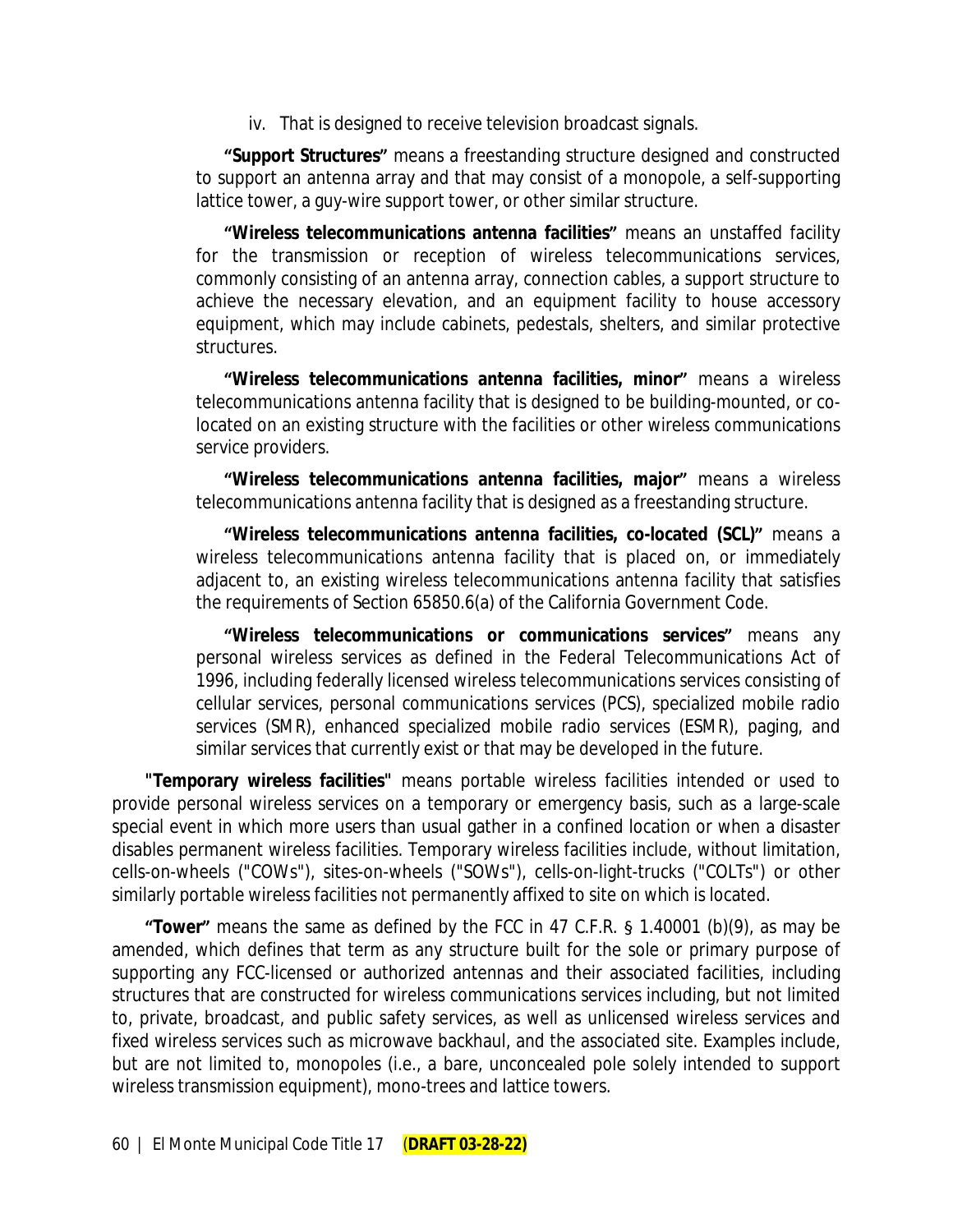**"Transmission equipment"** means the same as defined by the FCC in 47 C.F.R. § 1.40001(b)(8), as may be amended, which defines that term as equipment that facilitates transmission for any FCC-licensed or authorized wireless communication service, including, but not limited to, radio transceivers, antennas, coaxial or fiber-optic cable, and regular and backup power supply. The term includes equipment associated with wireless communications services including, but not limited to, private, broadcast, and public safety services, as well as unlicensed wireless services and fixed wireless services such as microwave backhaul.

**"Wireless"** means any FCC-licensed or authorized wireless communication service transmitted over frequencies in the electromagnetic spectrum.